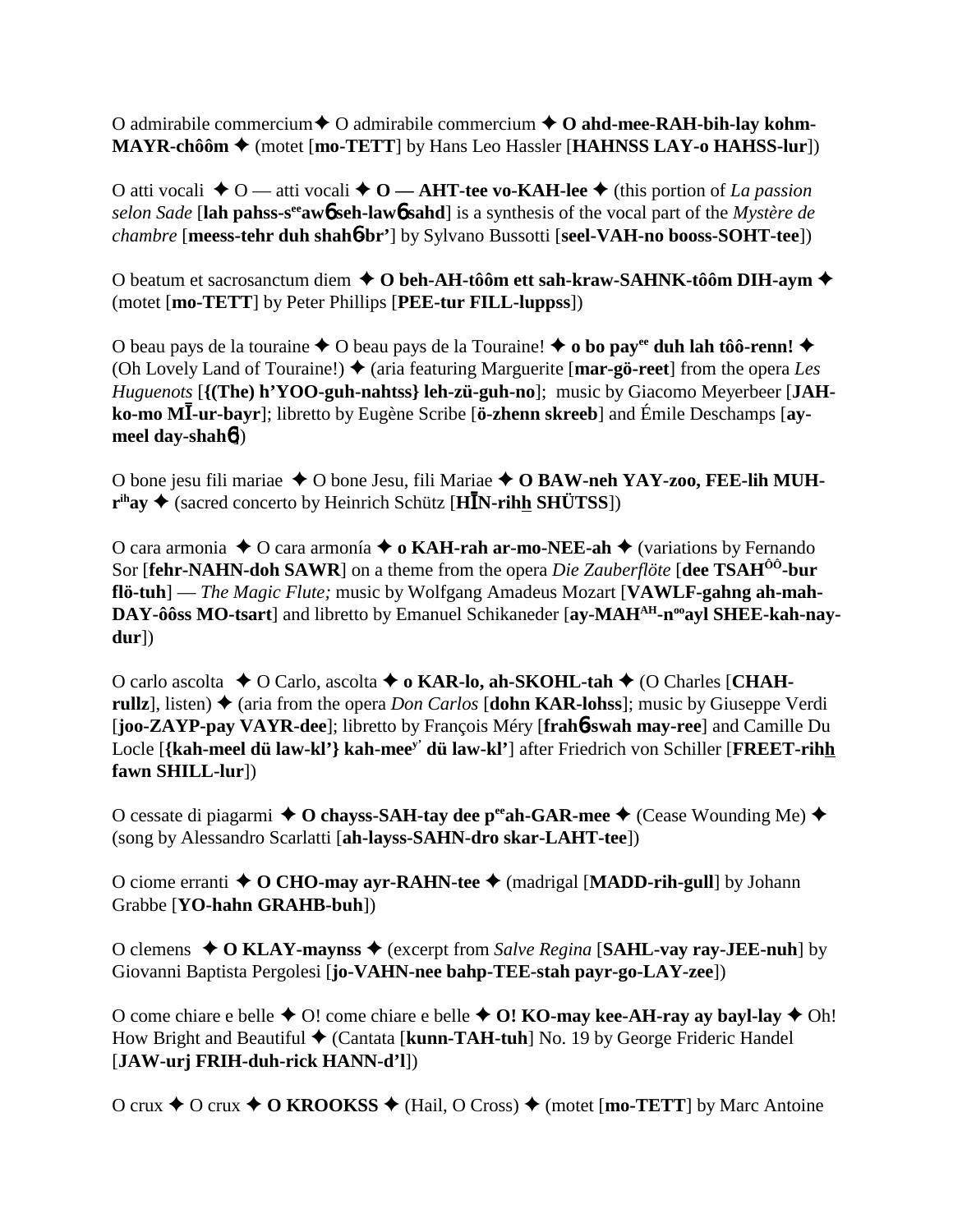Charpentier [mark ah**6**-twahn shar-pah**6**-t<sup>ee</sup>ay]  $\triangle$  (title also used by other composers)

O curas hominum  $\rightarrow$  O KOO-russ HAW-mih-nôôm  $\rightarrow$  (O careworn mankind)  $\rightarrow$  (excerpt from the 13th-century manuscript *Carmina Burana* [**kar-MEE-nah boo-RAH-nah**])

O da minovali stradanya ◆ O da, minovali stradanya ◆ AW dah, mih-nah-VAH-l<sup>y</sup>ee strah-**DAHN-yuh ♦** (duet by sung Lisa [LEE-suh] and Herman [GHEHR-mahn] in the opera *Pique dame* [**peek dahm**] — *The Queen of Spades*; music by Peter Ilyich Tchaikovsky [**p'YAW-t'r ill-YEECH {chahih-KAWF-skee} chay-KAWF-skee**]; libretto by Modest Tchaikovsky [**mah-DYESST {chahih-KAWF-skee} chay-KAWF-skee**] after Alexander Sergeyevich Pushkin [**uhl y ick-SAHN-d'r sehr-GAY-yeh-vihch POOSH-kinn**])

O de verd anni miei **→** O! de' verd' anni miei **→ O! day VAYRD AHN-nee m<sup>ee</sup>AY<sup>EE</sup> →** (excerpt from the opera *Ernani* [**ayr-NAH-nee**]; music by Giuseppe Verdi [**joo-ZAYP-pay** VAYR-deel and libretto by Francesco Maria Piave [frahn-CHAY-sko mah-REE-ah peeAH**vay**])

O del mio amato ben  $\triangle$  O dayl MEE-o ah-MAH-toh bayn  $\triangle$  (song by Stefano Donaudy [**stay-FAH-no daw-nahôô-dee**])

O des infortunes deesse tutelaire O des infortunés déesse tutélaire **O day -zeh**6**-fawr-tünay day-ess tü-tay-lehr**  $\triangle$  (excerpt from the opera *La Vestale* [lah vay-STAH-lay] — *The Vestal Virgin*; music by Gaspare Spontini [**gah-SPAH-ray spohn-TEE-nee**] and libretto by Étienne de Jouy [**ay-teeenn duh zhôôee**])

O deus ego amo te  $\triangle$  O Deus, ego amo te  $\triangle$  O **DEH-ôôss, EH-gaw UH-mo TAY**  $\triangle$  (motet [**mo-TETT**] by Ned Rorem [**NEDD RAW-rumn**])

O di capellio generosi amici **→ O dee kah-PAYL-l<sup>ee</sup>o jay-nay-RO-zee ah-MEE-chee →** (excerpt from the opera *I Capuleti e i Montecchi* [**ee kah-poo-LAY-tee ay ee mohn-TAYKkee**] — *The Capulets* [**KA-p'yuh-luttss**] *and the Montagues* [**MAHN-tuh-gh'yooz**]; music by Vincenzo Bellini [**veen-CHAYN-tso bayl-LEE-nee**] and libretto by Felice Romani [**fay-LEEchay ro-MAH-nee**])

O dieu que de bijoux ah je ris de me voir  $\triangle$  O Dieu! que de bijoux! ... Ah! je ris de me voir  $\triangle$  o **d<sup>ee</sup>ö! kuh duh bee-zhôô! ... ah! zhuh ree duh muh vwar ◆ (Oh, heavens! So many jewels ...** Ah! It makes me laugh to see myself)  $\triangle$  (aria featuring Marguerite [**mar-gö-reet**] in the opera *Faust* [**FAHÔÔST**] (French version); music by Charles Gounod [**sharl gôô-no**]; libretto by Jules Barbier [**zhül bar-beeay**] and Michel Carré [**mee-shell kar-ray**] after Johann Wolfgang von Goethe [**YO-hahn VAWLF-gahng fawn GÖ-tuh**])

O dolce mani  $\triangle$  O DOHL-chay MAH-nee  $\triangle$  (aria from the opera *Tosca* [**TOH-skah**]; music by Giacomo Puccini [JAH-ko-mo poo-CHEE-nee]; libretto by Luigi Illica [l<sup>oo</sup>EE-jee eel-LEE**kah**] and Giuseppe Giacosa [**joo-ZAYP-pay jah-KO-zah**] after Henri Murger [**ah**6**-ree mürzhay**])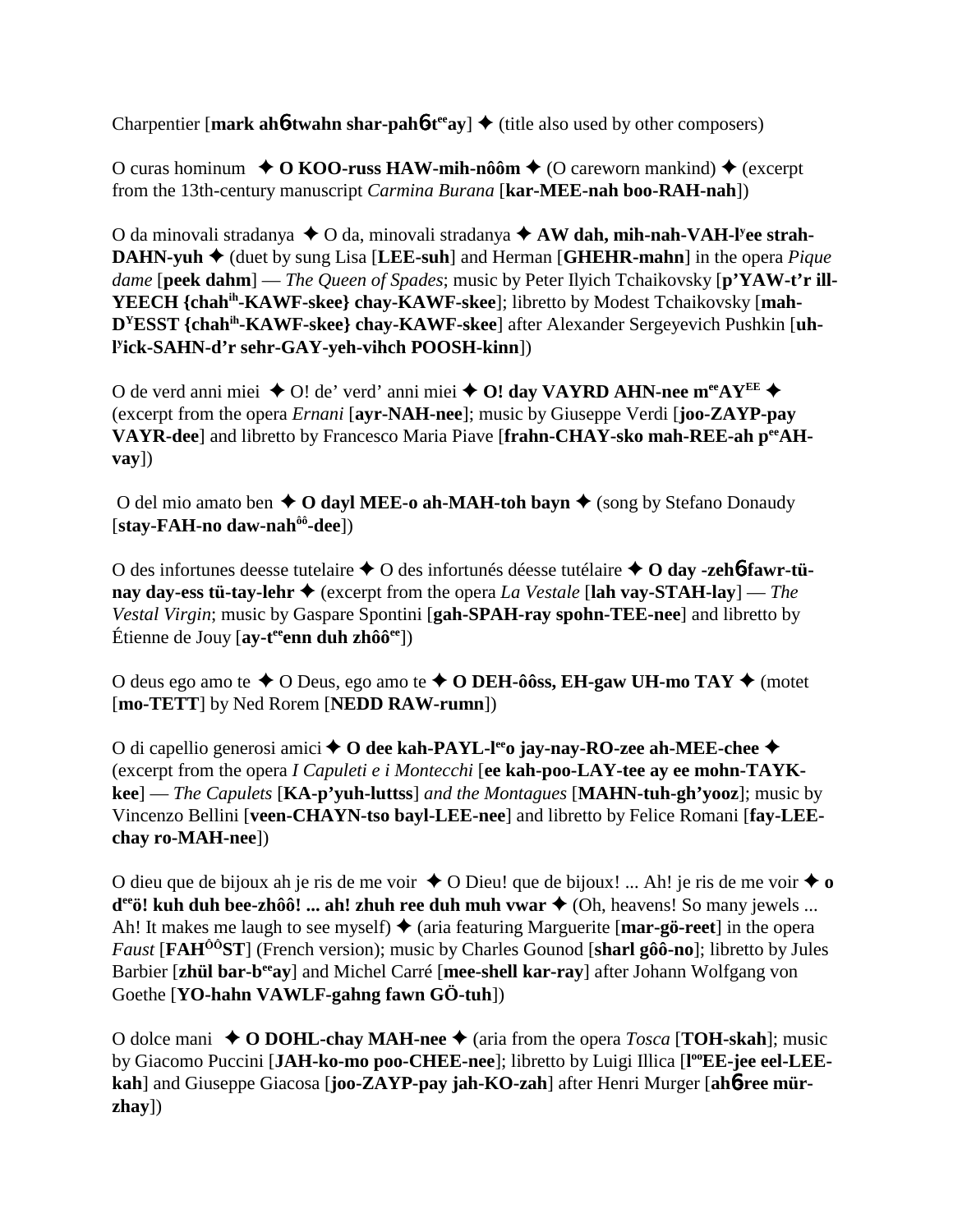O dolce vita mia **O DOHL-chay VEE-tah MEE-ah** (song by Adrian Willaert [**ahdrihAHN WILL-lart**])

O dolci mani  $\triangle$  O DOHL-chee MAH-nee  $\triangle$  (aria from the opera *Tosca* [TOH-skah]; music by Giacomo Puccini [JAH-ko-mo poo-CHEE-nee]; libretto by Luigi Illica [l<sup>oo</sup>EE-jee eel-LEE-kah] and Giuseppe Giacosa [**joo-ZAYP-pay jah-KO-zah**] after Henri Murger [**ah**6**-ree mür-zhay**])

O domina nostra  $\triangle$  O Domina Nostra  $\triangle$  O DAW-mih-nuh NOHSS-trah  $\triangle$  (composition by Henryk Górecki [**HENN-rick gôô-RETTSS-kee**] in celebration of the 600th anniversary of the Black Virgin of Jasna Gora [**YAHSS-nah GÔÔ-rah**], a sacred symbol of Polish independence — *Jasna Gora* is also spelled *Jasnogora* [**yahss-naw-GÔÔ-rah**])

O domine jesu christe **←** O Domine Jesu Christe ← o DAW-mih-neh YAY-zoo KREE-stay ← (sacred music, title used by various composers)

O donna troppo cruda e troppo bella **o DOHN-nah TROHP-po KROO-dah ay TROHP-po BAYL-lah ♦** (madrigal [MADD-rih-gull] by Johann Grabbe [**YO-hahn GRAHB-buh**])

O du armer judas **↓** O du armer Judas **↓ oh doo AR-mur YOO-dahss ↓** (composition from the songbook of Adam Puschmann [**AHAH-dahm PÔÔSH-mahn**])

O du liabs angeli **→** O du liabs ängeli **→ o doo LEE-ahpss EHNG-uh-lee** → (folk song arranged by Gund [**GÔÔNT**])

O du mein holder abendstern ◆ O, du mein holder Abendstern ◆ O, DOO mīn HAWL-tur **AH-bennt-shtehrn ♦** (aria featuring Wolfram [**VAWL-frahm**] in the opera Tannhäuser [**TAHN-hoy-zur**], music and libretto by Richard Wagner [**RIH-hart VAHG-nur**])

O duinn  $\triangle$  Proinnsías Ó Duinn  $\triangle$  **PRUNN-shee-uss o DINN** 

O dulces prendas **O DOOL-thayss PRAYN-dahss** (excerpt from *Sonetos Sagrados* [**so-NAY-tawss sah-GRAH-thawss**] by Héctor Campos Parsi [**ECK-tawr KAHM-pawss PARsee**])

O duse draha  $\rightarrow$  O duše drahá  $\rightarrow$  O DÔÔ-sheh DRAH-hah<sup>ah</sup>  $\rightarrow$  (Thou Only Dear One)  $\rightarrow$ (song by Antonín Dvořák [AHN-taw-n<sup>y</sup>ee<sup>ee</sup>n d'VAW-<sup>r</sup>shah<sup>ah</sup>k])

O ewigkeit du donnerwort ◆ O Ewigkeit, du Donnerwort ◆ O AY-vihh-kīt, doo DAWN-nur**vawrt ♦** (composition by Johann Sebastian Bach [**YO-hahn** {suh-BASS-t<sup>ih</sup>unn BAHK} zay-**BAH-stihahn BAHK**])

O fatidica foresta **O fah-TEE-dee-kah fo-RAY-stah** (aria from the opera *Giovanna d'Arco* [**jo-VAHN-nah DAR-ko**]; music by Giuseppe Verdi [**joo-ZAYP-pay VAYR-dee**]; libretto by Temistocle Solera [**tay-MEE-stoh-klay so-LAY-rah**] after Friedrich von Schiller [**FREET-rihh fawn SHILL-lur**])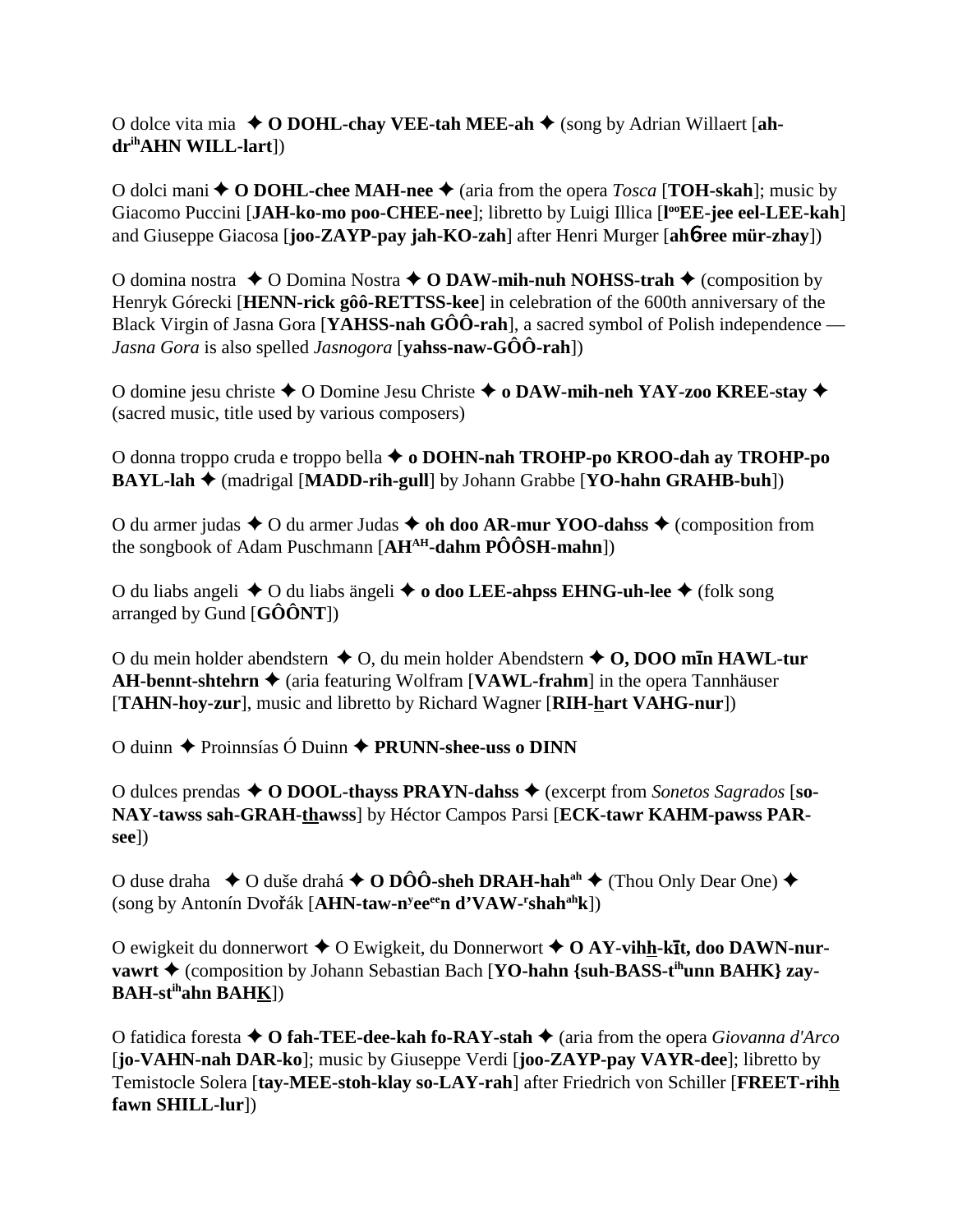O figli ah la paterna mano ◆ O figli ... Ah, la paterna mano ◆ O **FEE-l'yee ... AH, lah pah-TAYR-nah MAH-no**  $\triangle$  (aria from the opera *Macbeth* [**muck-BEHTH**]; music by Giuseppe Verdi [**joo-ZAYP-pay VAYR-dee**]; libretto by Francesco Maria Piave [**frahn-CHAY-sko mah-REE-ah p<sup>ee</sup>AH-vay**] after William Shakespeare [**WILL-l<sup>ih</sup>umm SHAYK-spih<sup>uh</sup>r**])

O filli se veder potessi il core O filli, se veder potessi il core  **o FEEL-lee, say VAY-dayr po-TAYSS-see eel KO-ray ♦** (madrigal [MADD-rih-gull] by Johann Grabbe [YO-hahn **GRAHB-buh**])

O fortuna **→ O fohr-TOO-nuh →** (O Fortune) ◆ excerpt from *Fortuna imperatrix mundi* [fohr-**TOO-nuh, eem-peh-RAH-treekss MOON-dih**] — *Fortune, Empress of the World* — a group of poems from the 13th-century manuscript *Carmina Burana* [**kar-MEE-nah boo-RAH-nah**] set to music by Carl Orff [**KARL AWRF**])

O gallchobhair Éamonn Ó Gallchobhair **AY-munn o GAH-nuh-hawr**

O geh nicht fort **→ o gay nihht fawrt →** (aria featuring Belfoiore [**bayl-fo-EEO-ray**] aria from the opera *La finta giardiniera* [**lah FEEN-tah jar-dee-neeAY-rah**] — *The Pretended Garden Girl*; music by Wolfgang Amadeus Mozart [**VAWLF-gahng ah-mah-DAY-ôôss MO-tsart**]; libretto by Ranieri Calzabigi(?) [rah-n<sup>ee</sup>AY-ree kahl-tsah-BEE-jee], revised by Marco Coltellini [**MAR-ko kohl-tayl-LEE-nee**])

O gloriosa domina  $\triangle$  O glo-r<sup>ih</sup>O-sah DAW-mih-nah  $\triangle$  (anonymous 17th-century Hungarian dance)

O greefe even on the bud  $\bullet$  O Greefe Even on the Bud  $\bullet$  (O) GREEF (Even on the Bud)  $\bullet$ (madrigal [**MADD-rih-gull**] by Thomas Morley [**TAH-muss MAWR-lih**])

O guarani  $\triangle$  O Guaraní  $\triangle$  o g<sup>oo</sup>ah-ruh-NEE  $\triangle$  (The Guaraní)  $\triangle$  (an opera, with music by Antônio Carlos Gomes [**ah**6**-TOH-nihôô KAH-lôôss GO-meess**]; libretto by Antonio Scalvini [ahn-TAW-n<sup>ee</sup>o skahl-VEE-nee] and Carlo D'Ormeville [kar-lo dawrm-veel] after José de Alencar [zho-ZAY jah-lenn-KAR])  $\blacklozenge$  (the opera is known also as *Il Guarany* [eel  $g^{\text{oo}}$ ah-rah-**NEE**])

O had i jubals lyre  $\triangle$  O Had I Jubal's Lyre  $\triangle$  (O **Had I) JOO-b'lz LIR**  $\triangle$  (excerpt from the oratorio *Joshua*; music by George Frideric Handel [**JAW-urj FRIH-duh-rick HANN-d'l**] and libretto by Thomas Morell(?) [**TAH-muss maw-RELL**])

O haodain ◆ Cormac Ó hAodáin ◆ **KAWR-mack o HAY-dunn** 

O haupt voll blut und wunden  $\triangle$  O Haupt voll Blut und Wunden  $\triangle$  O HAH<sup>ôô</sup>PT fawl **BLOOT ôônt VÔÔN-tunn**  $\triangle$  (O Sacred Head Sore Wounded)  $\triangle$  (choral excerpt from the *St. Matthew Passion* by Johann Sebastian Bach [**YO-hahn {suh-BASS-tihunn BAHK} zay-BAHstihahn BAHK**])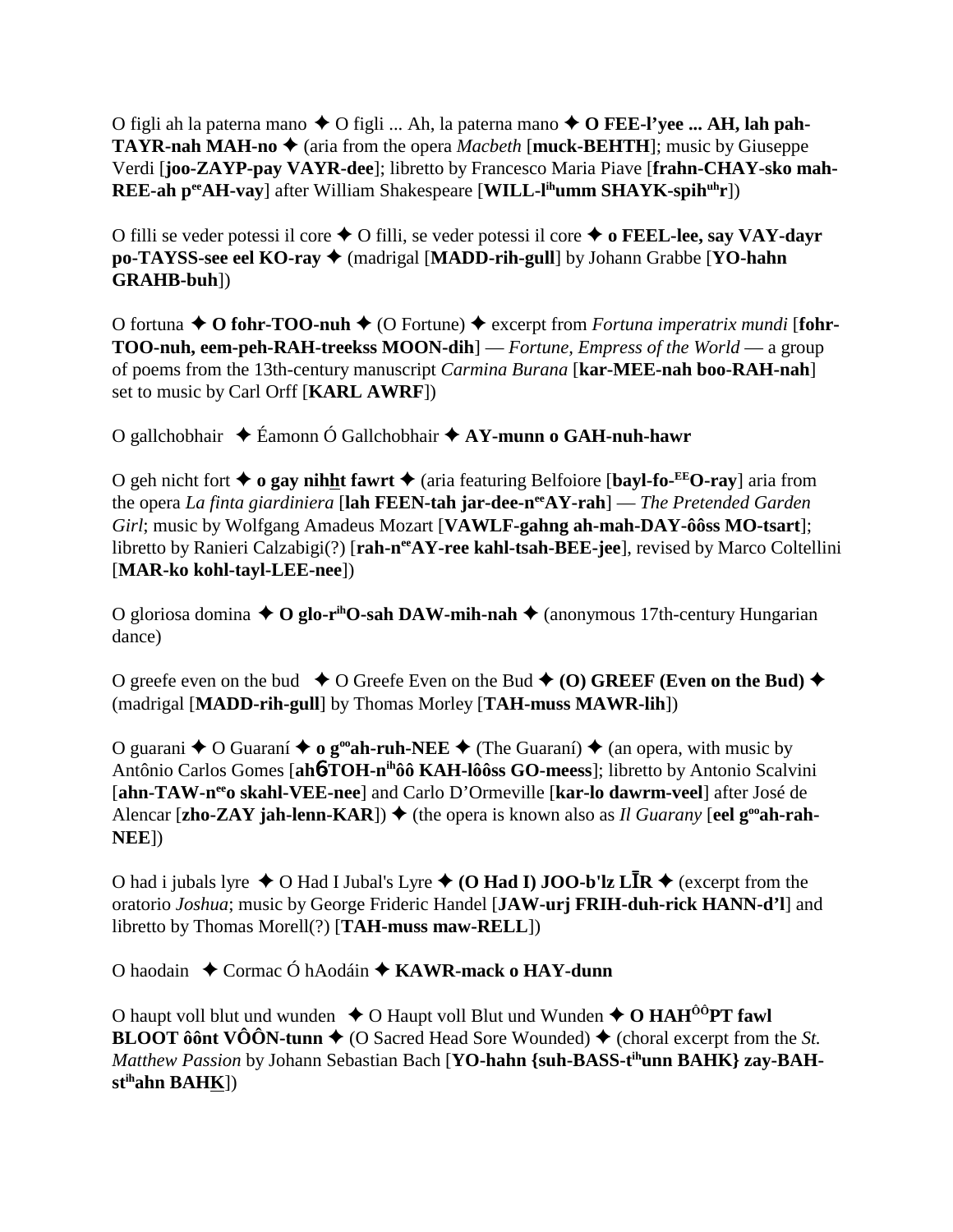O heilges geist und wasserbad  $\triangle$  O heilges Geist und Wasserbad  $\triangle$  O HIL-guss GHIST ôont VAHSS-sur-paht ♦ (cantata [kunn-TAH-tuh] by Johann Sebastian Bach [YO-hahn {suh-**BASS-t<sup>ih</sup>unn BAHK**} zay-BAH-st<sup>ih</sup>ahn BAHK])

O heiliges band der freundschaft  $\triangle$  O heiliges Band der Freundschaft  $\triangle$  O HI-lih-guss bahnt dayr FROYNT-shahft ♦ (song by Wolfgang Amadeus Mozart [VAWLF-gahng ah-mah-DAY-ôôss MO-tsart])

O huiginn  $\triangle$  Brian Ó hUiginn  $\triangle$  BR $\overline{I}$ -unn o HAY-gunn

O internerata  $\triangle$  o een-tay-may-RAH-tah  $\triangle$  (motet by Alessandro Grandi [ah-layss-SAHN-dro] **GRAHN-dee**l)

O ir kleyne likhtelekh  $\triangle$  O ir kleyne Likhtelekh  $\triangle$  oy ihr KLI-nuh LIHK-tuh-lehk  $\triangle$  (O, You Little Candles — Hebrew folk melody, words by Morris Rosenfeld [MAWR-russ RO-z'n-felld])

O isis und osiris  $\triangle$  O Isis und Osiris  $\triangle$  o EE-ziss ô ônt o-ZEE-riss  $\triangle$  (The *priests' chorus* from the opera Die Zauberflöte [dee TSAH<sup> $00$ </sup>-bur-flö-tuh] — The Magic Flute; music by Wolfgang Amadeus Mozart [VAWLF-gahng ah-mah-DAY-ôôss MO-tsart] and libretto by Emanuel Schikaneder [ay-MAH<sup>AH</sup>-n<sup>oo</sup>ayl SHEE-kah-nay-dur])

O jesli b mog ja vyrazit v zvuke  $\triangle$ O, jesli b mog ja vyrazit' v zvuke  $\triangle$  AW, YESS-lee'b **MAWK yah VOO-ruh-zitt v'z'VOO-kih**  $\triangle$  (Oh, If Only Words Could Convey)  $\triangle$  (Russian folk song)

O jesu christ meins lebens licht  $\bigstar$  O Jesu Christ, meins Lebens Licht  $\bigstar$  o YAY-zoo KRISST,  $m\overline{1}$ nss LAY-bunnss LIHHT  $\blacklozenge$  (motet [mo-TETT] by Johann Sebastian Bach [YO-hahn {suh-BASS-t<sup>ih</sup>unn BAHK} zay-BAH-st<sup>ih</sup>ahn BAH<u>K</u>])

O jesu nomen dulce  $\triangle$  O Jesu, nomen dulce  $\triangle$  O YAY-zoo, NO-munn DÔÔL-tsuh  $\triangle$  (from Kleiner geistlichen Concerten [KL**I-nur GHIST-lih-hunn kawn-TSEHR-tunn**] — Little *Sacred Concertos* — by Heinrich Schütz [ $H\bar{I}N$ -rihh SHÜTSS])

O komme holde sommernacht  $\triangle$  O komme, holde Sommernacht  $\triangle$  O KAW-muh HAWL-tuh **ZAWM-mur-nahkt**  $\triangleq$  (O Come, Sweet Summer Night)  $\triangleq$  (song by Johannes Brahms [vo-HAHN-nuss {BRAHMZ} BRAH<sup>AH</sup>MSS])

O konig das kann ich dir nicht sagen  $\triangle$  O König, das kann ich dir nicht sagen  $\triangle$  O, KÖ-nihh, dahss kahn ihh deer nihht ZAH-gunn  $\triangle$  (aria from Act II of the opera Tristan und Isolde [TRIH-stahn ôônt ee-ZAWL-tuh], music and libretto by Richard Wagner [RIH-hart VAHG $nur$ ])

O kuhler wald  $\triangle$  O kühler Wald  $\triangle$  O KÜ-lur VAHLT  $\triangle$  (O Cool Forest)  $\triangle$  (poem by Clemens Brentano [KLAY-mennss brenn-TAH<sup>AH</sup>-no] set to music by Johannes Brahms [vo-HAHNnuss {BRAHMZ} BRAH<sup>AH</sup>MSS])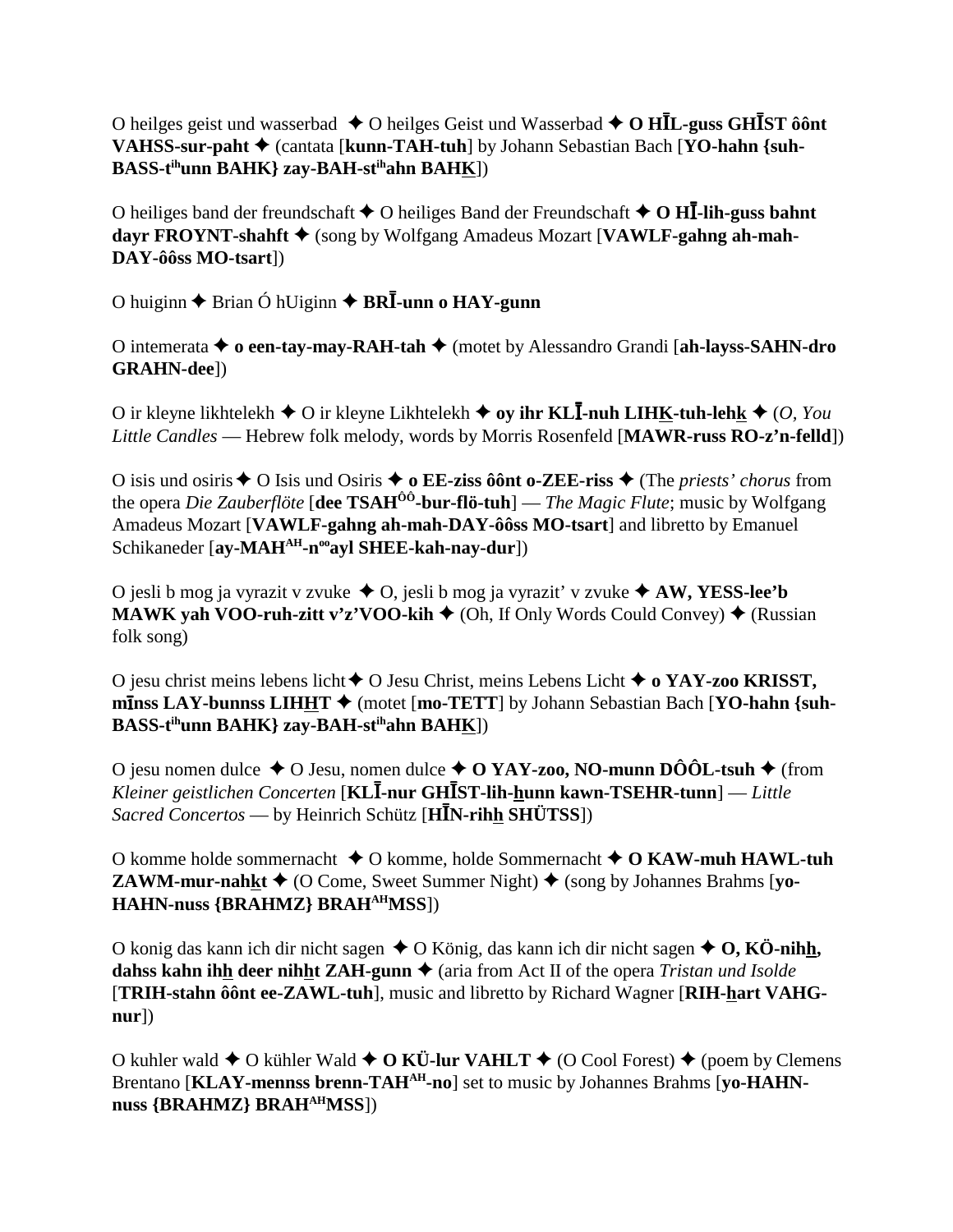O leggiadri occhi belli **→ o layd-JAH-dree OHK-kee BAYL-lee** → (Charming Lovely Eyes) → (anonymous song)

O lieb so lang du lieben kannst **→** O lieb, so lang du lieben kannst **→ O LEEP, zo LAHNG doo LEE-bunn kahnst**  $\blacklozenge$  (O Love as Long as You Can)  $\blacklozenge$  (composition by Franz Liszt [**FRAHNZ LISST**])

O lola O Lola **o LO-lah** (excerpt from the opera *Cavalleria rusticana* [**kah-vahl-lay-REE-ah roo-stee-KAH-nah**] — *Rustic Chivalry*; music by Pietro Mascagni [ $p^{ee}AY$ -tro mah-**SKAH-n'yee**]; libretto by Guido Menasci [**g**<sup>oo</sup>**EE-doh may-NAH-shee**] and Giovanni Targioni-Tozzetti [**jo-VAHN-nee tar-JO-nee-toht-TSAYT-tee**] after Giovanni Verga [**jo-VAHN-nee VAYR-gah**])

O lola chai di latti O Lola, ch'ai di latti **o LO-lah, KAHEE dee LAHT-tee** (excerpt from the opera *Cavalleria rusticana* [**kah-vahl-lay-REE-ah roo-stee-KAH-nah**] — *Rustic Chivalry*; music by Pietro Mascagni [ $p^{ee}AY$ -tro mah-SKAH-n'yee]; libretto by Guido Menasci [**gooEE-doh may-NAH-shee**] and Giovanni Targioni-Tozzetti [**jo-VAHN-nee tar-JO-nee-toht-TSAYT-tee**] after Giovanni Verga [**jo-VAHN-nee VAYR-gah**])

O lola chai di latti la cammisa O Lola, c'hai di latti la cammisa  **o LO-lah, kahee dee LAHTtee lah kahm-MEE-zah ♦** (excerpt from the opera *Cavalleria rusticana* [**kah-vahl-lay-REE**ah roo-stee-KAH-nah] — *Rustic Chivalry*; music by Pietro Mascagni [ $p^{ee}AY$ -tro mah-SKAHn'yee]; libretto by Guido Menasci [g<sup>oo</sup>EE-doh may-NAH-shee] and Giovanni Targioni-Tozzetti [**jo-VAHN-nee tar-JO-nee-toht-TSAYT-tee**] after Giovanni Verga [**jo-VAHN-nee VAYRgah**]

O lola chhai di latti O Lola ch'hai di latti **o LO-lah kahee dee LAHT-tee**  (aria from the opera *Cavalleria rusticana* [**kah-vahl-lay-REE-ah roo-stee-KAH-nah**] — *Rustic Chivalry*; music by Pietro Mascagni [ $p^{ee}AY$ -tro mah-SKAH-n'yee]; libretto by Guido Menasci [ $g^{oo}EE$ **doh may-NAH-shee**] and Giovanni Targioni-Tozzetti [**jo-VAHN-nee tar-JO-nee-toht-TSAYT-tee**] after Giovanni Verga [**jo-VAHN-nee VAYR-gah**])

O luce di quest anima  $\blacklozenge$  O luce di quest' anima  $\blacklozenge$  **o LOO-chay dee k<sup>oo</sup>ayst AH-nee-mah**  $\blacklozenge$ (cavatina [**ka-vuh-TEE-nuh**] featuring Linda [**leen-dah**] in the opera *Linda di Chamonix* [**LEEN-dah dee shah-maw-nee**]; music by Gaetano Donizetti [**gahay-TAH-no doh-nee-TSAYT-tee**]; libretto by Gaetano Rossi [**gahay-TAH-no ROHSS-see**] after A. D'Ennery [**dennn'ree**] and Lemoine [**leh-m'wahn**])

O luigi luigi  $\triangle$  O Luigi! Luigi!  $\triangle$  **o** l<sup>oo</sup>**EE**-jee!  $\triangle$  (vocal trio from the opera *Il tabarro* [**eel tah-BAR-ro**] — *The Cloak*; music by Giacomo Puccini [**JAH-ko-mo poo-CHEEnee**]; libretto by Giuseppe Adami [**joo-ZAYP-pay ah-DAH-mee**] after Didier Gold [**dee-deeay gawld**])

O lux beata trinitas **→ o lookss beh-AH-tah TREE-nih-tahss** → (chant from the *Cancionero de Segovia* [**kahn-th<sup>ee</sup>o-NAY-ry say-GO-v<sup>ee</sup>ah**] — *Songbook of Segovia* — containing liturgical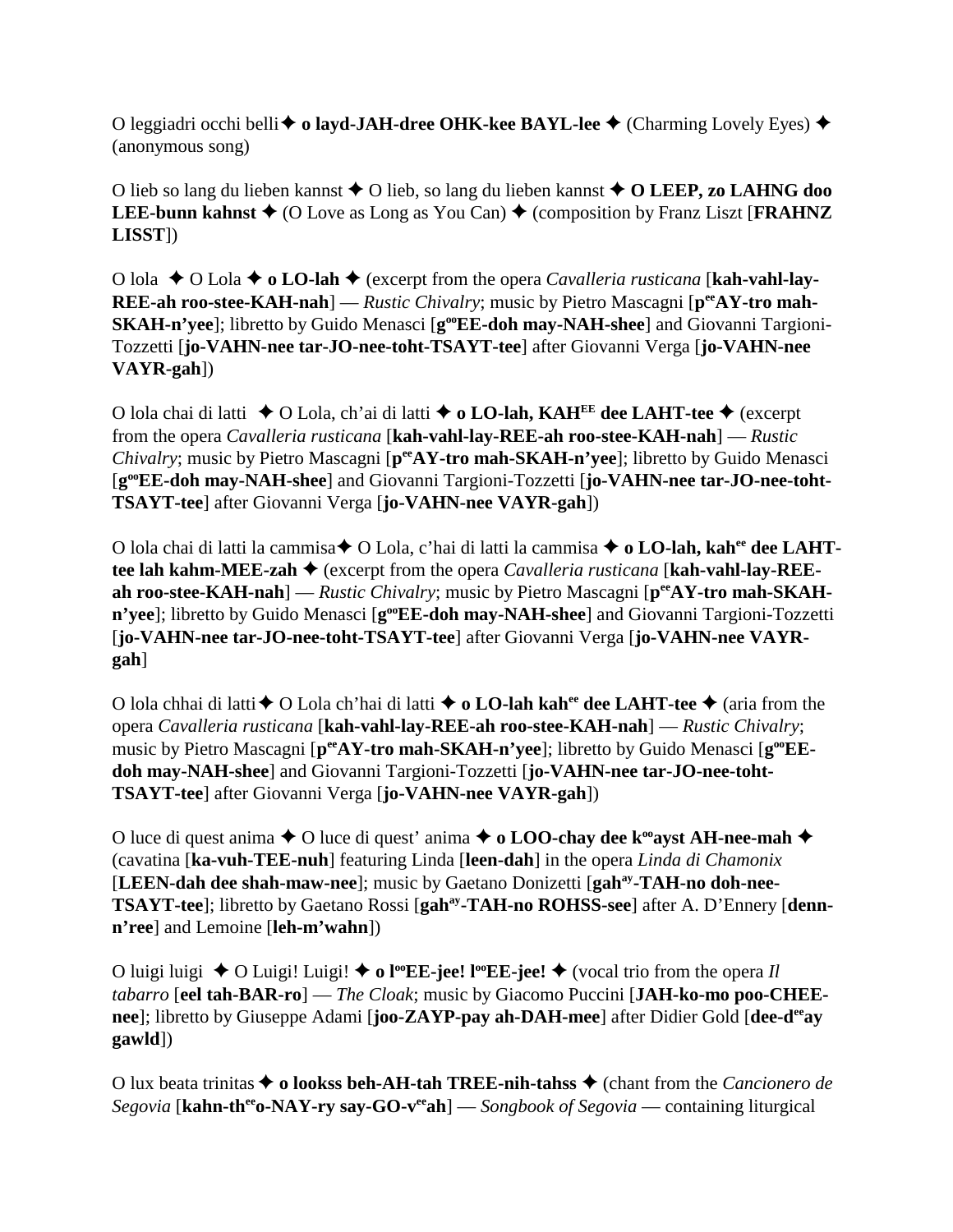music from Spain at the time of Christopher Columbus)

O ma belle rebelle  $\triangleq$  o mah bell ruh-bell  $\triangleq$  (Oh My Pitiless Beauty)  $\triangleq$  (song by Charles Gounod [**sharl gôô-no**])

O madame persje mon tems O madame, pers-je mon tems **o mah-dahm, pehr-zhuh maw**6  $tanh \triangleq$  (song by Adrian Le Roy [ah-dr<sup>ee</sup>ah**6** luh r'wah])

O madchen mein madchen ◆ O Mädchen, mein Mädchen ◆ O METT-hunn, mīn METT-hunn (excerpt from the operetta *Friederike* [**FREE-duh-ree-kuh**], with music by Franz Lehár [**FRAHNZ leh-HAHAHR**]; libretto by Ludwig Herzer [**LOOT-vihh HEHR-tsur**] and Fritz Löhner [**FRITTSS LÖ-nur**])

O magnum misterium **→ o MAHG-nôôm miss-TAY-r<sup>ih</sup>ôôm →** (motet by William Byrd [WILL**l ihumm BURD**])

O magnum mysterium **↓ o MAHG-nôôm müss-TAY-r<sup>ih</sup>ôôm ◆** (motet by Francis Poulenc [**frah**6**-seess pôô-lah**6**k**])

O malheureuse iphigenie **→** O malheureuse Iphigénie **→ O mahl-ö-röz ee-fee-zhay-nee** → Iphigénie's aria from Act II of the opera *Iphigénie en Tauride* [**ee-fee-zhay-nee ah**6 **toh-reed**]; music by Christoph Willibald von Gluck [**KRIH-stawf VILL-lee-bahlt fawn GLÔÔK**]; libretto by Nicolas-François Guillard [**nee-ko-lah-frah**6**-swah ghee-yar**], based on Euripides [**yôô-RIHpuh-deez**])

O malnati messaggi **O mahl-NAH-tee mayss-SAHD-jee**  (madrigal [**MADD-rih-gull**] by Carlo Gesualdo [**KAR-lo jay-z<sup>oo</sup>AHL-doh**])

O maria quae rapis corda hominum **→** O Maria, quae rapis corda hominum → **o muh-REE-uh**, **k<sup>ôô</sup>ay RUH-piss KOHR-dah HAW-mih-nôôm ♦** (motet [mo-TETT] by Giacomo Finetti [**JAH-ko-mo fee-NAYT-tee**])

O maria virgo pia ◆ O Maria Virgo Pia ◆ **o muh-REE-uh VEER-go PIH-ah** ◆ (sacred composition by Conductus [**kohn-DOOK-tôôss**])

O marija marija **→** O, Marija, Marija! **→ O<u>H</u>, mah-REE-yuh, mah-REE-yuh! →** (O, Maria, Maria!)  $\triangle$  (aria from the opera *Mazeppa* [**mah-Z<sup>Y</sup>EPP-puh**]; music by Peter Ilyich Tchaikovsky [**p'YAW-t'r ill-YEECH {chahih-KAWF-skee} chay-KAWF-skee**]; libretto by Victor Burenin [VEEK-tur bôô-REH-n<sup>y</sup>inn] and P. Tchaikovsky after Alexander Sergeyevich Pushkin [uh**l y ick-SAHN-d'r sehr-GAY-yeh-vihch POOSH-kinn**] and Vasily Kandaurov [**vah-SEE-lee kunn-dah-ÔÔ-ruff**])

O matko moja ◆ O Matko Moja ◆ **o MAHT-ko MO-yah** ◆ (Oh, My Mother) ◆ (poem by Jan Prusinowski [YAHN prôô-see-NAWF-skee] set to music by Stanisław Moniuszko [stah- $N<sup>Y</sup>EESS$ -wahf mah-n<sup>ee</sup>ÔÔSH-kaw])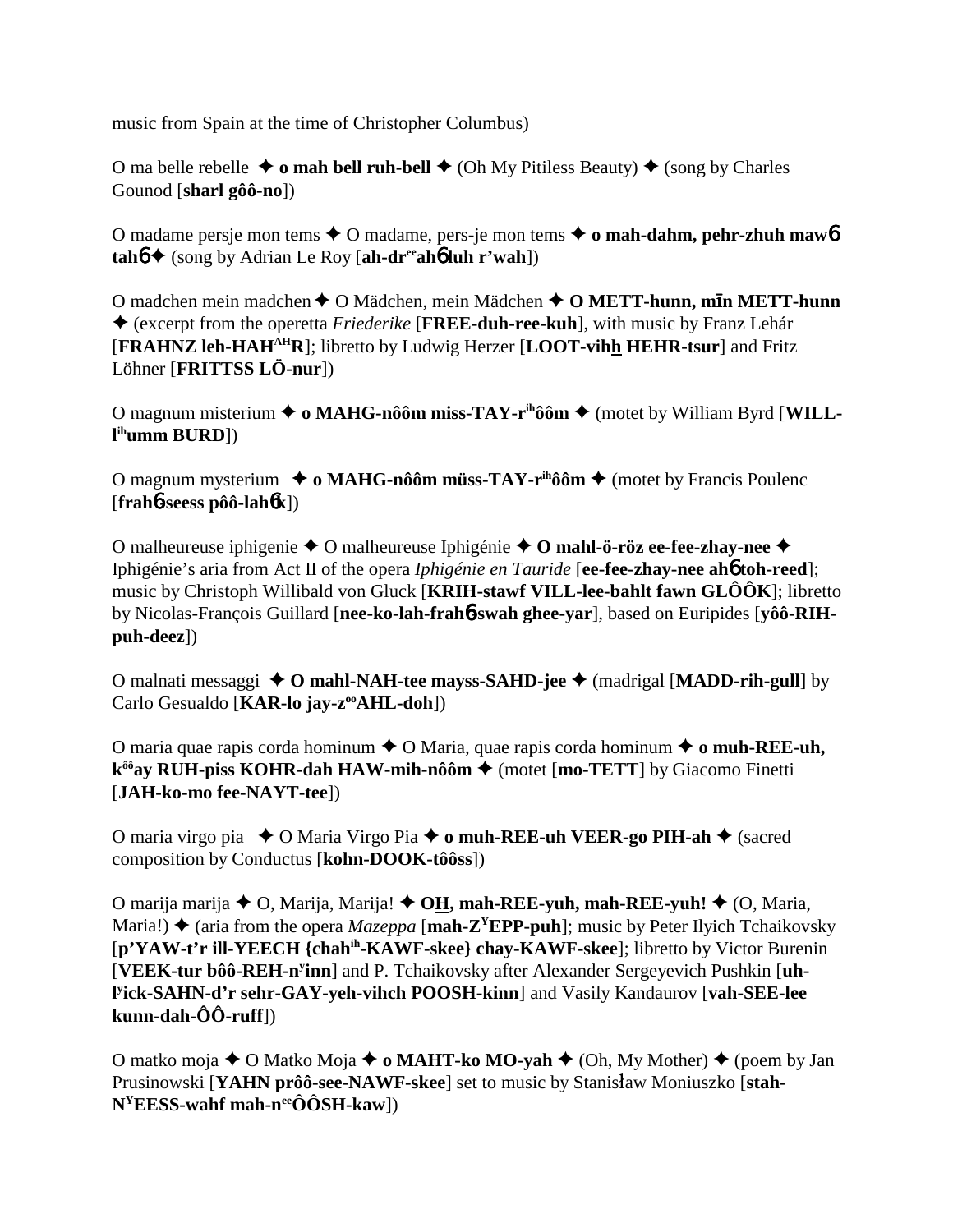O mensch bewein dein sunde gross  $\triangle$  O Mensch, bewein dein Sünde gross  $\triangle$  O MENNSH, **buh-V<sup>I</sup>N dIn ZÜN-tuh GROHSS**  $\blacklozenge$  (O Man, Thy Great Sin Lament)  $\blacklozenge$  (choral excerpt from the *St. Matthew Passion* by Johann Sebastian Bach [YO-hahn {suh-BASS-t<sup>ih</sup>unn BAHK} zay-**BAH-stihahn BAHK**])

O mimi tu piu non torni ◆ O Mimì, tu più non torni ◆ o mee-MEE, too p<sup>ee</sup>OO nohn TOHR**nee** (excerpt from the opera *La bohème* [**lah baw-emm**] — *Bohemian Life*; music by Giacomo Puccini [JAH-ko-mo poo-CHEE-nee]; libretto by Luigi Illica [l<sup>oo</sup>EE-jee eel-LEE-kah] and Giuseppe Giacosa [**joo-ZAYP-pay jah-KO-zah**] after Henri Murger [**ah**6**-ree mür-zhay**])

O mio babbino caro ◆ O MEE-o bahb-BEE-no KAH-ro ◆ aria featuring Lauretta [lah<sup>ôô</sup>-**RAYT-tah**] in the opera *Gianni Schicchi* [**JAHN-nee SKEEK-kee**]; music by Giacomo Puccini [**JAH-ko-mo poo-CHEE-nee**] and libretto by Giovacchino Forzano [**jo-vahk-KEE-no fohr-TSAH-no**])

O mirtillo mirtill **→** O Mirtillo, Mirtill' **→ o meer-TEEL-lo, meer-TEEL →** (O Mirtillo, Mirtillo)  $\triangle$  (madrigal [MADD-rih-gull] by Claudio Monteverdi [KLAH<sup>00</sup>-d<sup>ee</sup>o mohn-tay-**VAYR-dee**])

O misericordissime jesu O misericordissime Jesu **O mih-zeh-rih-kohr-DEESS-sih-muh YAY-zoo ♦** (from *Kleiner geistlichen Concerten* [KL**I-nur GHIST-lih-hunn kawn-TSEHR-tunn**] — *Little Sacred Concertos* — by Heinrich Schütz [**HN-rihh SHÜTSS**])

O mon amour  $\triangle$  O, mon amour  $\triangle$  O, mawb-nah-môôr  $\triangle$  (song by Asso [ahss-so] and Monnot [**mawn-no**]

O mon coeur  $\rightarrow$  o mawb kör  $\rightarrow$  (hymn composed by Ton de Leeuw [**TAWN duh LAY<sup>AY</sup>ôô**])

O mon fernand  $\triangle$  O mon Fernand  $\triangle$  O maw**6** fehr-nah**6**  $\triangle$  (recitative, air and cabaletta [kah**bah-LETT-tuh**] featuring Leonor [**lay-aw-nawr**] in the opera *La favorite* [**lah fah-vaw-reet**] — *The Favored One*; music by Gaetano Donizetti [**gahay-TAH-no doh-nee-TSAYT-tee**]; libretto by Alphonse Royer [**ahl-faw**6**ss r'wah-yay**] and Gustave Vaëz [**güss-tahv vah-ezz**], with additions by Eugene Scribe [**ö-zhenn skreeb**])

O monumento regia e bolgia dogale O monumento! Regia e bolgia dogale! **o mo-noo-MAYN-toh! RAY-jah ay BAWL-jah doh-GAH-lay!**  $\blacklozenge$  (excerpt from the opera *La gioconda* [**lah jo-KOHN-dah**] — *The Smiling One*; music by Amilcare Ponchielli [**ah-meel-KAH-ray pohn-keeAYL-lee**]; libretto by Arrigo Boito [**ar-REE-go bo-EE-toh**] under the pseudonym Tobia Gorrio [**TAW-beeah GAWR-reeo**])

O mort poussiere detoiles  $\triangle$  O mort, poussière d'étoiles  $\triangle$  o mawr, pôôss-s<sup>ee</sup>ehr day-t'wahl  $\triangle$ (poem by Charles van Lerberghe [**SHAR-luh vunn LEHR-ber-guh**] set to music by Gabriel Fauré [**gah-breeell fo-ray**])

O nasi lasce nekvete to vytouzene stesti **→** O naší lásce nekvete to vytoužené štěstí ◆ O NAH-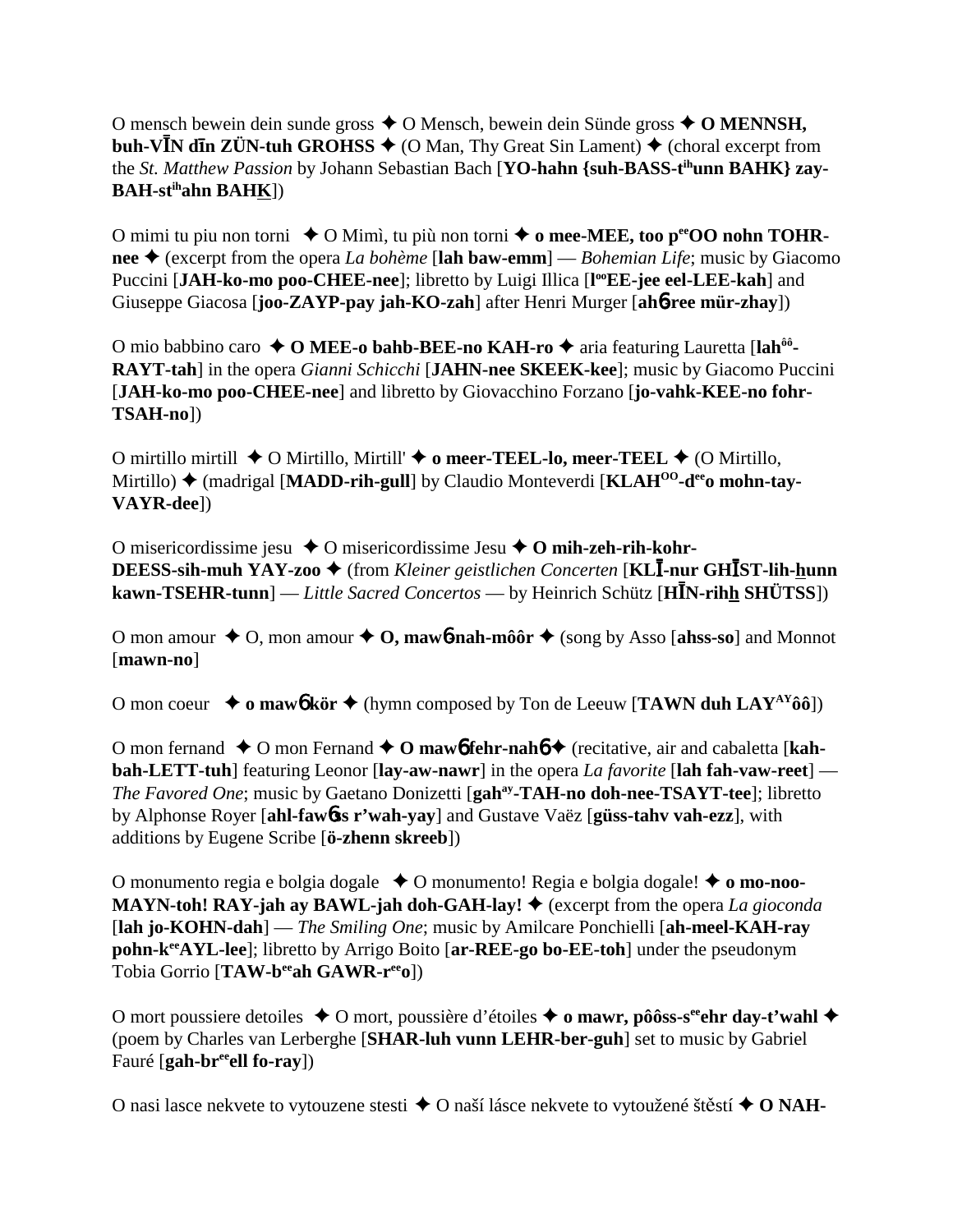shee<sup>ee</sup> LAH<sup>AH</sup>-sheh NECK-veh-teh taw VIH-toh<sup>oh</sup>ôô<sup>ôô</sup>-zheh-neh<sup>eh</sup> SHT<sup>Y</sup>EH-stee<sup>ee</sup> ◆ (Never Will Love Lead Us to That Glad Goal for Which We Languish)  $\blacklozenge$  (song by Antonín Dvořák [AHN-taw-n<sup>y</sup>ee<sup>ee</sup>n d'VAW-<sup>r</sup>shah<sup>ah</sup>k])

O nata lux  $\rightarrow$  **O NAH-tuh LOOKSS**  $\rightarrow$  (hymn by Thomas Tallis [**TAH-muss TA<sup>L</sup>-liss**])

O nume tutelar  $\triangle$  **o** NOO-meh TOO-tay-lar  $\triangle$  (aria from the opera *La vestale* [lah vay-**STAH-lay**] — *The Vestal Virgin*; music by Gasparo Spontini [**gah-SPAH-ro spohn-TEE-nee**] and libretto by Victor Joseph Étienne de Jouy [**veek-tawr zho-zeff ay-t<sup>ee</sup>enn duh zhôô<sup>ee</sup>]**)

O nun heb du an dort in deinem moor  $\triangle$  O, nun heb du an, dort in deinem Moor  $\triangle$  **o**, noon **HAYP doo ahn, dawrt inn DI-numm mohr**  $\triangle$  (Sing on There in the Swamp)  $\triangle$  (poem by Walt Whitman **[WAWLT hWITT-munn**] set to music by Paul Hindemith **[PAH<sup>ÔÔ</sup>L HINN-tuhmitt**])

O paese do sole  $\triangle$  O paese d'o sole  $\triangle$  o pah-AY-zay doh SO-lay  $\triangle$  (poem by Libero Bovio [lee-BAY-ro BAW-v<sup>ee</sup>o] set to music by Vincenzo d'Annibale [veen-CHAYN-tshn-nee-BAH**lay**])

O paradis  $\triangle$  Ô, Paradis!  $\triangle$  **o pah-rah-dee!**  $\triangle$  (O, paradise!)  $\triangle$  (aria from the opera L'Africaine [**lah-free-kenn**] — *The African Maid*; music by Giacomo Meyerbeer [**JAH-ko-mo M-ur-bayr**]; libretto by Eugène Scribe [**ö-zhenn skreeb**] and François-Joseph Fétis [**frah**6**-swah-zho-zeff faytee**])

O paradiso  $\triangle$  O pah-rah-DEE-zo  $\triangle$  (O paradise) (aria from the opera *L'Africana* [lah-free-**KAH-nah**] — *The African Maid*; music by Giacomo Meyerbeer [JAH-ko-mo MI-ur-bayr]; libretto by Eugène Scribe [**ö-zhenn skreeb**] and François-Joseph Fétis [**frah**6**-swah-zho-zeff faytee**])

O patria mia  $\triangle$  O PAH-tree-ah MEE-ah  $\triangle$  (aria from the opera *Aida* [ah-EE-dah]; music by Giuseppe Verdi [**joo-ZAYP-pay VAYR-dee**]; libretto by Antonio Ghislanzoni [**ahn-TAW-neeo ghee-zlahn-TSO-nee**] after Auguste Mariette [**o-güst mah-reeett**] and Camille Du Locle [**{kahmeel dü law-kl'} kah-meey' dü law-kl'**])

O patria o tu palermo **→** O Patria ... O tu Palermo ◆ **O PAH-tree-ah ... O too pah-LAYR-mo**  (aria from the opera *I vespri siciliani* [**ee VAY-spree see-chee-leeAH-nee**] — *The Sicilian Vespers*; music by Giuseppe Verdi [**joo-ZAYP-pay VAYR-dee**]; libretto by Eugène Scribe [**özhenn skreeb**] and Charles Duveyrier [**sharl dü-vay-reeay**])

O pretiosum  $\triangle$  O preh-t<sup>ih</sup>O-sôôm  $\triangle$  (O Precious)  $\triangle$  (motet [**mo-TETT**] by Marc Antoine Charpentier [**mark ah**6**-twahn shar-pah**6**-teeay**])

O pretres de baal il va venir O prêtres de Baal ... Il va venir **o preh-tr' duh bahl ... eel vah veh-neer**  $\triangle$  (excerpt from the opera *Le prophète* [**luh praw-fett**] — *The Prophet*; music by Giacomo Meyerbeer [**JAH-ko-mo M-ur-bayr**] and libretto by Eugène Scribe [**ö-zhenn**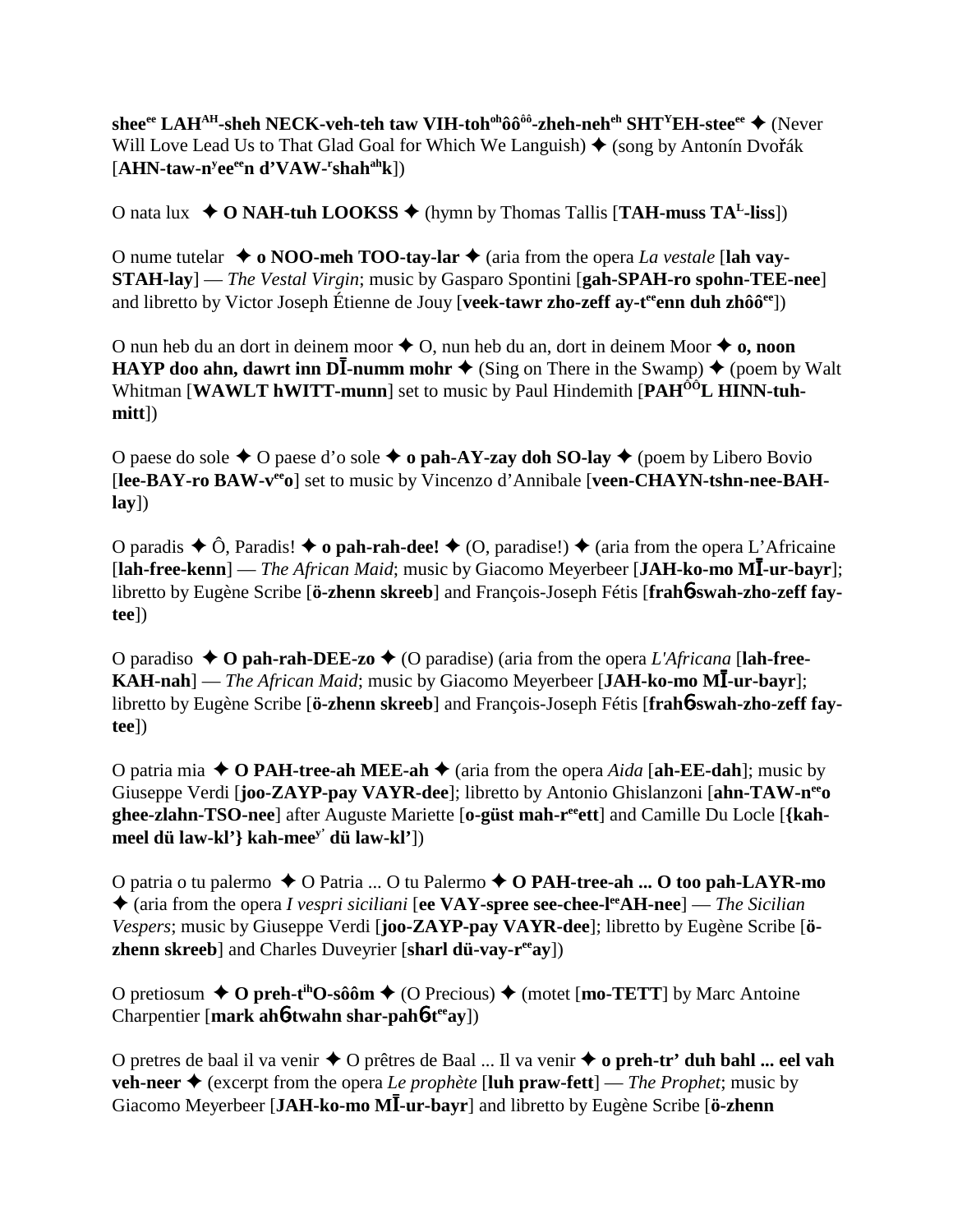#### **skreeb**])

O quam gloriosum  $\triangleq$  **o**  $k^{00}$ **umm glo-r<sup>ih</sup>O-sôôm**  $\triangleq$  (Latin mass set to music by various composers)

O quam suavis  $\triangle$  O  $k^{00}$ **umm s**<sup> $00$ </sup>**AH-viss**  $\triangle$  (motet [**mo-TETT**] by William Byrd [**WILLl ihumm BURD**])

O quam tristis ◆ o k<sup>ôô</sup>umm TREE-stiss ◆ (section of the *Stabat Mater* [STAH-baht MAH**tehr**] set to music by various composers)

O quam tu pulchra es  $\triangleq$  **o**  $k^{00}$ **umm too pôôl-KRAH ess**  $\triangleq$  (motet [**mo-TETT**] by Alessandro Grandi [**ah-layss-SAHN-dro GRAHN-dee**])

O quanti occhi fisi ◆ **o k<sup>oo</sup>AHN-tee OHK-kee FEE-zee** ◆ (excerpt from the opera *Madama* [**mah-DAH-mah**] *Butterfly* — *Madam* [**MA-dumm**] *Butterfly*; music by Giacomo Puccini [JAH-ko-mo poo-CHEE-nee]; libretto by Luigi Illica [l<sup>oo</sup>EE-jee eel-LEE-kah] and Giuseppe Giacosa [**joo-ZAYP-pay jah-KO-zah**] after David Belasco [**buh-LASS-ko**] and John Luther Long [**JAHN LOO-thur LAWNG**])

O regina seculi reparatrix maria **→** O regina seculi/Reparatrix Maria **→ o ray-JEE-nuh SEHkôô-lih/reh-puh-RAH-treekss muh-REE-uh ♦** (anonymous composition)

O rendetemi la speme  $\triangle$  o rayn-DAY-tay-mee lah SPAY-may  $\triangle$  (O, let me hope again)  $\triangle$ (aria featuring Elvira [**ayl-VEE-rah**] in Act II of the opera *I puritani* [**ee poo-ree-TAH-nee**] — *The Puritans*; music by Vincenzo Bellini [**veen-CHAYN-tso bayl-LEE-nee**] and libretto by Carlo Pepoli [**KAR-lo pay-PO-lee**])

O rendetemi la speme qui la voce vien diletto  $\triangle$  O rendetemi la speme ... Qui la voce ... Vien, diletto **→** o rayn-DAY-tay-mee lah SPAY-may ... k<sup>oo</sup>ee lah VO-chay ... v<sup>ee</sup>AYN, dee-LAYT**toh**  $\triangle$  (Either give me back hope ... Here his sweet voice ... Come, beloved)  $\triangle$  (passage featuring Elvira [**ayl-VEE-rah**] in the opera *I puritani* [**ee poo-ree-TAH-nee**] — *The Puritans*; music by Vincenzo Bellini [**veen-CHAYN-tso bayl-LEE-nee**] and libretto by Carlo Pepoli [**KAR-lo pay-PO-lee**])

O rendetemi la speme vien diletto O rendetemi la speme ... Vien, diletto **o rayn-DAY-taymee lah SPAY-may ...**  $v^{ee}$ **AYN, dee-LAYT-toh**  $\blacklozenge$  (trio from Act II of the opera *I puritani* [ee **poo-ree-TAH-nee**] — *The Puritans*; music by Vincenzo Bellini [**veen-CHAYN-tso bayl-LEEnee**] and libretto by Carlo Pepoli [**KAR-lo pay-PO-lee**])

O riada Séan Ó Riada **SHAWN o REE-uh-dah**

O sacra virgo virginum tu nati nata suscipe  $\triangle$  O Sacra Virgo Virginum/Tu nati nata suscipe **O SUH-krah VEER-go veer-JEE-nôôm/too NAH-tih NAH-tuh SOO-shihpay ♦** (anonymous motet [**mo-TETT**] from Medieval Cyprus)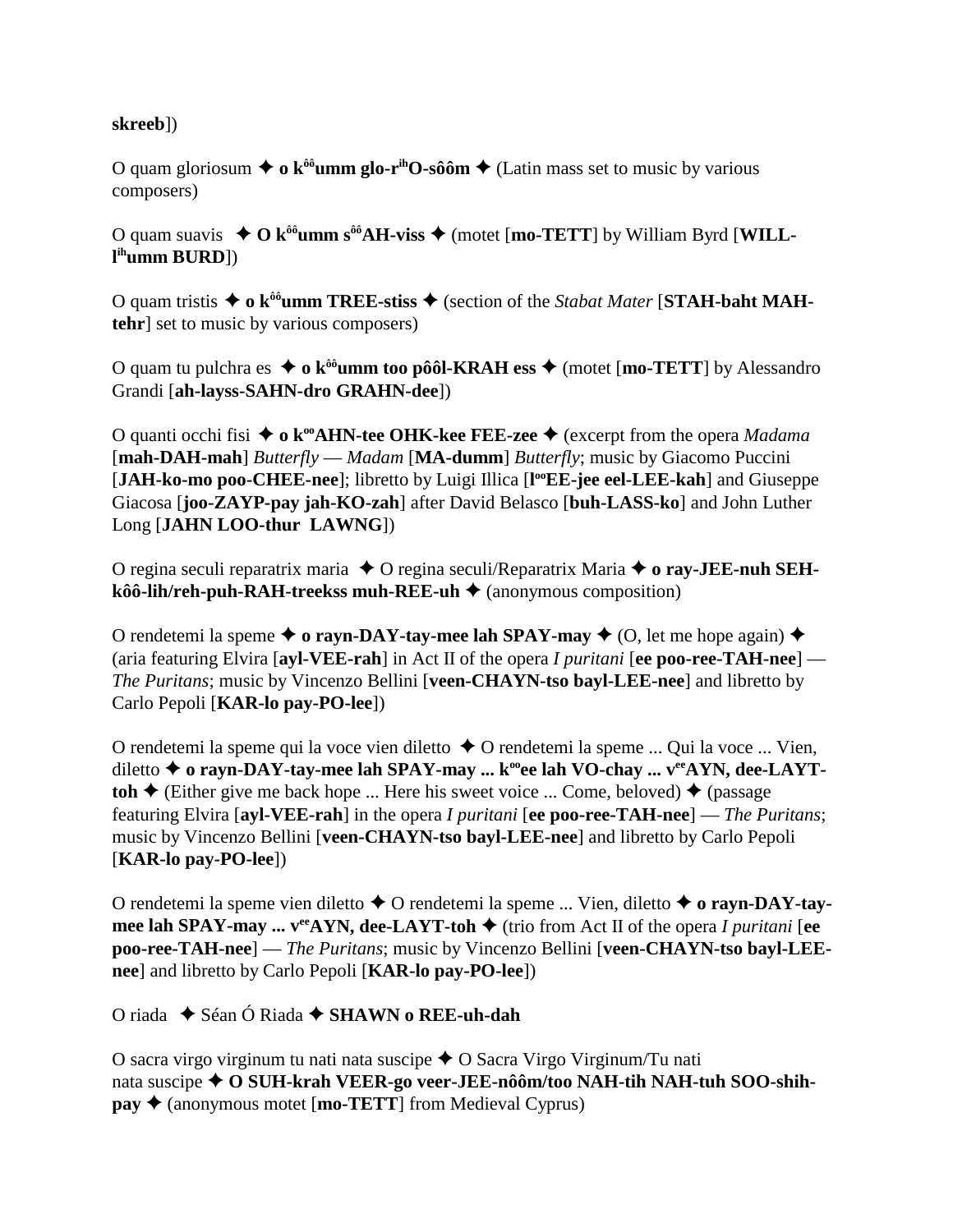O sacrum convivium  $\triangleq$  o SAH-krôôm kohn-VEE-v<sup>ih</sup>ôôm  $\triangleq$  (sacred music, title used by various composers)

O sainte medaille avant de quitter ces lieux  $\triangle$  O sainte médaille ... Avant de quitter ces lieux  $\triangle$  o sehot may-dah<sup>y</sup> ... ah-vaho duh keet-tay suh l<sup>ee</sup>  $\blacklozenge$  (excerpt from the opera *Faust* [FAH<sup>00</sup>ST] (French version); music by Charles Gounod [sharl gôô-no]; libretto by Jules Barbier [zhül barb<sup>ee</sup>ay] and Michel Carré [mee-shell kar-ray] after Johann Wolfgang von Goethe [YO-hahn VAWLF-gahng fawn GÖ-tuh]

O salutaris  $\triangle$  o suh-loo-TAH-riss  $\triangle$  (section of the *Messe solennelle* [mess saw-lenn-nell] by Hector Berlioz [eck-tawr behr-leawz])

O salutaris hostia  $\triangle$  O salutaris hostia  $\triangle$  O suh-loo-TAH-riss HO-st<sup>in</sup>uh  $\triangle$  (eucharistic anthem by Anton Bruckner [AHN-toh<sup>oh</sup>n  $BR\hat{O}OK$ -nur])

O schmerz hier zittert das gequalte herz  $\triangle$  O Schmerz! Hier zittert das gequalte Herz!  $\triangle$  o **SHMEHRTSS! HEER TSITT-turt dahss guh-k'VELL-tuh HEHRTSS!** (O grief! How throbs his heavy-laden breast!)  $\blacklozenge$  (recitative [reh-suh-tuh-TEEV] from the *St. Matthew Passion* by Johann Sebastian Bach [YO-hahn {suh-BASS-t<sup>ih</sup>unn BAHK} zay-BAH-st<sup>ih</sup>ahn BAHK)

O schone nacht  $\triangle$  O schöne Nacht  $\triangle$  O SHÖ-nuh NAHKT  $\triangle$  (Oh Lovely Night)  $\triangle$  poem by Georg Friedrich Daumer [GAY-awrk FREET-rihh DAH<sup>00</sup>-mur] set to music by Johannes Brahms [vo-HAHN-nuss {BRAHMZ} BRAH<sup>AH</sup>MSS])

O selce o tigre o ninfa  $\bullet$  O selce, o tigre, o ninfa  $\bullet$  o SAYL-chay, o TEE-gray, o NEEN-fah ◆ (O Flint-Stone, O Tigress, O Nymph) ◆ (madrigal [MADD-rih-gull] by Alessandro Scarlatti [ah-layss-SAHN-dro skar-LAHT-tee])

O signore dal tetto natio  $\triangle$  O Signore, dal tetto natio  $\triangle$  o see-n'YO-ray, dahl TAYT-toh **NAH-t<sup>ee</sup>o**  $\blacklozenge$  (O Lord, from the house of your birth)  $\blacklozenge$  (choral excerpt from Act IV of the opera I Lombardi alla prima crociata [ee lohm-BAR-dee AHL-lah PREE-mah kro-CHAH-tah] -The Lombards on the First Crusade; music by Giuseppe Verdi [joo-ZAYP-pay VAYR-dee], libretto by Temistocle Solera [tay-MEE-stoh-klay so-LAY-rah] after Tommaso Grossi [tohm-**MAH-zo GROHSS-see])** 

O sink hernieder  $\triangle$  O sink' hernieder  $\triangle$  O ZIHNK hehr-NEE-dur  $\triangle$  (duet from the opera Tristan und Isolde [TRIH-stahn ôônt ee-ZAWL-tuh], music and libretto by Richard Wagner [RIH-hart VAHG-nur])

O smania doreste dajace  $\triangle$  O smania ... D'Oreste, d'Ajace  $\triangle$  o SMAH-n<sup>ee</sup>ah ... doh-RAYstay, dah-YAH-chay  $\blacklozenge$  (excerpt from the opera *Idomeneo, rè di Creta* [ee-doh-may-NAY-o, **RAY dee KRAY-tah**] — *Idomeneo, King of Crete;* music by Wolfgang Amadeus Mozart [VAWLF-gahng ah-mah-DAY-ôôss MO-tsart]; libretto by Giovanni Battista Varesco [jo-VAHN-nee baht-TEE-stah vah-RAY-sko] after Antoine Danchet [ah6-twahn dah6-sheh])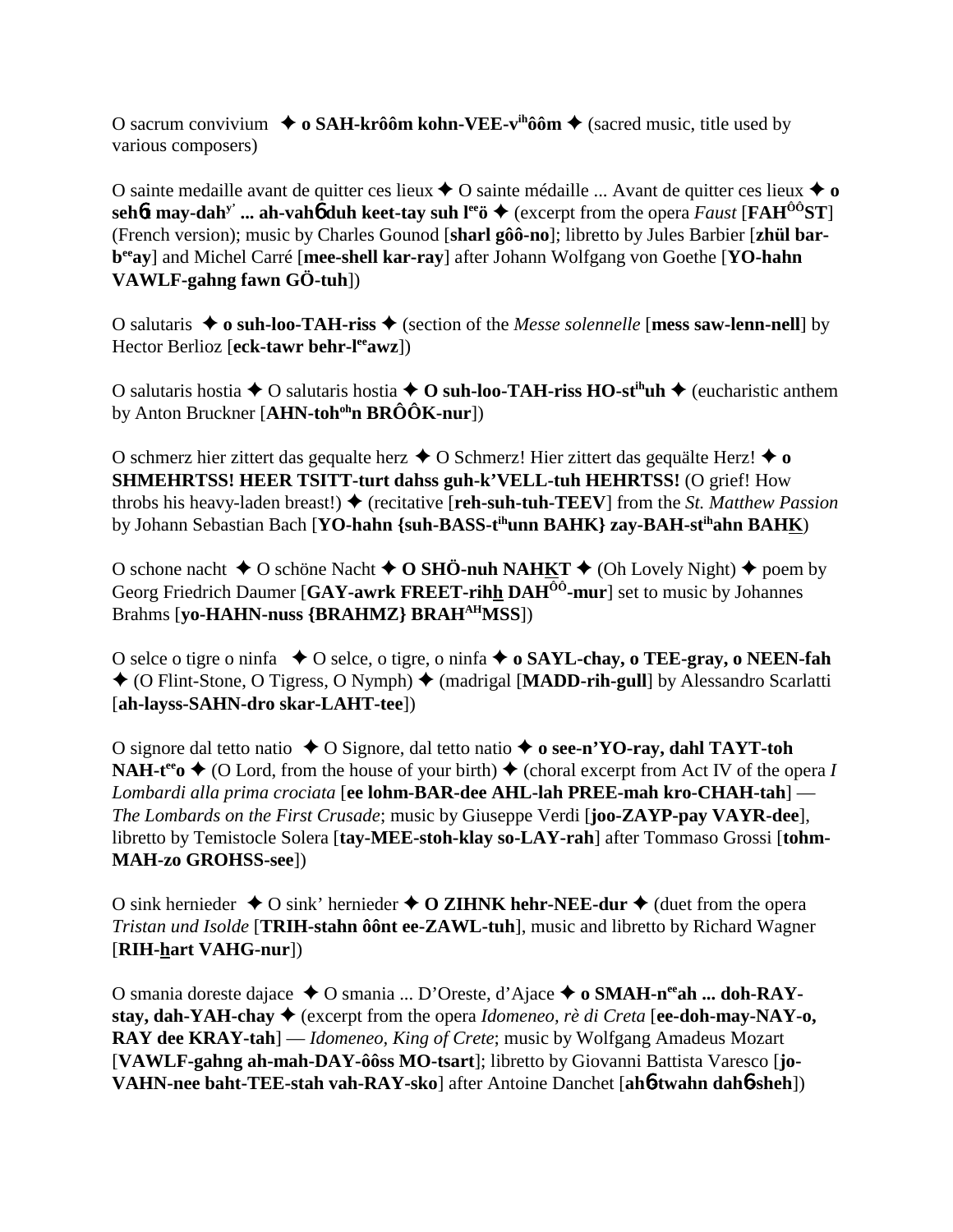O soave fanciulla **O so-AH-vay fahn-CHOOL-lah** (duet from the opera *La bohème* [**lah baw-emm**] — *Bohemian Life*; music by Giacomo Puccini [**JAH-ko-mo poo-CHEE-nee**]; libretto by Luigi Illica [l<sup>oo</sup>EE-jee eel-LEE-kah] and Giuseppe Giacosa [joo-ZAYP-pay jah-KO**zah**] after Henri Murger [**ah**6**-ree mür-zhay**])

O sole mio  $\triangle$  O sole mio  $\triangle$  o **SO-lay MEE-o**  $\triangle$  (song by Teschemacher [**TEH-shuh-mah**kur], Eduardo di Capua [ay-d<sup>oo</sup>AR-doh dee kah-POO-ah] and G. Capurro [(G.) kah-POOR**ro**])

O souverain o juge o pere Ô souverain, Ô juge, Ô père  **o sôô-v'reh**6**, o zhüg, o pehr** (aria featuring Rodrigue [**rawd-reeg**] in the opera *Le Cid* [**luh seed**]; music by Jules Massenet [**zhül {mahss-s'nay} mahss-s'neh**]; libretto by Adolphe d'Ennery [**ah-dawlf denn-n'ree**], Édouard Blau [**ay-dôôar blo**], and Louis Gallet [**l ôôee gahl-leh**] after Pierre Corneille [**peeehr kawr-nehy'**])

O suilleabhain Mícheál Ó Súilleabháin **MEE-hawl o SOO-luh-wawn**

O susser mond  $\triangle$  O süsser Mond  $\triangle$  O ZÜSS-sur MAWNT  $\triangle$  (O sweet moon)  $\triangle$  (excerpt from the opera *Die lustigen Weiber von Windsor* [**dee LÔÔ-stih-gunn V-bur fawn VINNTzur**] — *The Merry Wives of Windsor*; music by Otto Nicolai [**AWT-toh NEE-ko-lahih**]; libretto by Salomon Hermann Mosenthal [**ZAHAH-lo-mawn HEHR-mahn MO-zunn-tahl**] after William Shakespeare [**WILL-l<sup>ih</sup>umm SHAYK-spih<sup>uh</sup>r**])

O susseste wonne seligstes weib O süsseste Wonne! Seligstes Weib! **o ZÜSS-suh-stuh VAWN-nuh! ZAY-lick-shtuss**  $V\bar{I}P!$  $\blacklozenge$  **(duet from Act 1 of the opera** *Die Walküre* **[dee vahl-KÜ-ruh**], music and libretto by Richard Wagner [**RIH-hart VAHG-nur**])

O tahidromos  $\triangle$  O tahidrómos  $\triangle$  o tah-hee-THRAW-muss  $\triangle$  (The Postman)  $\triangle$  (words and music by Manos Hadjidakis [**MAH-nuss hahth-zee-TH-kiss**])

O taler weit o hohen ◆ O Täler weit, o Höhen ◆ o TAY-lur vīt, o HÖ-unn ◆ (song by Felix Mendelssohn [**{FEE-lickss MENN-dull-sunn FAY-lickss MENN-t'lss-zoh<sup>oh</sup>n**])

O tod wie bitter bist du  $\blacklozenge$  O Tod, wie bitter bist du  $\blacklozenge$  o TOHT, vee BITT-tur bisst doo  $\blacklozenge$  (O Death, How Bitter You Are) ♦ (text from *Ecclesiastes* 41:1-2, set to music by Johannes Brahms [**yo-HAHN-nuss {BRAHMZ} BRAHAHMSS**])

O toi qui prolongeas mes jours **o t'wah kee praw-law**6**-zhah meh zhôôr** (O thou who prolonged my days)  $\triangleq$  (aria featuring Iphigénie in the opera *Iphigénie en Tauride* [ee-fee-zhay**nee ah**6 **toh-reed**]; music by Christoph Willibald von Gluck [**KRIH-stawf VILL-lee-bahlt fawn GLÔÔK**]; libretto by Nicolas-François Guillard [**nee-ko-lah-frah**6**-swah ghee-yar**], based on Euripides [**yôô-RIH-puh-deez**])

O tu che in seno agli angeli **O TOO kayn SAY-no AHL-l'yee AHN-jay-lee** (aria from the opera *La forza del destino* [**lah FOHR-tsah dayl day-STEE-no**] — *The Force of Destiny;*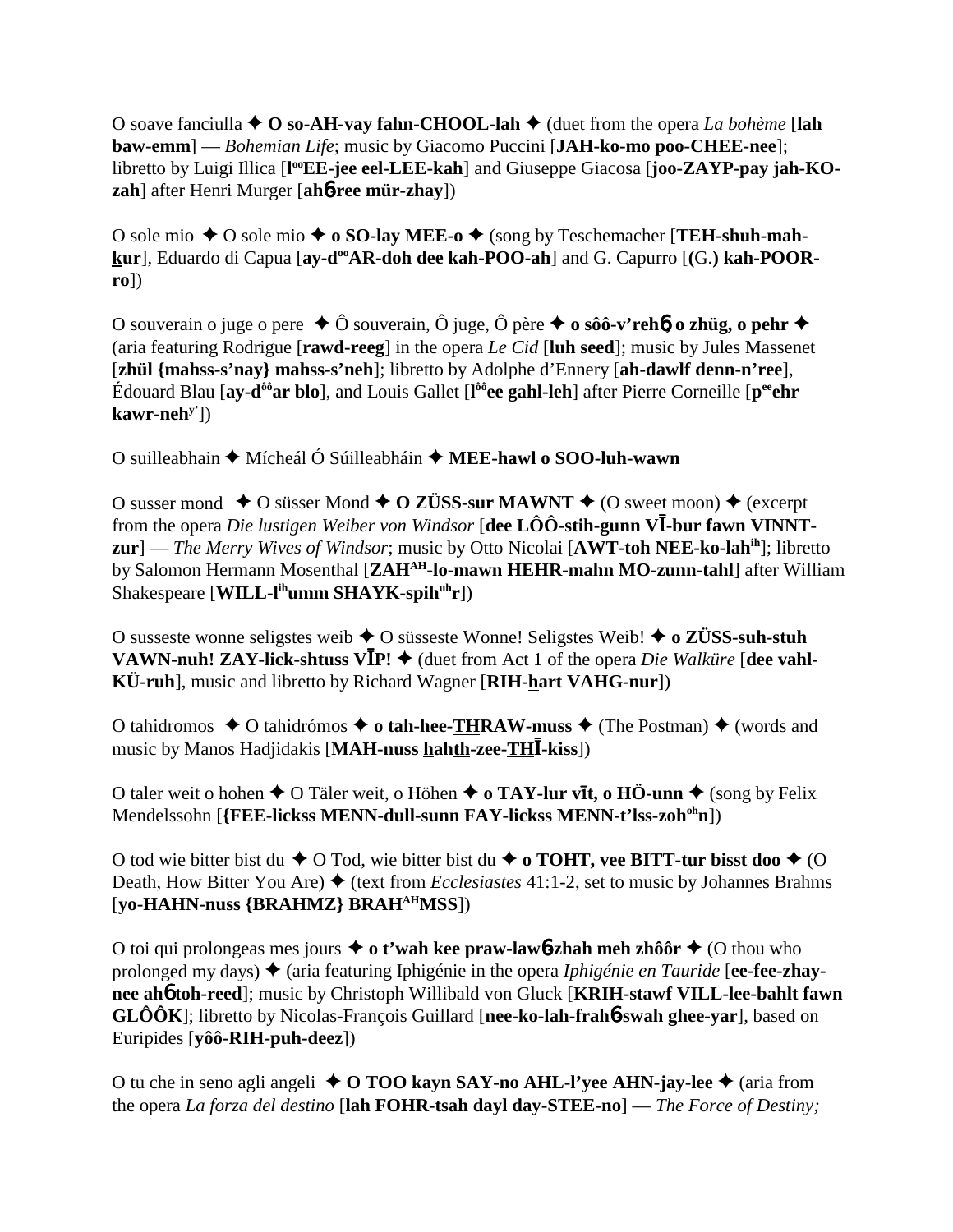music by Giuseppe Verdi [**joo-ZAYP-pay VAYR-dee**]; libretto by Francesco Maria Piave [**frahn-CHAY-sko mah-REE-ah peeAH-vay**] after Angel P. De Saavedra [**ahn-HELL (**P.**) day sah-VAY-drah**])

O up  $\blacklozenge$  O up!  $\blacklozenge$  O **üp!**  $\blacklozenge$  (song by Joseph Canteloube [**zho-zeff kah<sup>6</sup>-t'lôôb**])

O varium fortune lubricum **→** O varium Fortune lubricum → O VUH-r<sup>ih</sup>ôôm fohr-TOO-neh **LOO-brih-kôôm**  $\triangle$  (fickle, deceitful Lady Fortune)  $\triangle$  (excerpt from the 13th-century manuscript *Carmina Burana* [**kar-MEE-nah boo-RAH-nah**])

O vere o bone  $\triangle$  O vere, o bone  $\triangle$  **O VAY-ray, O BAW-neh**  $\triangle$  (O True, O Good)  $\triangle$  (motet [**mo-TETT**] by Marc Antoine Charpentier [**mark ah**6**-twahn shar-pah**6**-teeay**])

O villanella **o veel-lah-nell-lah** (composition by Hubert Waelrant [**HÜ-behrt WAHLrahnt**])

O vin discaccia la tristezza **→** O vin, discaccia la tristezza → **o VEEN, deess-KAH-chah lah tree-STAYT-tsah** (excerpt from the opera *Amleto* [**ahm-LAY-toh**] — *Hamlet* [**HAMMlutt**]; music by Ambroise Thomas [**ah**6**-br'wahz taw-mah**]; libretto by Jules Barbier [**zhül barbeeay**] and Michel Carré [**mee-shell kar-ray**] after William Shakespeare [**WILL-lihumm** SHAYK-spih<sup>uh</sup>r])

O vin en vigne  $\rightarrow$  **o vehb ahb veen<sup>y'</sup>**  $\rightarrow$  (O Wine on the Vine)  $\rightarrow$  (composition by Orlando de Lassus [**awr-lah**6**-doh duh lahss-sü**])

O virgo prudentissima **→** O Virgo prudentissima → **o VEER-go proo-denn-TEESS-sih-muh** ◆ (O Most Wise Virgin) ◆ (six-voice song from Medieval France by Josquin Despréz [zhawss**keh**6 **day-pray**])

O virgo splendens  $\triangle$  O Virgo splendens  $\triangle$  o **VEER-go SPLENN-dennz**  $\triangle$  (excerpt from the *Llibre vermell of Montserrat* [**l'YEE-vray vehr-MELL (of) mawnt-sayr-RAHT**] — pilgrim songs and dances associated with the Shrine to the Virgin at Montserrat [**mahnt-sehr-RAHT**])

O virgo virginum  $\triangleq$  **o VEER-go veer-JEE-nôôm**  $\triangleq$  (O Virgin of Virgins)  $\triangleq$  (six-voice song from Medieval France by Josquin Despréz [**zhawss-keh**6 **day-pray**]) (anonymous antiphon [**ANN-tuh-funn**] from Medieval Cyprus)

O vos omnes **↓ o vohss OHM-ness ♦** (O All You Who Pass By) ♦ (madrigal [MADD-rih**gull**] by Carlo Gesualdo [**KAR-lo jay-z<sup>oo</sup>AHL-doh**])

O vos omnes  $\rightarrow$  **o vohss OHM-ness**  $\rightarrow$  (Is it Nothing to You, All Ye Who Pass By?)  $\rightarrow$  motet [**mo-TETT**] by Marc Antoine Charpentier [**mark ah**6**-twahn shar-pah**6**-tee-yay**])

O waly waly  $\triangle$  **O WAY-lee WAY-lee**  $\triangle$  (traditional British song)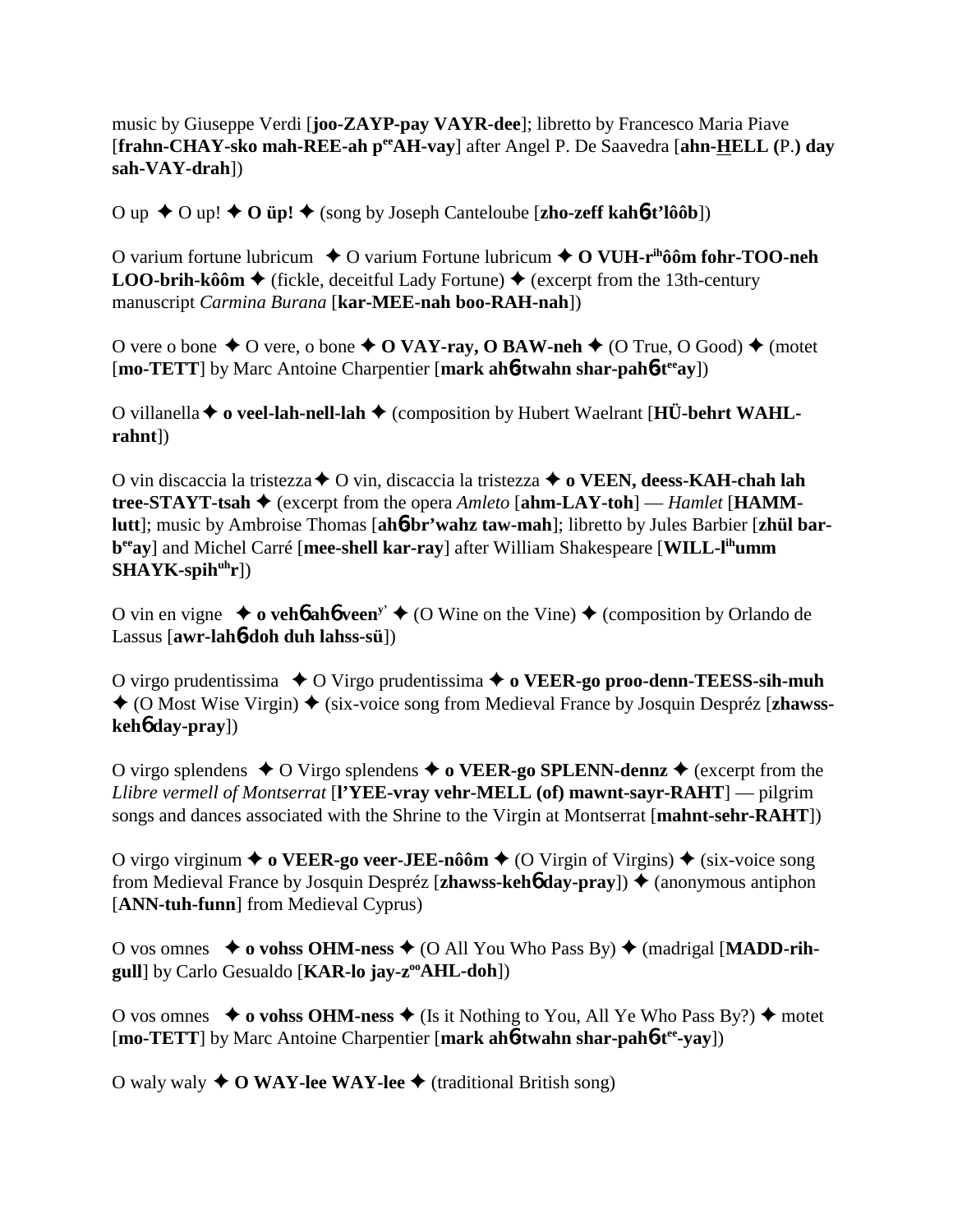O zittre nicht  $\triangle$  O zitt're nicht  $\triangle$  o **TSITT-truh nihht**  $\triangle$  (excerpt from the opera *Die Zauberflöte* [**dee TSAHÔÔ-bur-flö-tuh**] — *The Magic Flute;* music by Wolfgang Amadeus Mozart [**VAWLF-gahng ah-mah-DAY-ôôss MO-tsart**] and libretto by Emanuel Schikaneder [**ay-MAHAH-nooayl SHEE-kah-nay-dur**])

O zittre nicht mein lieber sohn ♦ O zittre nicht, mein lieber Sohn! ♦ O TSITT-truh nihht, min **LEE-bur zohn!**  $\triangleq$  (Oh, do not tremble, my dear son!)  $\triangleq$  (aria from the opera *Die Zauberflöte* [**dee TSAHÔÔ-bur-flö-tuh**] — *The Magic Flute*; music by Wolfgang Amadeus Mozart [**VAWLF-gahng ah-mah-DAY-ôôss MO-tsart**], libretto by Emanuel Schikaneder [**ay-MAHAHnooayl SHEE-kah-nay-dur**])

Obal dins lou limouzi **→** Obal dins lou Limouzi **→ aw-bahl deh<sup>6</sup> lôô lee-môô-zee** ◆ (Down in)  $[{\bf lee-môô\text{-}zee}]$   $\triangleq$  (excerpt from *Chants d'Auvergne* [shah**6** doh-vehrn<sup>y'</sup>] — *Songs of the Auvergne* [**o-vehrny'**], French folk songs collected by Joseph Canteloube [**zho-zeff kah**6**-t'lôôb**])

Obedientia **→ aw-bay-d<sup>ih</sup>AYN-t<sup>ih</sup>uh →** (character in *Ordo virtutum* [**OHR-doh veer-TOOtôôm**], a musical drama by Hildegard von Bingen [**HILL-tuh-gart fawn BIHNG-unn**])

Oberhoffer Emil Oberhoffer **{AY-mull O-bur-hawf-fur} AY-meel O-bur-hawf-fur** (known also as Emil Johann Oberhoffer [**AY-meel YO-hahn O-bur-hawf-fur**])

Obermayer ◆ Gilles Obermayer ◆ GHEEL-less OO-ber-m**ī**-ur

Oberon  $\triangle$  **O-buh-rahn**  $\triangle$  (character in the opera *A Midsummer Night's Dream;* music by Benjamin Britten [**BENN-juh-munn BRITT-tunn**]; libretto by Britten and Peter Pears [**PEEtur PIHUHRZ**] after William Shakespeare [**WILL-lihumm SHAYK-spihuhr**])

Obersteiger ◆ Der Obersteiger ◆ dayr O-bur-sht**ī-gur** ◆ (The Master Miner) ◆ (an operetta, with music by Carl Zeller [**KARL TSELL-lur**]; lyrics by M. West [**(**M.**) VESST**] and L. Held [**(**L.**) HELLT**])

Oberthur  $\triangle$  Charles Oberthür  $\triangle$  CHAH-rullz O-bur-thur  $\triangle$  (Anglicized version of the German name Karl Oberthür [**KARL O-bur-tür**])

Obigny  $\triangle$  Marchese d'Obigny  $\triangle$  mar-KAY-zay daw-bee-n'vee  $\triangle$  (character in the opera *La traviata* [**lah trah-veeAH-tah**] — *The Worldly Woman*; music by Giuseppe Verdi [**joo-ZAYP**pay VAYR-dee]; libretto by Francesco Maria Piave [frahn-CHAY-sko mah-REE-ah p<sup>ee</sup>AH**vay**] after Alexandre Dumas [**ah-leck-sah**6**-dr' dü-mah**])

Obin Louis-Henri Obin **l ôôee-ah**6**-ree aw-beh**6

Oboda Jaroslav Oboda **YAH-raw-shlahf O-bo-dah**

Oboe da caccia **o-bo-AY dah KAH-chah**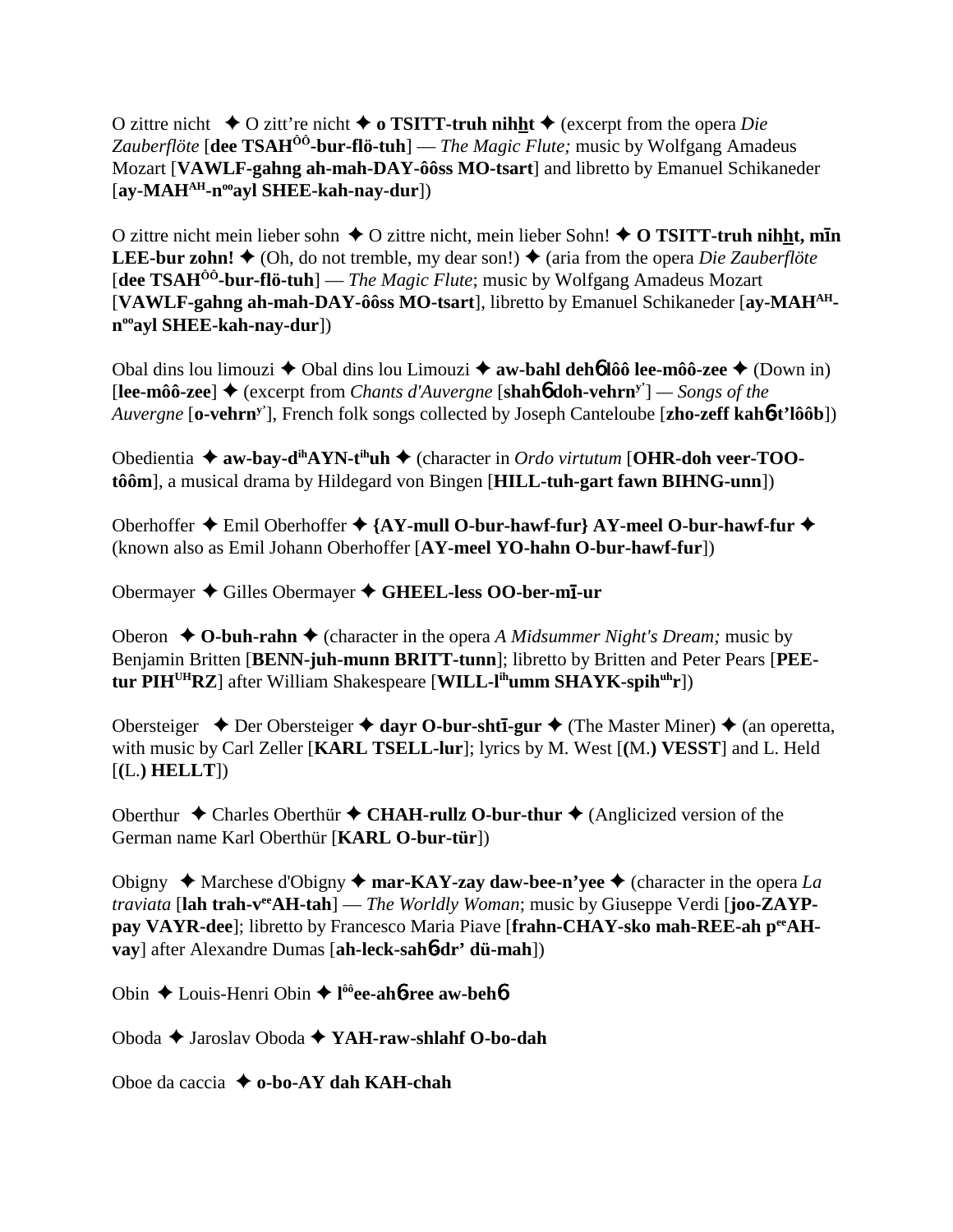Oboe damore  $\rightarrow$  oboe d'amore  $\rightarrow$  o-bo-AY dah-MO-ray

Oboenkonzert c dur ◆ Oboenkonzert C-dur ◆ o-BO-unn-kawn-tsehrt TSAY-DOOR ◆ (Oboe Concerto in C Major) (composition by Wolfgang Amadeus Mozart [**VAWLF-gahng ah-mah-DAY-ôôss MO-tsart**])

Oborin  $\triangle$  Lev Oborin  $\triangle$  L<sup>Y</sup>EFF ah-BAW-rinn  $\triangle$  (known also as Lev Nikolaievich [n<sup>y</sup>ee**kah-LAHEE-eh-vihch**] Oborin)

Obouhov  $\triangle$  Nicolas Obouhov  $\triangle$  nee-kaw-lah aw-boo-awv  $\triangle$  (French version of the Russian name Nikolai Obouhov [**ny ee-kah-LAHIH AW-bôô-huff**])

Oboussier Robert Oboussier **ro-behr aw-bôôss-seeay**

Obradors Fernando J. Obradors **fayr-NAHN-doh (**J.**) o-VRAH-thawrss**

Obradovic ◆ Aleksandar Obradović ◆ ah-leck-SAHN-dar aw-BRAH-daw-vihch

Obraz toj prigozhnitsy  $\triangleleft$  A obraz toj prigozhnitsy  $\triangleleft$  ah AWB-ruzz toy pree-GAWZH-n<sup>y</sup>ittsee  $\triangle$  (But that beauty's image is with me always)  $\triangle$  (aria from the opera *Charodeika* [chah**rah-DAYEE-kuh**] —*The Enchantress*; music by Peter Ilyich Tchaikovsky [**p'YAW-t'r ill-YEECH {chahih-KAWF-skee} chay-KAWF-skee**] and libretto by Ippolit Vasil'yevich Shpazinsky [**eep-pah-LYITT vah-SEE-l'yeh-vihch shpah-ZHINN-skee**])

Obraztsova **→** Elena Obraztsova → [**yeh-L<sup>Y</sup>AY-nuh ah-brahzt-SAW-vuh →** (known also as Elena Vasilievna [**vah-SEE-ly eff-nuh**] Obraztsova)

Obrecht  $\blacklozenge$  Jacob Obrecht  $\blacklozenge$  **YAH-kawp O-brehkt**  $\blacklozenge$  (the last name is also spelled Obreht, Hobrecht, Obertus, and Hobertus)

Obretenov Svetoslav Obretenov **sveh-toh-SLAHF o-BRAY-tuh-nawf**

Obrist Aloys Obrist **ah-LO-eess O-breest**

Obstacles venimeux  $\triangleq$  awb-stah-kl' veh-nee-mö  $\triangleq$  (Poisonous Obstacles)  $\triangleq$  (excerpt from *Heures séculaires et instantanées* [**ör say-kü-lehr ay eh**6**-stah**6**-tah-nay**] — *Secular and Instantaneous Hours* — by Erik Satie [**ay-reek sah-tee**])

Obukhova Nadezhda Obukhova **nah-d'YEHZH-duh AW-bôô-kuh-vuh** (known also as Nadezhda Andreievna [**ahn-DRAYEE-eff-nah**] Obukhova)

Occasione fa il ladro **↓** L'occasione fa il ladro **↓ lohk-kah-z<sup>ee</sup>O-nay fah eel LAH-dro ◆** (Opportunity Makes the Thief) ♦ (an opera, with music by Gioachino Rossini [**j**<sup>oh</sup>**ah-KEE-no rohss-SEE-nee**] and libretto by Luigi Prividali [**l ooEE-jee pree-vee-DAH-lee**])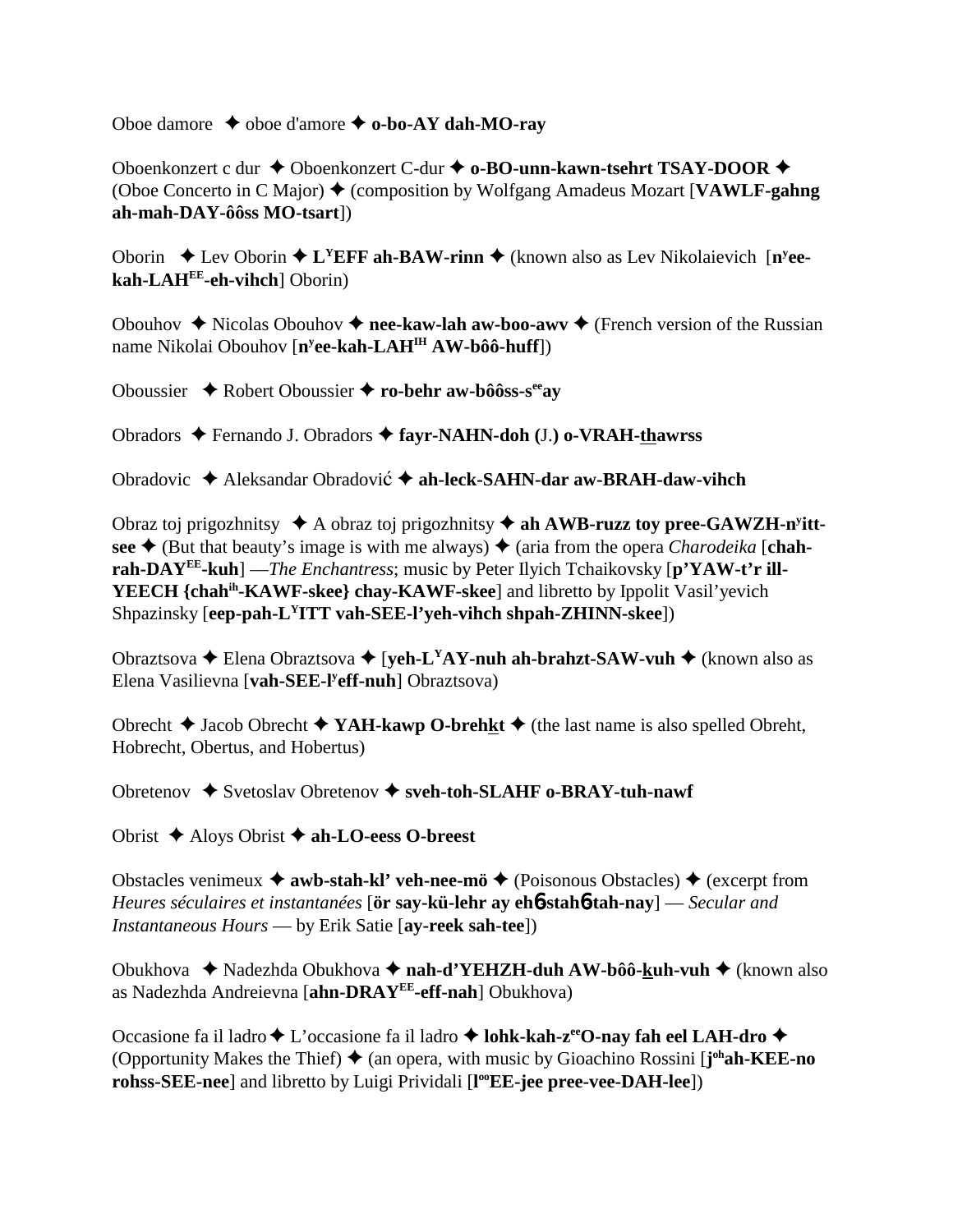Occasu sideris **→** In occasu sideris **→ inn ohk-KAH-zôô SEE-deh-riss** → (As the Stars Fell) → (anonymous composition)

Occhi del mio cor vita **OHK-kee dayl MEE-o kohr VEE-tah**  (madrigal [**MADD-rihgull**] by Carlo Gesualdo  $\blacklozenge$  [**KAR-lo jay-z<sup>oo</sup>AHL-doh**])

Occhi di fata **↑ OHK-kee dee FAH-tah ◆** (song by Tremacoldo [tray-mah-KOHL-doh] and Denza [**DAYN-tsah**])

Occuli omnium **← OHK-kôô-lee OHM-n<sup>ih</sup>ôôm ←** (anonymous sacred composition)

Ocejo **→** José Luis Ocejo → ho-SAY l<sup>oo</sup>EESS o-THAY-ho

Ocenas ◆ Andrej Očenáš **◆ AHN-dray AW-cheh-nah<sup>ah</sup>sh** 

Och jungfrun hon gar i ringen  $\triangleq$  awk YÜNG-frün hawn GAWR ih RIHNG-unn  $\triangleq$  (And the Maid Enters the Ring)  $\triangle$  (anonymous composition)

Ochi chornhyje  $\triangle$  AW-chee CHAWR-n<sup>ih</sup>yeh  $\triangle$  (Dark Eyes)  $\triangle$  (traditional Russian song)

Ochi chornyje  $\triangle$  AW-chee CHAWR-n<sup>ih</sup>yeh  $\triangle$  (Dark Eyes)  $\triangle$  (traditional Russian song)

Ochi dolenti mie  $\triangle$  O-kee doh-LAYN-tee MEE-ay  $\triangle$  (ballad [BA<sup>L</sup>-ludd] by Francesco Landini [**frahn-CHAYSS-ko lahn-DEE-nee**])

Ochi tchorniye  $\triangle$  **AW-chee CHAWR-n<sup>ih</sup>yeh**  $\triangle$  (Dark Eyes)  $\triangle$  (traditional Russian song)

Ochman ◆ Wiesław Ochman ◆ v<sup>ee</sup>ESS-wahf AWH-mahn

Ocho kandelikas ◆ O-cho kahn-day-LEE-kahss ◆ (Eight Candles) ◆ (a Sephardic [suh-**FAR-dick**  $\text{song}$   $\blacklozenge$  (composition by Flory Jagoda [**FLAW-ree yah-GAW-dah**])

Ochs **→** Baron Ochs of Lerchenau ◆ bah-ROHN AWKSS (of) LEHR-huh-nah<sup>ôô</sup> ◆ (character in the opera *Der Rosenkavalier* [**dayr RO-zunn-kah-fah-leer**] — *The Knight of the Rose*; music by Richard Strauss [**RIH-hart SHTRAHÔÔSS**] and libretto by Hugo von Hofmannsthal [**HOOgo fawn HAWF-mahn-stahl**])

Ochs ◆ Siegfried Ochs ◆ ZEEK-freet AWKSS

Ochs auf lerchenau ◆ Baron Ochs auf Lerchenau ◆ bah-ROHN AWKSS ah<sup>ôô</sup>f LEHR-huh**nah<sup>ôô</sup> ♦ (Baron Ochs of Lerchenau) ♦ (character in the opera** *Der Rosenkavalier* **[dayr ROzunn-kah-fah-leer**] — *The Knight of the Rose*; music by Richard Strauss [**RIH-hart SHTRAHÔÔSS**] and libretto by Hugo von Hofmannsthal [**HOO-go fawn HAWF-mahn-stahl**])

Ochs of lerchenau **→** Baron Ochs of Lerchenau **→ bah-ROHN AWKSS (of) LEHR-huh-nah**<sup>ôô</sup>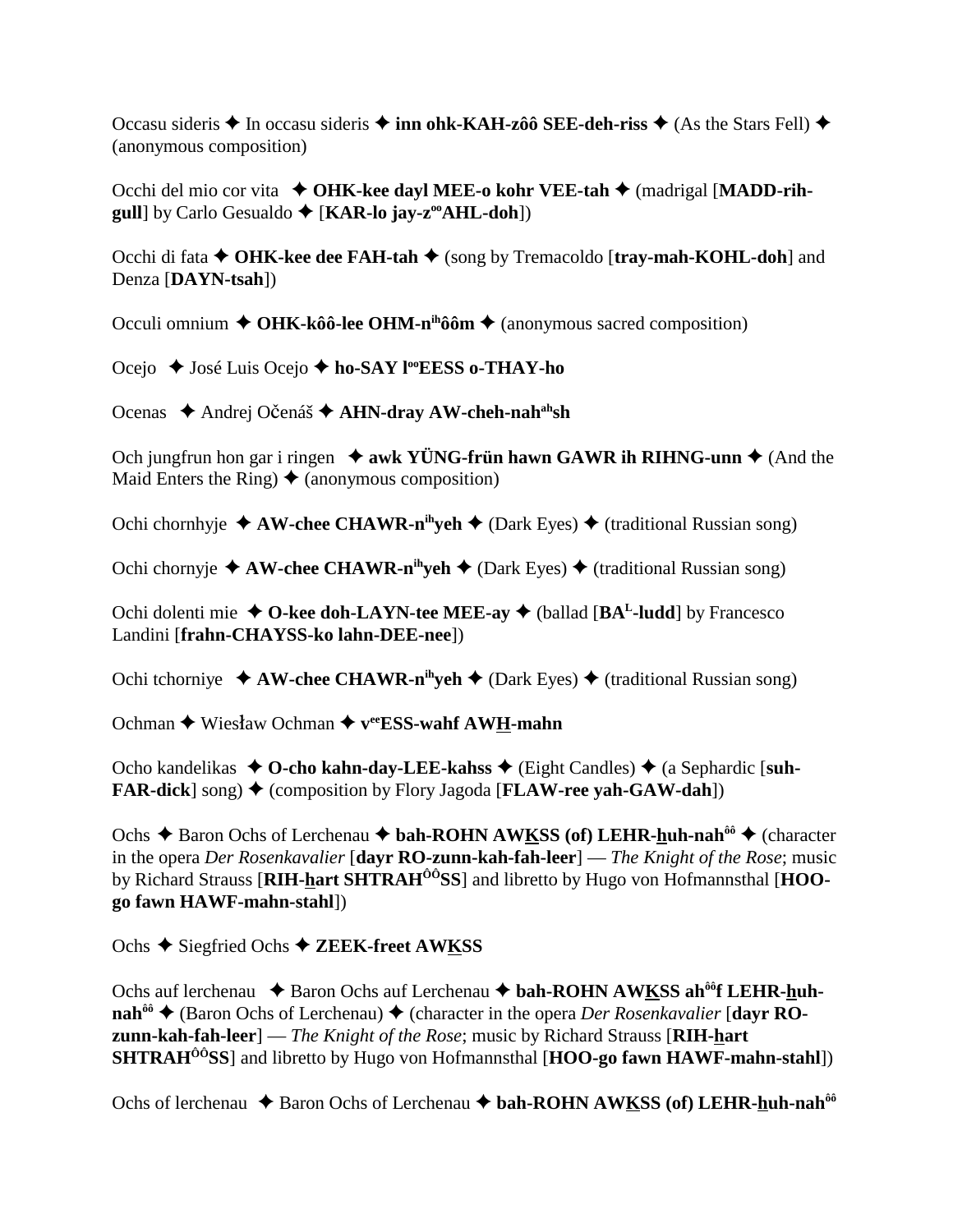(character in the opera *Der Rosenkavalier* [**dayr RO-zunn-kah-fah-leer**] — *The Knight of the Rose*; music by Richard Strauss [**RIH-hart SHTRAHÔÔSS**] and libretto by Hugo von Hofmannsthal [**HOO-go fawn HAWF-mahn-stahl**])

Ockeghem  $\triangle$  Johannes Ockeghem  $\triangle$  yo-**HAHN-nuss O-keh-hemm**  $\triangle$  (the first name is known also as Jean [**zhah**6] and Jehan de [**yehah**6 **deh**]; the last name is known also as Okeghem [**O-kehhemm**], Okengheim [**O-kenn-h**-**m**], and Ockenheim [**O-kenn-h**-**m**])

Oconnell ♦ Kevin O'Connell ♦ **KEH-vunn o-KAHN-null** 

Oconnor Padraig O'Connor **PAWD-rigg o-KAHN-nur**

Oconnor **→** Sinead O'Connor → shih-NAYD o'KAHN-nur

Octavian ◆ awk-TAH-v<sup>ee</sup>ahn ◆ (character in the opera *Der Rosenkavalier* [dayr RO-zunn**kah-fah-leer**] — *The Knight of the Rose*; music by Richard Strauss [**RIH-hart SHTRAHÔÔSS**] and libretto by Hugo von Hofmannsthal [**HOO-go fawn HAWF-mahn-stahl**])

Octoechos for double string quartet and soprano  $\triangle$  "Octoéchos" for double string quartet and soprano  $\triangle$  "awk-taw-ay-ko" (for double string quartet and soprano)  $\triangle$  (compositions by Michelle Ekizian [**mih-SHELL eh-KEE-zeeunn**])

Oculi omnium ◆ AW-kôô-lih OHM-nih-ôôm ◆ (motet [mo-TETT] by William Byrd [WILL**l ihumm BURD**])

Odabella  $\triangle$  **o-dah-BAYL-lah**  $\triangle$  (character in the opera *Attila* [aht-TEE-lah]; music by Giuseppe Verdi [**joo-ZAYP-pay VAYR-dee**] and libretto by Temistocle Solera [**tay-MEE-stohklay so-LAY-rah**])

Odak Krsto Odak **KUR-staw AW-dahk**

Odaka Hisatada Odaka **h'sah-tah-dah aw-dah-kah** (known also as Hisatada Otaka [**h'sah-tah-dah aw-tah-kah**])

Oddone sulli rao Elisabetta Oddone Sulli-Rao **ay-lee-zah-BAYT-tah ohd-DOH-nay SOOL-lee-RAH-o**

Ode for st cecilias day  $\triangleleft$  Ode for St. Cecilia's Day  $\triangleleft$  (Ode for St.) suh-SEE-l<sup>ee</sup>uzz (Day)  $\triangleleft$ (composition by Henry Purcell [**HENN-ree PUR-s'l**]

Ode on st cecilias day  $\blacklozenge$  Ode on St. Cecilia's Day  $\blacklozenge$  (Ode on St.) suh-SEE-l<sup>ee</sup>uzz (Day)  $\blacklozenge$ (composition by Henry Purcell [**HENN-ree PUR-s'l**])

Odekha ◆ O-duh-hi ◆ (*Thanks to You* — Psalm118, set to music by Salomone Rossi [sah-lo-**MO-nay ROHSS-see**])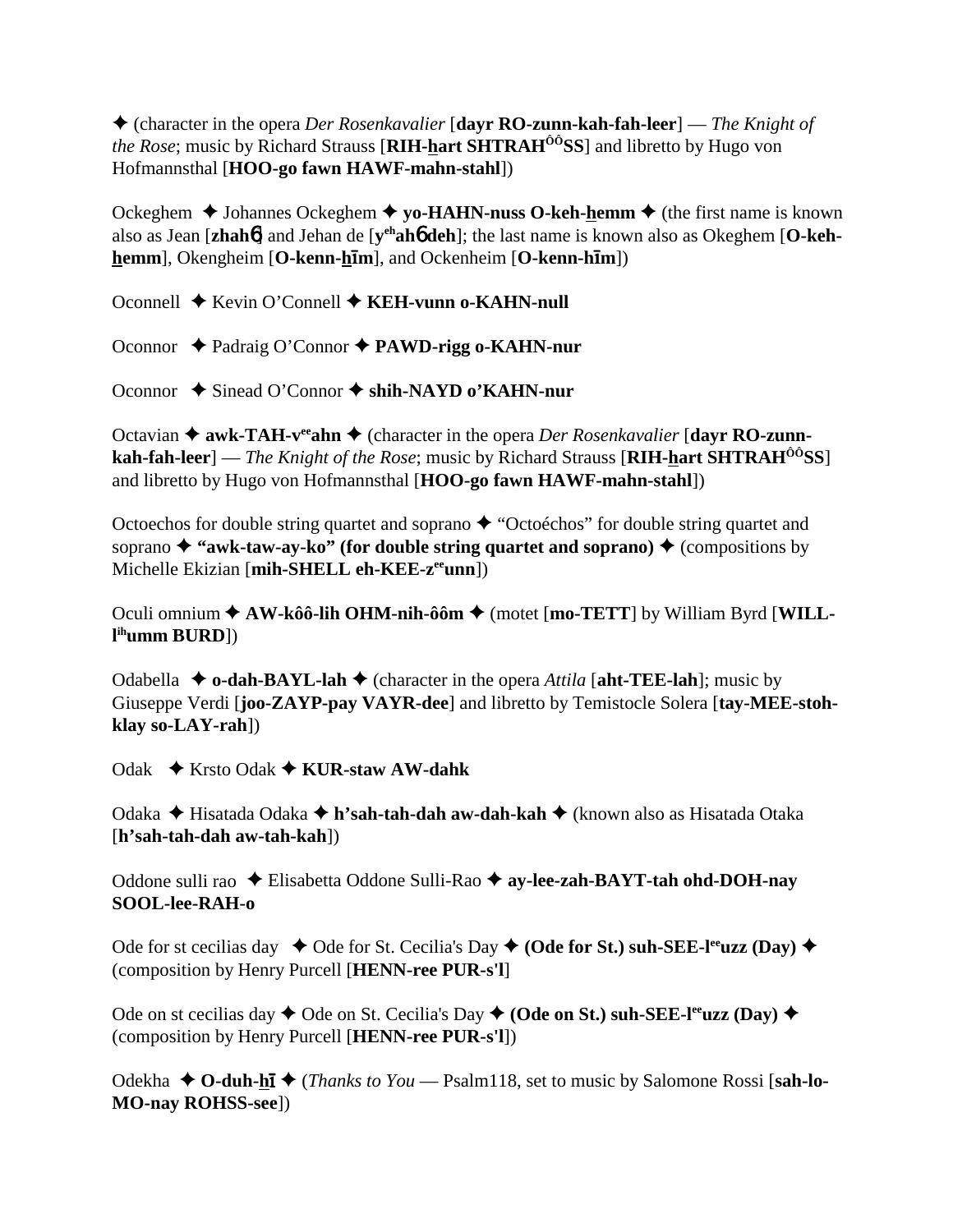Odense symphony orchestra  $\triangle$  OO-thunn-suh (Symphony Orchestra)

Odeon  $\triangle$  AW-d<sup>ee</sup> ô în  $\triangle$  (tango by Ernesto Júlio de Nazareth [ehr-NEHSH-tô îz ZHÔ Ô-l<sup>ee</sup> ô îee  $nah-zuh-RAY$ ])

Odeon kunstlerorchester  $\triangle$  Odeon Künstlerorchester  $\triangle$  O-day-awn KÜNST-lur-awr-keh-stur

Odette  $\triangle$  Paul O'Dette  $\triangle$  PAWL o-DETT

Odins meeresritt  $\triangle$  Odins Meeresritt  $\triangle$  O-dinnss MAY-russ-ritt  $\triangle$  (Odin's Ride over the Sea)  $\triangle$  (composition by Carl Loewe [KARL LÖ-vuh])

Odnoposoff ◆ Adolfo Odnoposoff ◆ ah-THAWL-fo awd-no-po-SAWF

Odnoposoff ◆ Ricardo Odnoposoff ◆ ree-KAR-doh awd-no-po-SAWF

Odo de cluny  $\triangle$  Odo de Cluny  $\triangle$  aw-doh duh klü-nee

Oedipus rex  $\triangleleft$  Oedipus Rex  $\triangleleft$  O<sup>EE</sup>-dih-pooss RAYKSS  $\triangleleft$  (an opera-oratorio, with music by Igor Stravinsky [EE-gur strah-VINN-skee] and libretto by Jean Cocteau [zhahó kawk-toh] after Sophocles [SAW-fuh-kleez])

Oehl ◆ Kurt Oehl ◆ KÔÔRT ÖL ◆ (known also as Kurt Helmut Oehl [KÔÔRT HELL- $\text{mod} \ddot{\text{OL}}$ 

Oertel  $\bigstar$  Helmut Oertel  $\bigstar$  HELL-moot ÖR-tull

Oeser  $\rightarrow$  Fritz Oeser  $\rightarrow$  FRITTSS Ö-zur

Oesterlein ◆ Nikolaus Oesterlein ◆ NEE-ko-lah<sup>ôô</sup>ss Ö-stur-lin

Oestvig  $\triangle$  Karl Oestvig  $\triangle$  KARL ÖST-veeg  $\triangle$  (known also as Karl Aagaard [AW-gawr] Oestyig)  $\triangle$  (the preferred spelling is Karl  $\hat{A}$ gård Østyig)

Oetting ◆ William H. Oetting ◆ WILL-I<sup>th</sup>umm H. ETT-tihng

Oettingen ♦ Arthur Joachim von Oettingen ♦ AR-tôôr YOH<sup>OH</sup>-ah-kimm fawn ÖT-tihng-unn

Oeuvres de piano  $\triangle$  ö-vr' duh p<sup>ee</sup> ah-no  $\triangle$  (Piano Works)

Oeuvres pour piano  $\triangleq$  ö-vr' pôôr p<sup>ee</sup> ah-no  $\triangleq$  (Works for Piano)  $\triangleq$  (compositions by Francis Poulenc [frahb-seess pôô-lahbk])

Offenbach  $\triangleleft$  Jacques Offenbach  $\triangleleft$  ZHACK AWF-funn-bahk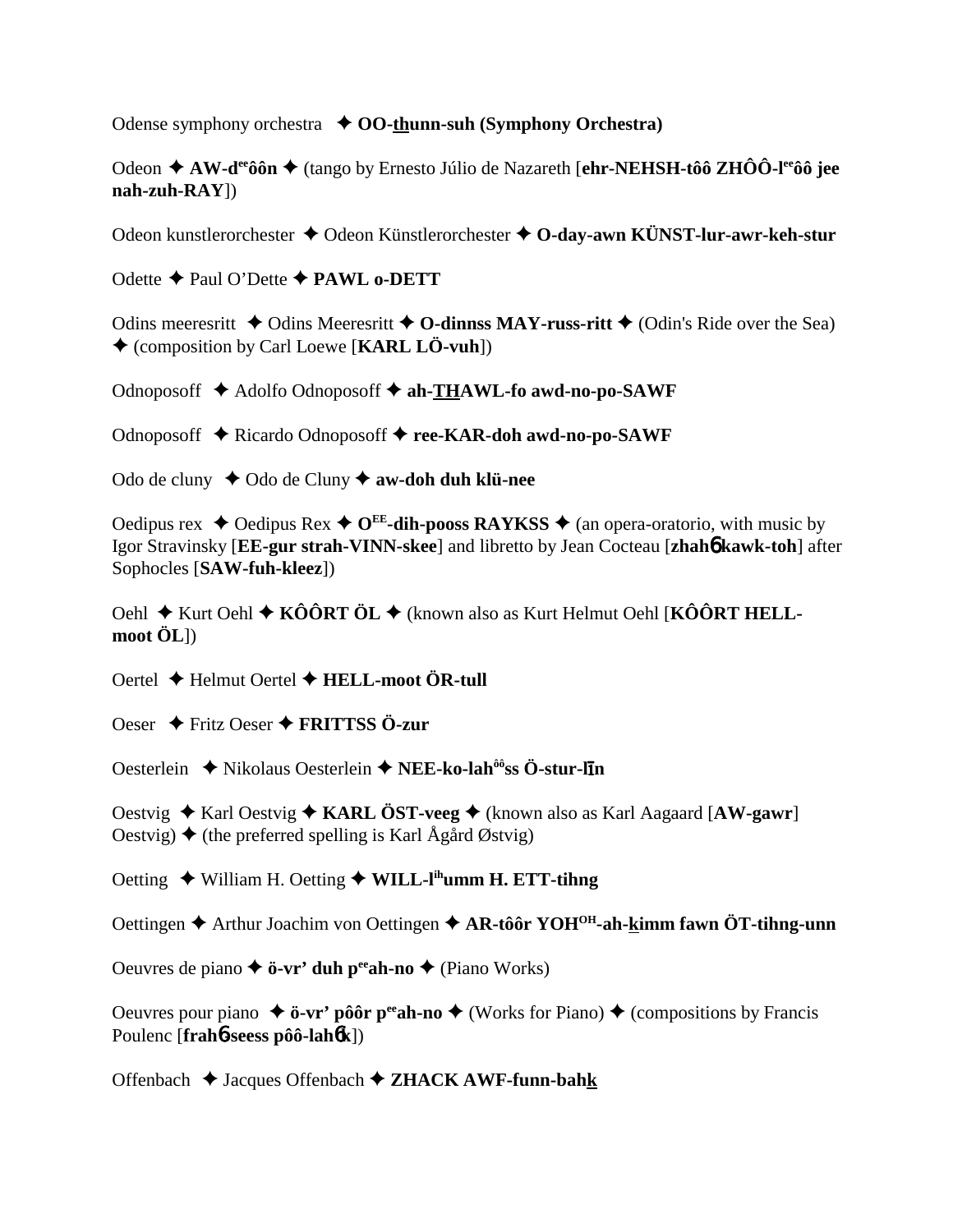Offertoire **awf-fehr-twar**

Offertorium  $\triangleq$  ohf-fehr-TAW-r<sup>ih</sup>ôôm  $\triangleq$  (section of the Latin mass set to music by various composers)

Officier  $\triangle$  L'officier  $\triangle$  **lawf-fee-s<sup>ee</sup>ay**  $\triangle$  (the officer)  $\triangle$  (character in the opera *Dialogues des* carmélites [d<sup>ee</sup>ah-lawg day kar-may-leet] — *Dialogues of the Carmelites* [KAR-muh-litss]; music by Francis Poulenc [**frah**6**-seess pôô-lah**6**k**]; libretto by Poulenc after Georges Bernanos [**zhawrzh behr-nah-nawss**])

Officium defunctorum **→ ohf-FIH-chôôm day foonk-TOH-rôôm →** (chant from the *Cancionero de Segovia* [**kahn-th<sup>ee</sup>o-NAY-ro day say-GO-v<sup>ee</sup>ah**] — *Songbook of Segovia* containing liturgical music from Spain at the time of Christopher Columbus)

Offrande  $\rightarrow$  awf-rahold  $\rightarrow$  (Offering)  $\rightarrow$  (poem by Paul Verlaine [pohl vehr-lenn] set to music by Reynaldo Hahn [**ray-NAHL-doh HAHN**])

Ogeas Françoise Ogeas **frah**6**-swah o-zhay-ahss**

Oggie Kathren Oggie **KATH-runn AWG-ghee**

Ogihara Toshitsugu Ogihara **taw-sh'tsoo-goo o-ghee-hah-lah**

Oginski ◆ Prince Michał Kleofas Ogiński ◆ (Prince) MEE-hah<sup>w'</sup> kleh-AW-fahss aw-GHEE6**skee**

Ogura **← Roh Ogura ← law aw-goo-lah** 

Oh buon di signorina  $\blacklozenge$  Oh, buon dì, signorina  $\blacklozenge$  o b<sup>oo</sup>OHN dee, see-n'yo-REE-nah  $\blacklozenge$ (excerpt from the opera *Il barbiere di Siviglia* [**eel bar-beeAY-ray dee see-VEE-leeah**] — *The Barber of Seville* [**suh-VILL**]*;* music by Gioachino Rossini [**j ohah-KEE-no rohss-SEE-nee**]; libretto by Cesare Sterbini [**chay-ZAH-ray stayr-BEE-nee**] after Pierre-Augustin Caron de Beaumarchais [p<sup>ee</sup>ehr-o-güss-teh**6** kah-raw6 duh bo-mar-sheh] and Giuseppe Petrosellini [joo-**ZAYP-pay pay-tro-zayl-LEE-nee**])

Oh chi piange del futuro nel buio  $\triangle$  Oh, chi piange? ... Del futuro nel buio  $\triangle$  **o, kee p<sup>ee</sup>AHN jay?** ... dayl foo-TOO-ro nayl BOO-<sup>ee</sup>o  $\triangle$  (aria from the opera *Nabucco* [nah-BOOK-ko] — *King of Babylon*; music by Giuseppe Verdi [**joo-ZAYP-pay VAYR-dee**]; libretto by Temistocle Solera [tay-MEE-stoh-klay so-LAY-rah] after Antonio Cortesi [ahn-TAW-n<sup>ee</sup>o kohr-TAY**zee**], Auguste Anicet-Bourgeois [**o-güst ah-nih-seh-bôôr-zhwah**], and Francis Cornu [**frah**6**-see kawr-nü**])

Oh cielo nella stanza convien **→** Oh cielo! ... Nella stanza convien → **o CHAY-lo! ... NAYL-lah STAHN-tsah kohn-v<sup>ee</sup>AYN**  $\blacklozenge$  (excerpt from the opera *Il barbiere di Siviglia* [eel bar-b<sup>ee</sup>AY**ray dee see-VEE-leeah**] — *The Barber of Seville* [**suh-VILL**]*;* music by Gioachino Rossini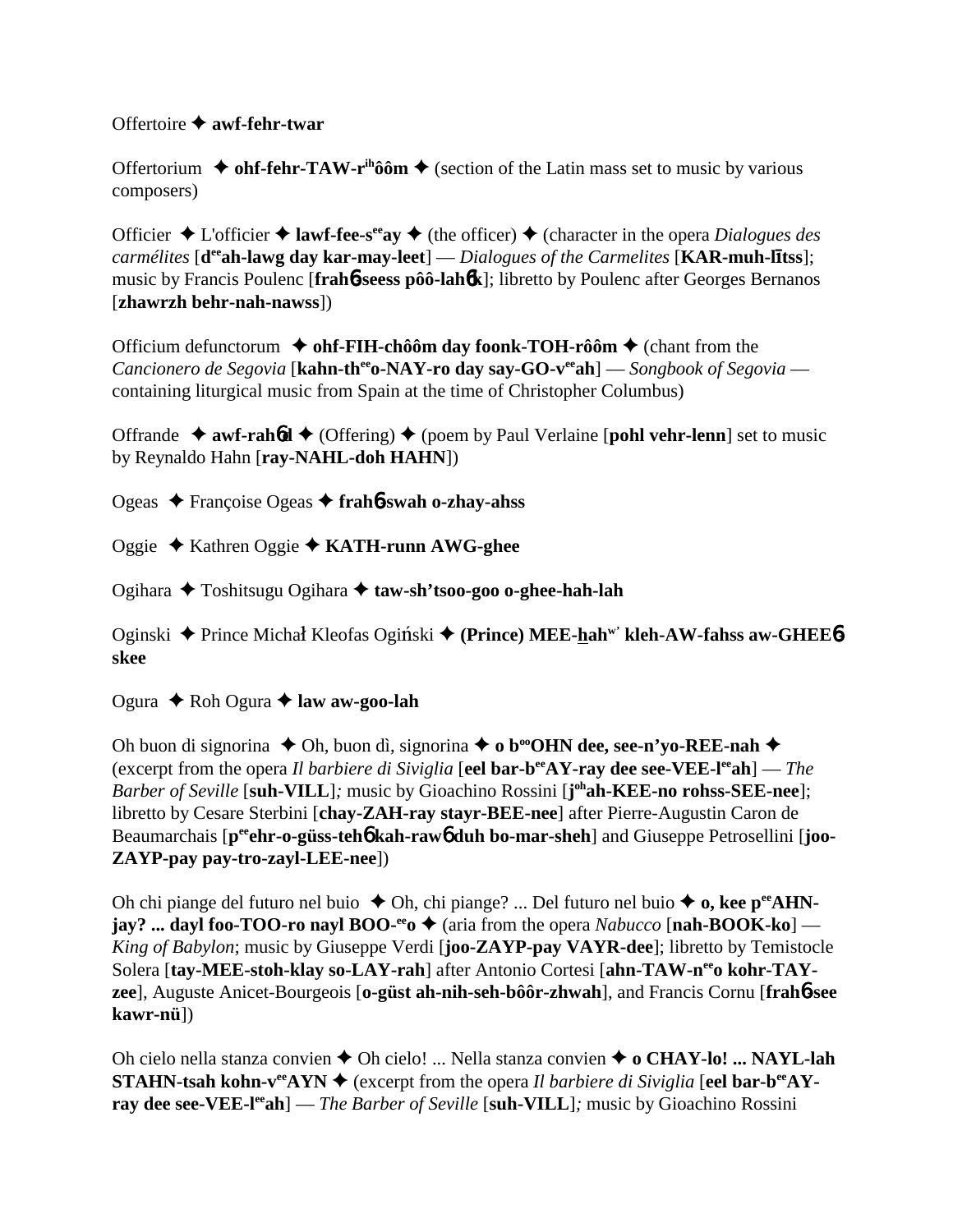[**j ohah-KEE-no rohss-SEE-nee**]; libretto by Cesare Sterbini [**chay-ZAH-ray stayr-BEE-nee**] after Pierre-Augustin Caron de Beaumarchais [**peeehr-o-güss-teh**6 **kah-raw**6 **duh bo-mar-sheh**] and Giuseppe Petrosellini [**joo-ZAYP-pay pay-tro-zayl-LEE-nee**])

Oh come il fosco impetuoso nembo ci separo  $\triangle$  Oh come il fosco impetuoso nembo ci separò  $\triangle$ **O KO-may eel FOHSS-ko eem-pay-t<sup>oo</sup>O-zo NAYM-bo chee say-pah-RO ♦** (Oh, how violently we were separated)  $\triangle$  (aria from the opera *La pietra del paragone* [**lah p<sup>ee</sup>AY-trah** dayl pah-rah-GO-nay] — *The Touchstone*; music by Gioachino Rossini [j<sup>oh</sup>ah-KEE-no rohss-**SEE-nee**] and libretto by Luigi Romanelli [**l ooEE-jee roh-mah-NAYL-lee**])

Oh del mio dolce ardor  $\blacklozenge$  Oh, del mio dolce ardor  $\blacklozenge$  O, dayl MEE-o DOHL-chay AR-dohr  $\blacklozenge$ (O longed-for object of my fond passion)  $\blacklozenge$  (aria from the opera *Paride ed Elena* [**pah-REE-day ayd ay-LAY-nah**]; music by Christoph Willibald von Gluck [**KRIH-stawf VILL-lee-bahlt fawn GLOOK**] and libretto by Ranieri de' Calzabigi [**rahn-YAY-ree day kahl-tsah-BEE-jee**])

Oh dio crudel  $\blacklozenge$  Oh Dio! Crudel!  $\blacklozenge$  **o DEE-o! kroo-DAYL!**  $\blacklozenge$  (Oh, God! How cruelly!  $\blacklozenge$ (aria from the opera *Tancredi* [**tahn-KRAY-dee**]; music by Gioachino Rossini [**j ohah-KEE-no** rohss-SEE-nee]; libretto by Gaetano Rossi [gah<sup>ay</sup>-tah-no ROHSS-see] after Voltaire [vawl**tehr**])

Oh fede negar potessi aglocchi miei  $\triangle$  Oh, fede negar potessi agl'occhi miei!  $\triangle$  O, FAY-day NAY-gar po-TAYSS-see ah-g'LOHK-kee m<sup>ee</sup>AY<sup>EE</sup>!  $\blacklozenge$  (aria from the opera *Luisa Miller* [loo-**EE-zah MILL-lur**]*;* music by Giuseppe Verdi [**joo-ZAYP-pay VAYR-dee**], libretto by Salvatore Cammarano [**sahl-vah-TOH-ray kahm-mah-RAH-no**] after Friedrich von Schiller [**FREET-rihh fawn SHILL-lur**])

Oh fede negar potessi quando le sere al placido  $\triangle$  Oh, fede negar potessi — Quando le sere al placido **↑ O, FAY-day nay-GAR po-TAYSS-see — k<sup>oo</sup>AHN-doh lay SAY-ray ahl PLAHchee-doh**  $\triangle$  (excerpt from the opera *Luisa Miller* [loo-**EE-zah MILL-lur**]; music by Giuseppe Verdi [**joo-ZAYP-pay VAYR-dee**]; libretto by Salvatore Cammarano [**sahl-vah-TOH-ray kahm-mah-RAH-no**] after Friedrich von Schiller [**FREET-rihh fawn SHILL-lur**])

Oh fiamma soave  $\triangleq$  o f<sup>re</sup> AHM-mah so-AH-vay  $\triangleq$  (O sweet, gentle flame)  $\triangleq$  (aria from the opera *La donna del lago* [**lah DOHN-nah dayl LAH-go**] — *The Lady of the Lake;* music by Gioachino [j<sup>oh</sup>ah-KEE-no rohss-SEE-nee]; text by Andrea Leone Tottola [ahn-DRAY-ah lay-**O-nay toht-TOH-lah**] after Sir Walter Scott [**WAWL-tur SKAHT**)

Oh madelon je dois partir  $\triangle$  Oh! Madelon, je dois partir  $\triangle$  o! mah-d'law**6**, zhuh dwah par**teer ♦** (Oh, Madelon, I Must Depart) ♦ (song by Joseph Canteloube [**zho-zeff kah6-t'lôôb**])

Oh mie fedeli  $\blacklozenge$  Oh, mie fedeli!  $\blacklozenge$  O, MEE-ay fay-DAY-lee!  $\blacklozenge$  (recitative [reh-suh-tuh-**TEEV**], aria, and cavatina [**ka-vuh-TEE-nuh**] featuring Beatrice in Act I of the opera *Beatrice di Tenda* [**bay-ah-TREE-chay dee TAYN-dah**]; music by Vincenzo Bellini [**veen-CHAYN-tso bayl-LEE-nee**] and libretto by Felice Romani [**fay-LEE-chay ro-MAH-nee**])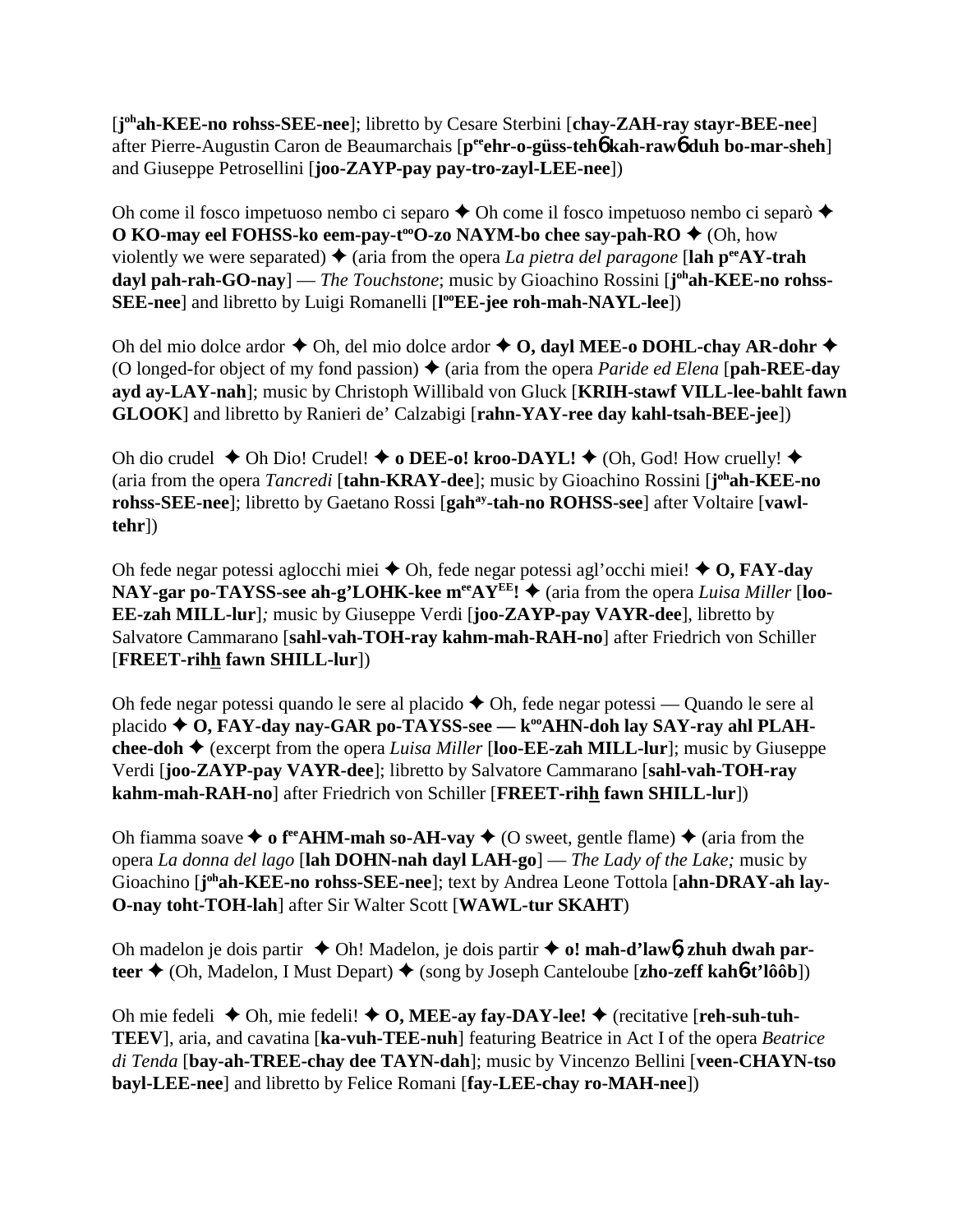Oh qual pallor un di felice  $\blacklozenge$  Oh! Qual pallor! ... Un dì, felice ...!  $\blacklozenge$  O! k<sup>oo</sup>ahl pahl-LOHR! ... **oon dee, fay-LEE-chay!**  $\blacklozenge$  (duet from Act I of the opera *La traviata* [lah trah-v<sup>ee</sup>AH-tah] — *The Worldly Woman*; music by Giuseppe Verdi [**joo-ZAYP-pay VAYR-dee**]; libretto by Francesco Maria Piave [frahn-CHAY-sko mah-REE-ah per AH-vay] after Alexandre Dumas [**ah-leck-sah**6**-dr' dü-mah**])

Oh quand je dors  $\triangle$  Oh! quand je dors  $\triangle$  o! kaho zhuh dawr  $\triangle$  (Oh, in My Dreams)  $\triangle$  (poem by Victor Hugo [**{VICK-tur h'YOO-go} veek-tawr ü-go**] set to music by Franz Liszt [**FRAHNZ LISST**])

Oh quante volte  $\triangle$  O! Quante volte  $\triangle$  O k<sup>oo</sup>AHN-tay VOHL-tay  $\triangle$  (Juliet's romance from Act I of the opera *I Capuleti e i Montecchi* [**ee kah-poo-LAY-tee ay ee mohn-TAYK-kee**] — *The Capulets* [**KA-p'yuh-luttss**] *and the Montagues* [**MAHN-tuh-gh'yooz**]; music by Vincenzo Bellini [**veen-CHAYN-tso bayl-LEE-nee**]; libretto by Felice Romani [**fay-LEE-chay ro-MAHnee**] after William Shakespeare [**WILL-lihumm SHAYK-spihuhr**])

Oh quante volte oh quante  $\triangle$  Oh, quante volte, oh quante!  $\triangle$  **o**,  $k^{\omega}$ **AHN-tay VOHL-tay, o k<sup>∞</sup>AHN-tay! ◆** (aria featuring Giulietta [**joo-l<sup>ee</sup>AYT-tah**] in the opera *I Capuleti e i Montecchi* [**ee kah-poo-LAY-tee ay ee mohn-TAYK-kee**] — *The Capulets* [**KA-p'yuh-luttss**] *and the Montagues* [**MAHN-tuh-gh'yooz**]; music by Vincenzo Bellini [**veen-CHAYN-tso bayl-LEEnee**]; libretto by Felice Romani [**fay-LEE-chay ro-MAH-nee**] after William Shakespeare [**WILL-lihumm SHAYK-spihuhr**])

Oh se una volta sola  $\blacklozenge$  Oh! se una volta sola  $\blacklozenge$  O! say OO-nah VOHL-tah SO-lah  $\blacklozenge$ (Amina's scene and final aria from Act II of the opera *La sonnambula* [**lah sohn-NAHM-boolah**] — *The Sleepwalker*; music by Vincenzo Bellini [**veen-CHAYN-tso bayl-LEE-nee**] and libretto by Felice Romani [**fay-LEE-chay ro-MAH-nee**])

Oh sio potessi col sorriso dinnocenza  $\triangle$  Oh! S'io potessi ... col sorriso d'innocenza  $\triangle$  O!  $s^{ee}$ **po-TAYSS-see ... kohl sohr-REE-zo deen-no-CHAYN-tsah ♦** (passage featuring Imogène [**ee-mo-JAY-nay**] with chorus from Act II of the opera *ll pirata* [**eel pee-RAH-tah**] — The Pirate; music by Vincenzo Bellini [**veen-CHAYN-tso bayl-LEE-nee**] and libretto by Felice Romani [**fay-LEE-chay ro-MAH-nee**])

Oh sio potessi dissipar le nubi col sorriso dinnocenza  $\triangle$  Oh! S'io potessi dissipar le nubi; col sorriso d'innocenza  $\triangle$  **O!** s<sup>ee</sup>o po-TAYSS-see deess-see-PAR lay NOO-bee; kohl sohr-REE-zo **deen-no-chayn-tsah** (excerpt from the opera *Il pirata* [**eel pee-RAH-tah**] — *The Pirate*; music by Vincenzo Bellini [**veen-CHAYN-tso bayl-LEE-nee**] and libretto by Felice Romani [**fay-LEE-chay ro-MAH-nee**])

Oh smania  $\blacklozenge$  Oh smania!  $\blacklozenge$  **o SMAH-n<sup>ee</sup>ah!**  $\blacklozenge$  (O madness!)  $\blacklozenge$  (recitative [**reh-suh-tuh-TEEV**] from the opera *Idomeneo, rè di Creta* [**ee-doh-may-NAY-o, RAY dee KRAY-tah**] — *Idomeneo, King of Crete*; music by Wolfgang Amadeus Mozart [**VAWLF-gahng ah-mah-DAYôôss MO-tsart**]; libretto by Giovanni Battista Varesco [**jo-VAHN-nee baht-TEE-stah vah-RAY-sko**] after Antoine Danchet [**ah**6**-twahn dah**6**-sheh**])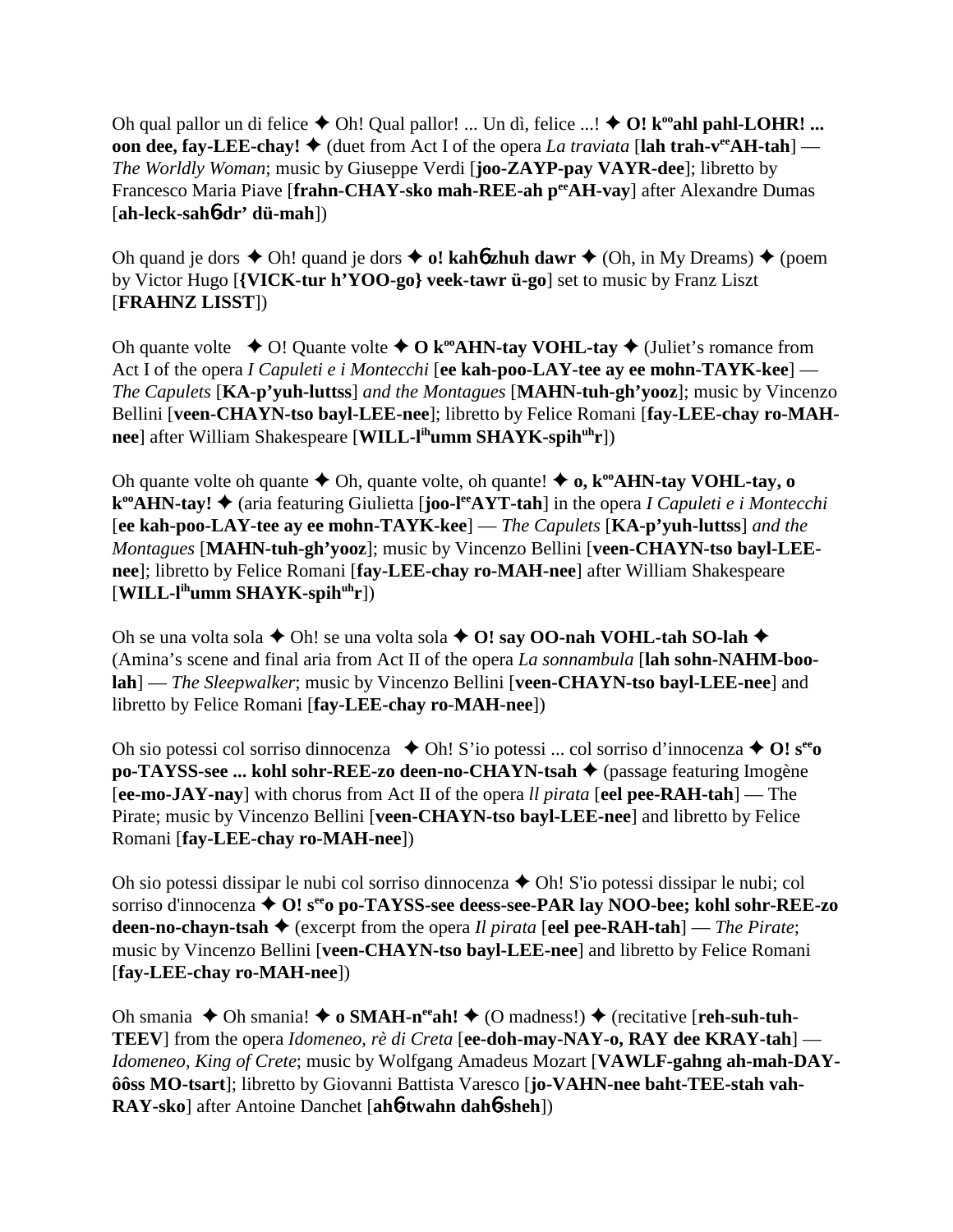Oh smania doreste daiace  $\triangle$  Oh smania! - D'Oreste, d'Aiace  $\triangle$  o SMAH-n<sup>ee</sup>ah! - doh-RAYstay, dah<sup>ee</sup>-AH-chay  $\triangleq$  (O madness! - Within my breast I feel the torments of Orestes and of Ajax)  $\triangle$  (recitative [reh-suh-tuh-TEEV] and aria from the opera *Idomeneo, rè di Creta* [eedoh-may-NAY-o, RAY dee KRAY-tah $]-$  *Idomeneo, King of Crete;* music by Wolfgang Amadeus Mozart [VAWLF-gahng ah-mah-DAY-ôôss MO-tsart]; libretto by Giovanni Battista Varesco [jo-VAHN-nee baht-TEE-stah vah-RAY-sko] after Antoine Danchet [ah6-twahn]  $dahb-sheh$ ])

Oh tu che in seno  $\triangle$  Oh, tu che in seno  $\triangle$  O, too kay een SAY-no  $\triangle$  (aria from the opera La forza del destino [lah FOHR-tsah dayl day-STEE-no] — The Force of Destiny; music by Giuseppe Verdi [joo-ZAYP-pay VAYR-dee]; libretto by Francesco Maria Piave [frahn-CHAYsko mah-REE-ah pee AH-vay] after Angel P. De Saavedra [ahn-HELL (P.) day sah-VAY $drah$ ])

Ohana  $\triangle$  Maurice Ohana  $\triangle$  mo-reess aw-ah-nah

Ohanian ← David Ohanian ← DAY-vudd o-HAH-nihunn

Ohe  $\triangle$  Adele Aus der Ohe  $\triangle$  ah-DAY-luh AH<sup> $\hat{o}$ ôSS dayr O-uh</sup>

Ohime chio cado  $\triangle$  Ohimè ch'io cado  $\triangle$  o<sup>e</sup>-MAY KEE-o KAH-doh  $\triangle$  (vocal composition by Claudio Monteverdi [KLAH<sup>00</sup>-d<sup>ee</sup>o mohn-tay-VAYR-dee])

Ohime se tanto amate  $\triangle$  Ohimè, se tanto amate  $\triangle$  o<sup>e</sup> MAY, say TAHN-toh ah-MAH-tay  $\triangle$ (Alas, if you love so much)  $\blacklozenge$  (madrigal [MADD-rih-gull] by Claudio Monteverdi [KLAH<sup>00</sup> $d^{ee}$ o mohn-tay-VAYR-dee])

Ohlsson ← Garrick Ohlsson ← GHEHR-rick OHL-sunn ← (known also as Garrick Olof Ohlsson [GHEHR-rick OH-luff OHL-sunn])

Ohne satzbezeichnung  $\triangle$  Ohne Satzbezeichnung  $\triangle$  O-nuh ZAHTSS-buh-TS $I_{H}$ -nôông  $\triangle$ (Without tempo indication)

Ohran  $\triangle$  Lawrence Ohran  $\triangle$  LAW-runntss O-runn

Ohrenstein  $\triangle$  Dora Ohrenstein  $\triangle$  DOH-ruh O-runn-stin

Oi ayai  $\triangle$  Oï Ayaï  $\triangle$  o<sup>ee</sup> ah-yah<sup>ee</sup>  $\triangle$  (excerpt from *Chants d'Auvergne* [shahb doh-vehrn<sup>y'</sup>] — Songs of the Auvergne [o-vehrn<sup>y'</sup>], French folk songs collected by Joseph Canteloube [zho-zeff]  $kah6-t'lôôb]$ 

Oif mayn khasneh  $\triangleq$  awf MI-nuh KEHSH-neh  $\triangleq$  (At My Wedding — a composition by Leonard Bernstein [LEH-nurd BURN-stin]

Oiseaux si tous les ans  $\triangle$  Oiseaux, si tous les ans  $\triangle$  wah-zo, see tôô leh-zahó  $\triangle$  (Little birds, if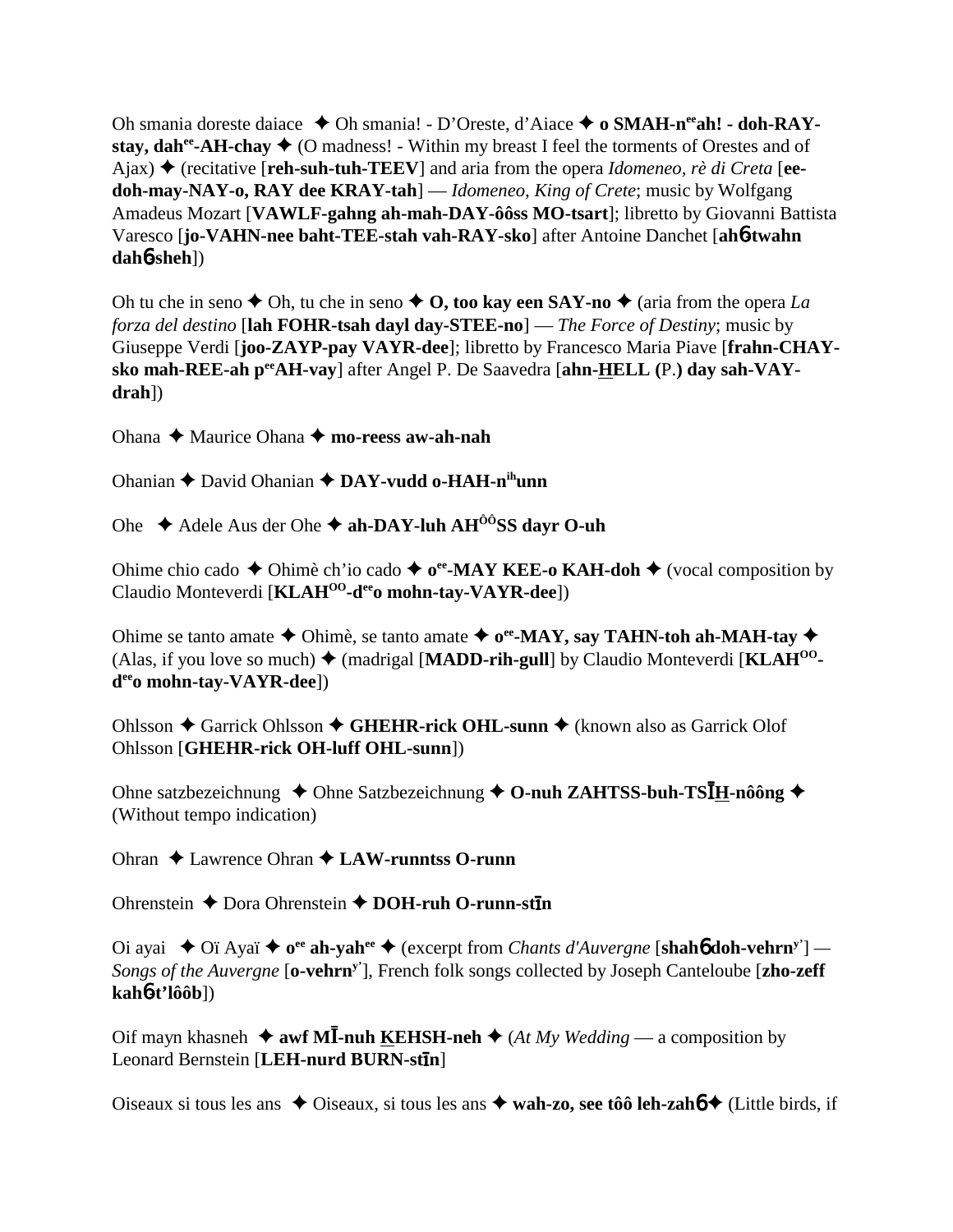every year) **→** (poem by Antoine Ferrand [**ah<sup>6</sup>-twahn fehr-rah<sup>6</sup>**] set to music by Wolfgang Amadeus Mozart [**VAWLF-gahng ah-mah-DAY-ôôss MO-tsart**])

Oiseaux tristes  $\triangle$  Oiseaux Tristes  $\triangle$  wah-zo treest  $\triangle$  (Sad Birds)  $\triangle$  (composition by Maurice Ravel [**mo-reess rah-vell**] from a group of piano pieces entitled *Miroirs* [**mee-r'war**])

Oistrakh **→** David Oistrakh → dah-VEET AW<sup>IH</sup>-strahk → (known also as David Fyodorovich [**f'YAW-duh-ruh-vihch**] Oistrakh)

Ojos tapatios  $\rightarrow$  Ojos Tapatíos  $\rightarrow$  **O-hohss tah-pah-TEE-awss**  $\rightarrow$  (Tapatía's Eyes)  $\rightarrow$  (song by José F. Elizondo [**ho-SAY (**F**.) ay-lee-THAWN-doh**] and Fernando Méndez Velázquez [**fehr-NAHN-doh MAYN-deth vay-LAHTH-keth**])

Oki **→** Masao Oki → mah-sah<sup>aw</sup> awk

Okinimba O'Kinimbá **o-kee-nee**6**-BAH** (song by Francisco Ernani Braga [**frah**6**-SEESSkôô ehr-NAH-nee BRAH-guh**])

Oksanen August Oksanen **AHÔÔ-gôôst AWK-sah-nenn**

Olach tancz first partie  $\triangle$  Olach tancz (lère partie)  $\triangle$  O-lahk TAHNTSS (First Part)  $\triangle$ (anonymous 17th-century Hungarian dances)

Olach tancz second partie  $\triangle$  Olach tancz (2e partie)  $\triangle$  **O-lahk TAHNTSS** (Second Part)  $\triangle$ (anonymous 17th-century Hungarian dance)

Olah  $\triangle$  John Olah  $\triangle$  **JAHN O-luh** 

Olah Tiberiu Olah **tee-BEH-reeoo AW-lah**

Olalla Casiano Rojo Olalla **kah-seeAH-no RO-ho o-LAHL-lah**

Olaso Don Dámaso Zabalza y Olaso **DAWN DAH-mah-so thah-BAHL-thah ee o-LAHso**

Olavs kappsigling  $\triangle$  St. Olavs kappsigling  $\triangle$  SAHNGT OO-lahvss KAHP-sa<sup>ih</sup>-lihng  $\triangle$  (St. Olav's Regatta)

Olbersleben Max Meyer-Olbersleben **MAHKSS M-ur-AWL-perss-lay-bunn**

Olczewska **→** Maria Olczewska → MAH-r<sup>ee</sup>ah awl-CHEFF-skah → (this name may be a misspelled version of Maria Olszewska [**MAH-reeah awl-SHEFF-skah**])

Old chelsea  $\triangle$  Old Chelsea  $\triangle$  (Old) CHELL-sih  $\triangle$  (an operetta, with music by Richard Tauber [**RIH-hart TAHÔÔ-bur**]; lyrics by Tysh [**TIHSH**] and Ellis [**ELL-luss**])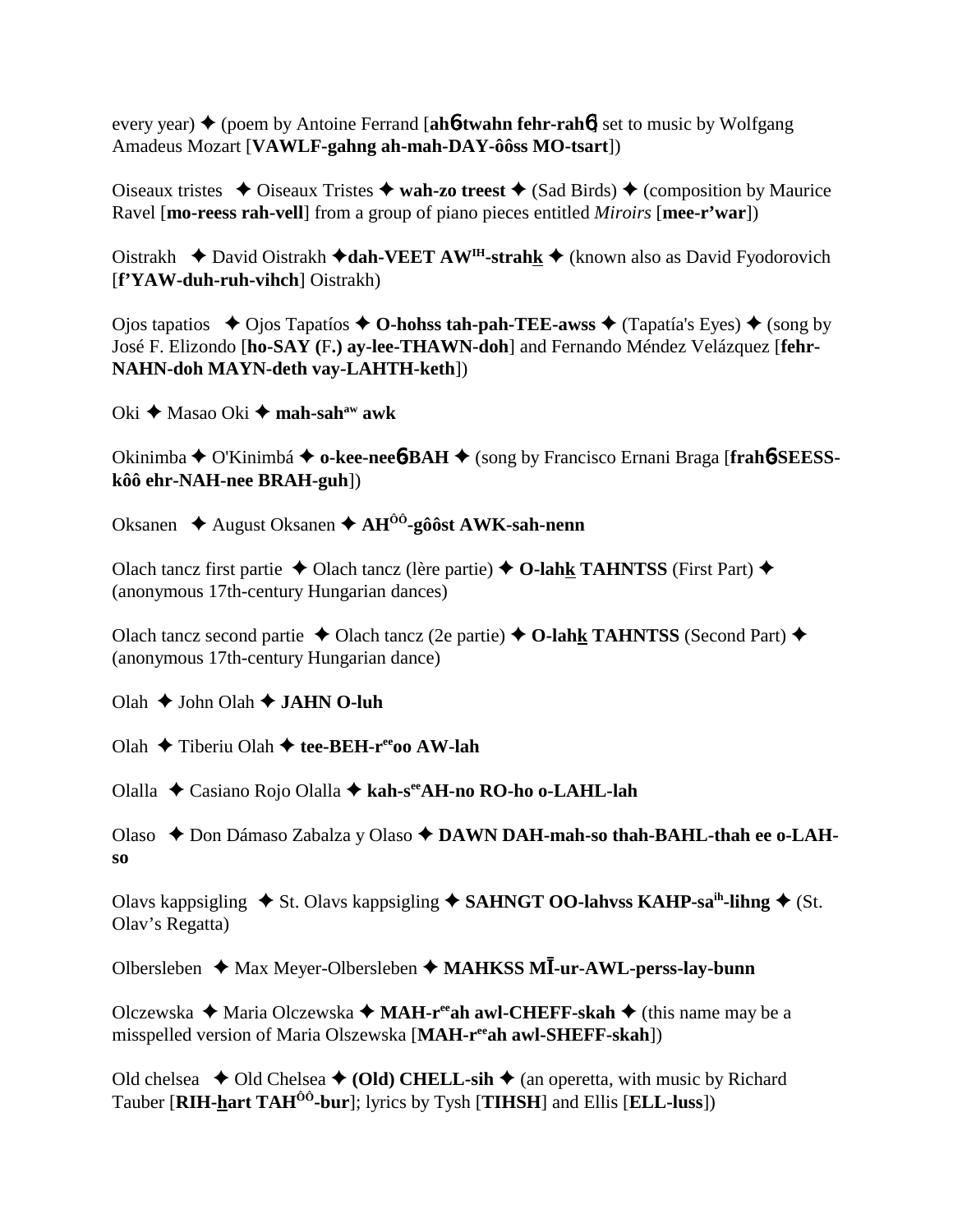### Oldberg Arne Oldberg **AR-nee OHLD-burg**

Olden Fanny Moran-Olden **FAHN-nee MO-rahn-AWL-t'n**

Oldham  $\triangle$  Arthur Oldham  $\triangle$  AR-thur OHL-dumm  $\triangle$  (known also as Arthur William [WILL**l ihumm**] Oldham)

Oldroyd George Oldroyd **JAW-urj OHLD-royd**

Oleary Jane O'Leary **JAYN o-LIH-ree**

Oleary Martin O'Leary **MAR-t'n o-LIH-ree**

Olenin **→** Alexander Olenin ◆ uh-l<sup>y</sup>ick-SAHN-d'r ah-L<sup>Y</sup>AY-n<sup>y</sup>inn

Olenine dalheim ◆ Marie Olénine d'Alheim ◆ mah-REE-uh aw-lay-neen DAHL-h**īm** ◆ (known also as Marie Alexeievna [**ah-ly ick-SAYEE-eff-nuh**] Olénine d'Alheim)

Olevsky Julian Olevsky **{JOO-lihunn o-LEVV-skee} YOO-lihahn O-leff-skee**

Olga **AWL-guh** (character in the opera *Eugen Onegin* or *Yevgeny Onegin* [**yevv-GAYnee ah-NYAY-ghinn**]; music by Peter Ilyich Tchaikovsky [**p'YAW-t'r ill-YEECH {chahih-KAWF-skee} chay-KAWF-skee**]; libretto by Konstantin Shilovsky [**kahn-stahn-TYEEN shih-LAWF-skee**] and P. I. Tchaikovsky after Alexander Sergeyevich Pushkin [**uh-ly ick-SAHN-d'r sehr-GAY-yeh-vihch POOSH-kinn**])

Olim lacus colueram  $\triangle$  O-limm LUH-kôôss kaw-l<sup>ôô</sup>AY-rumm  $\triangle$  (Once I lived on lakes)  $\triangle$ (excerpt from *In taberna* [**inn tah-BEHR-nah**] — *In the Tavern* — a group of poems from the 13th-century manuscript *Carmina Burana* [**kar-MEE-nah boo-RAH-nah**] set to music by Carl Orff [**KARL AWRF**])

Olim sudor herculis  $\triangle$  Olim sudor Herculis  $\triangle$  O-limm SOO-dawr HAYR-kôô-leess  $\triangle$  (Once honest sweaty Hercules)  $\blacklozenge$  (excerpt from the 13th-century collection *Carmina Burana* [**kar-MEE-nah boo-RAH-nah**])

Olin Elisabeth Olin **ih-LIH-zuh-buth O-linn**

Olitzka Rosa Olitzka **{RO-zuh o-LITTZ-kuh} RO-zah o-LITTSS-kah**

Olitzki Walter Olitzki **{WAWL-tur o-LITTZ-kee} VAHL-tur o-LITTSS-kee**

Oliveira Elmar Oliveira **ELL-mar ah-lih-VEH-rah**

Oliveira Jocy de Oliveira **ZHAH-see zhah-lee-VAY-ruh**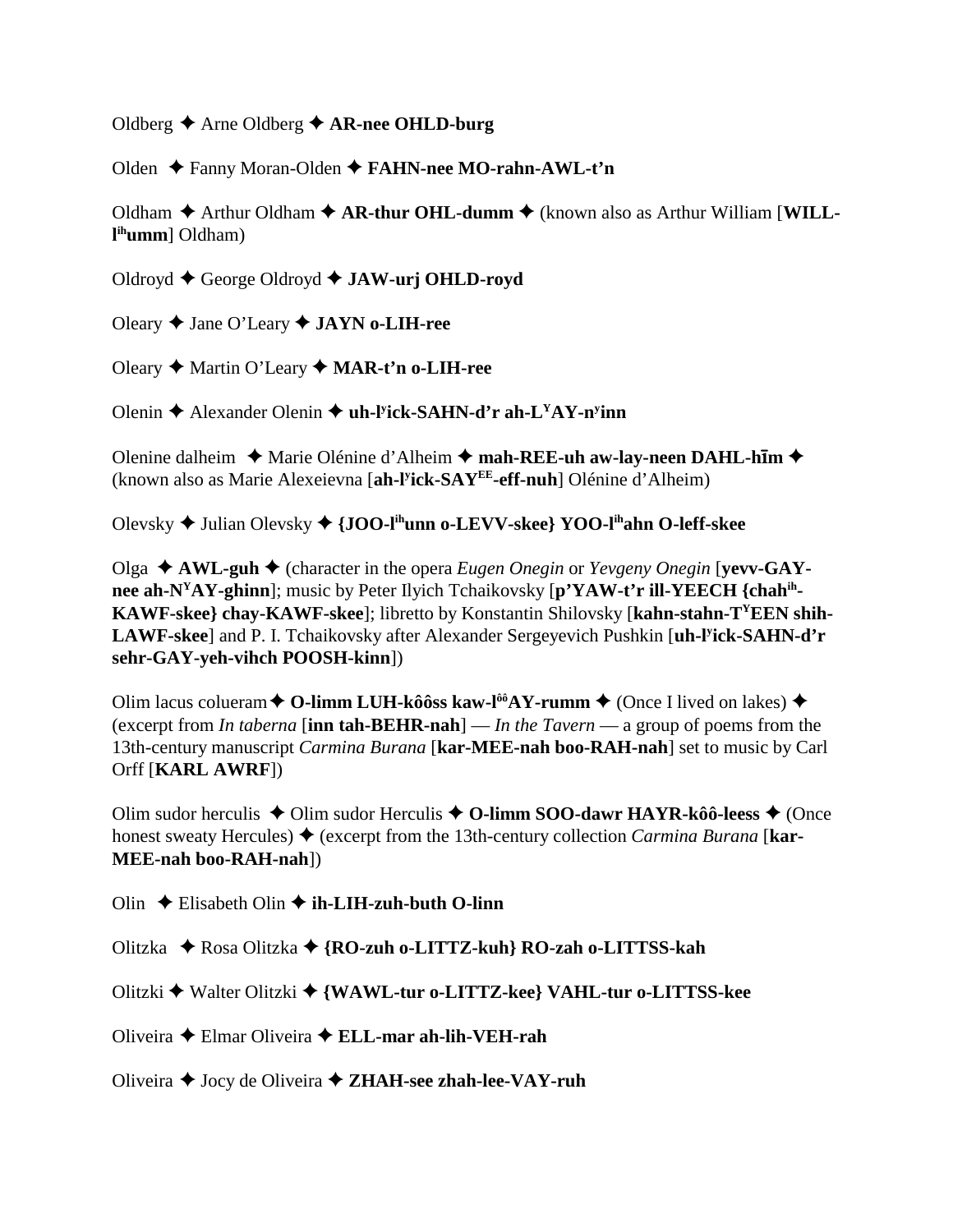Oliveira machado ◆ Augusto de Oliveira Machado ◆ ah<sup>ôô</sup>-GÔÔSH-tôô duh o-lee-VAY-ruh muh-SHAH-dôô  $\triangleq$  (known also as Augusto Machado)

Olivero  $\triangleleft$  Magda Olivero  $\triangleleft$  MAHG-dah o-lee-VAY-ro

Oliveros  $\triangle$  Pauline Oliveros  $\triangle$  paw-LEEN ah-lih-VEH-russ

Ollapotrida  $\blacklozenge$  ohl-lah-po-TREE-dah  $\blacklozenge$  (song from Leib- und Seelen-Songs für hohe Stimme und Gitarre [LIP- ôônt ZAY-lunn-(Songs) für HO-uh SHTIMM-muh ôônt ghee-TAHRruh] — Songs of Body and Soul for High Voice and Guitar)  $\triangle$  (compositions by Gottfried von Einem  $[GAWT-freeet$  fawn  $\overline{I}$ -numm])

Oller ♦ Joaquín Homs Oller ♦ ho-ah-KEEN AWMSS aw-l'YEHR ♦ (known also as Joaquín Homs)

 $Ollmann \triangleq$  Kurt Ollmann  $\triangleq$  KÔÔRT AWL-mahn

Ollone  $\triangle$  Max d'Ollone  $\triangle$  mahkss dawl-lawn  $\triangle$  (known also as Maximilien-Paul-Marie-Félix d'Ollone [mahk-see-mee-yah6-pohl-mah-ree-fay-leekss dawl-lawn])

Olmeda de san jose → Federico Olmeda de San José → fay-thay-REE-ko AWL-may-thah day sahn ho-SAY

Olow → Anna Elisabeth Söderström-Olow → AHN-nah eh-LIH-sah-bett SÖ-der-ström-O $lawv \triangleleft (known also as Elisabeth Söderström)$ 

Olsen  $\triangle$  Ole Olsen  $\triangle$  OO-luh OHL-s'n

Olsen  $\triangle$  Poul Rovsing Olsen  $\triangle$  PAH<sup> $\hat{o}$ OL ROHF-sihng OHL-sunn</sup>

Olsen  $\rightarrow$  Sparre Olsen  $\rightarrow$  SPAR-ruh OHL-s'n  $\rightarrow$  (known also as Carl Gustav [KARL] **GHEWSS-tahv** Sparre Olsen)

Olsson  $\triangle$  Otto Olsson  $\triangle$  OHT-toh OHLSS-sawn  $\triangle$  (known also as Otto Emanuel [av-MAHnü-ell] Olsson)

Olsvold  $\triangle$  Sigurd Olsvold  $\triangle$  SEE-ghewr OOLSS-vawl

Olympia  $\triangle$  ah-lehb-p<sup>ec</sup>ah  $\triangle$  (character in the opera Les contes d'Hoffmann [leh kawbt dawfmahn] — The Tales of Hoffmann; music by Jacques Offenbach [ZHACK AWF-funn-bahk]; libretto by Jules Barbier [zhül bar-b<sup>ee</sup>ay] and Michel Carré [mee-shell kar-ray])

Ombra di nube  $\triangleleft$  OHM-brah dee NOO-bay  $\triangleleft$  (lyric by Mucci [MOO-chee] set to music by Licinio Refice [lee-CHEE-n<sup>ee</sup>o ray-FEE-chay])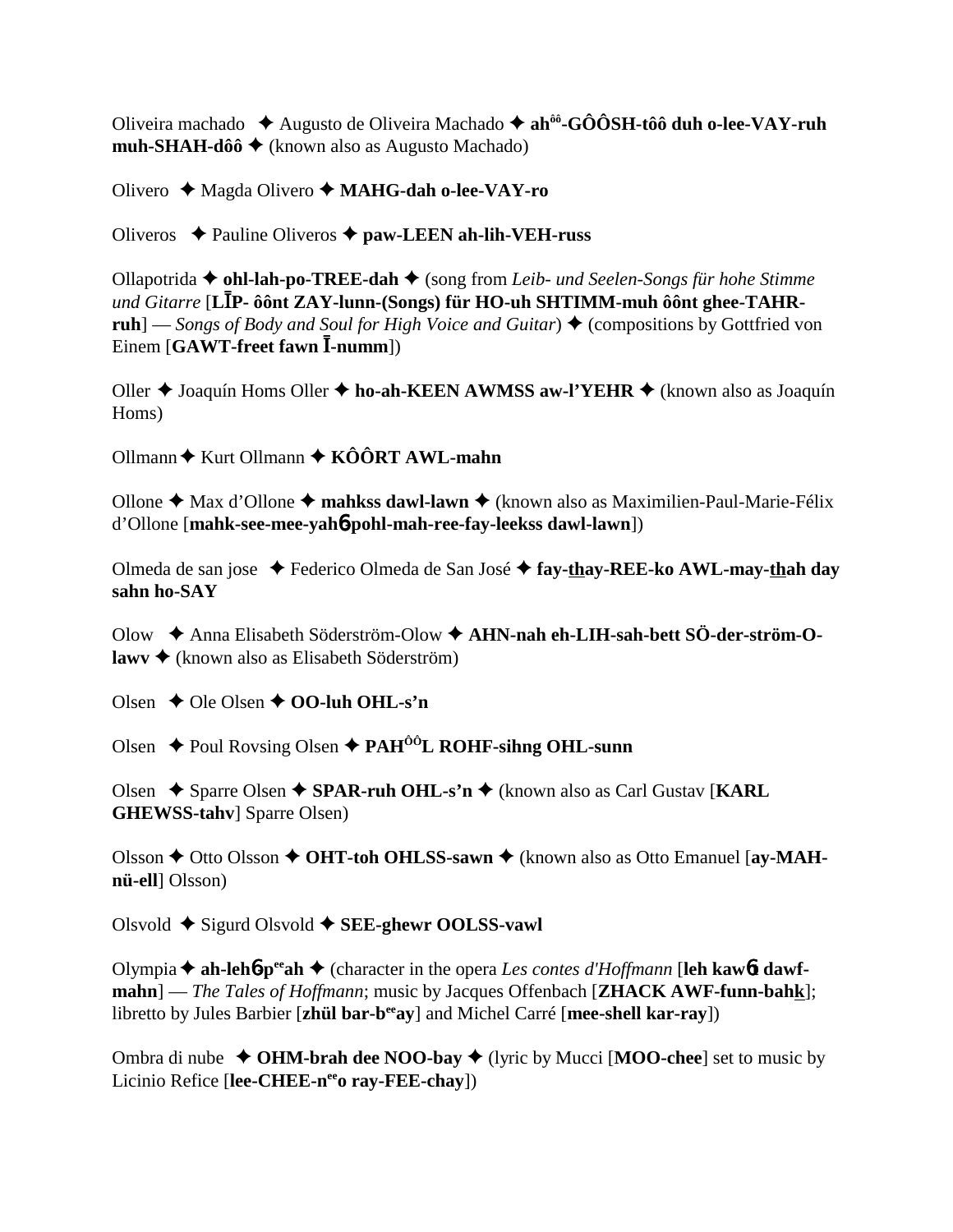Ombra leggiera  $\triangle$  **ohm-brah layd-JAY-rah**  $\triangle$  (aria from the opera *Dinorah* [**dee-naw-rah**]; music by Giacomo Meyerbeer [JAH-ko-mo MI-ur-bayr]; libretto by Jules Barbier [zhül bar**beeay**] and Michel Carré [**mee-shell kar-ray**] after Carré [**kar-ray**])

Ombra mai fu  $\triangle$  OHM-brah MAH<sup>EE</sup>-foo  $\triangle$  (aria from the opera *Serse* [SEHR-say]; music by George Frideric Handel [**JAW-urj FRIH-duh-rick HANN-d'l**]; libretto derived with alterations from an earlier work by Nicolo Minato [**NEE-ko-LO mee-NAH-toh**]) ♦ (opera known also as *Xerxes* [**ZURK-seez**])

Ombre des arbres  $\bullet$  L'ombre des arbres [law**6-br' day-zar-br'**]  $\bullet$  (The Shade of the Trees)  $\bullet$ (poem from *Ariettes Oubliées* [**ah-reeett ôô-blee-ay**] — *Forgotten Airs* — by Paul Verlaine [**pohl vehr-lenn**] set to music by Claude Debussy [**klohd deh-büss-see**])

Ombre dun buissonet En l'ombre d'un buissonet **ah**6 **law**6**-br' d'ü**6 **bü eess-saw-neh** (In the Shade of a Little Bush)  $\blacklozenge$  (three-voice song from Medieval France by Josquin Despréz [**zhawss-keh**6 **day-pray**])

Ombre dung buissonet A l'ombre d'ung buissonet **ah law**6**-br' d'ü**6 **bü eess-saw-neh** (In the Shade of a Little Bush)  $\blacklozenge$  (three-voice song from Medieval France by Josquin Despréz [**zhawss-keh**6 **day-pray**])

Ombre legere  $\triangle$  Ombre légère  $\triangle$  awb-br' lay-zhehr  $\triangle$  (excerpt from the opera *Dinorah* [dee**naw-rah**]; music by Giacomo Meyerbeer [**JAH-ko-mo M-ur-bayr**]; libretto by Jules Barbier [**zhül bar-b<sup>ee</sup>ay**] and Michel Carré [**mee-shell kar-ray**] after Carré)

Omeara William O'Meara **WILL-lihumm o-MAH-rah**

Omnes amici mei  $\triangle$  OHM-ness ah-MEE-chee MAY<sup>EE</sup>  $\triangle$  (All My Friends)  $\triangle$  (madrigal [MADD-rih-gull] by Carlo Gesualdo [KAR-lo jay-z<sup>oo</sup>AHL-doh])

Omnes generationes  $\triangle$  OHM-ness jeh-neh-RAH-ts<sup>ih</sup>aw-ness  $\triangle$  (section of the *Magnificat* [mah-n'YIH-fih-kaht] by Johann Sebastian Bach [YO-hahn {suh-BASS-t<sup>ih</sup>unn BAHK} zay-**BAH-stihahn BAHK**])

Omnia sol temperat  $\triangle$  OHM-n<sup>ih</sup>uh SOHL TAYM-peh-raht  $\triangle$  (The sun warms everything)  $\triangle$ (excerpt from *Primo vere* [**PREE-mo VAY-ray**] — *Spring* — a group of poems from the 13thcentury manuscript of *Carmina Burana* [**kar-MEE-nah boo-RAH-nah**] set to music by Carl Orff [**KARL AWRF**])

Omnia tempus habent  $\triangle$  OHM-n<sup>ih</sup>uh TAYM-pôôss HUH-bennt  $\triangle$  (To Everything There Is a Season) ♦ (excerpt from *Sunt lacrimae rerum — Cantiones seriae* [**SOONT LAH-krih-may REH-rôôm — kahn-t<sup>ih</sup>O-ness SAY-rih-ay**]  $\triangle$  (*Tears Are Everywhere — Serious Songs*, a series of three compositions for a male chorus and soloists by Carl Orff [**KARL AWRF**]) (same title used by other composers)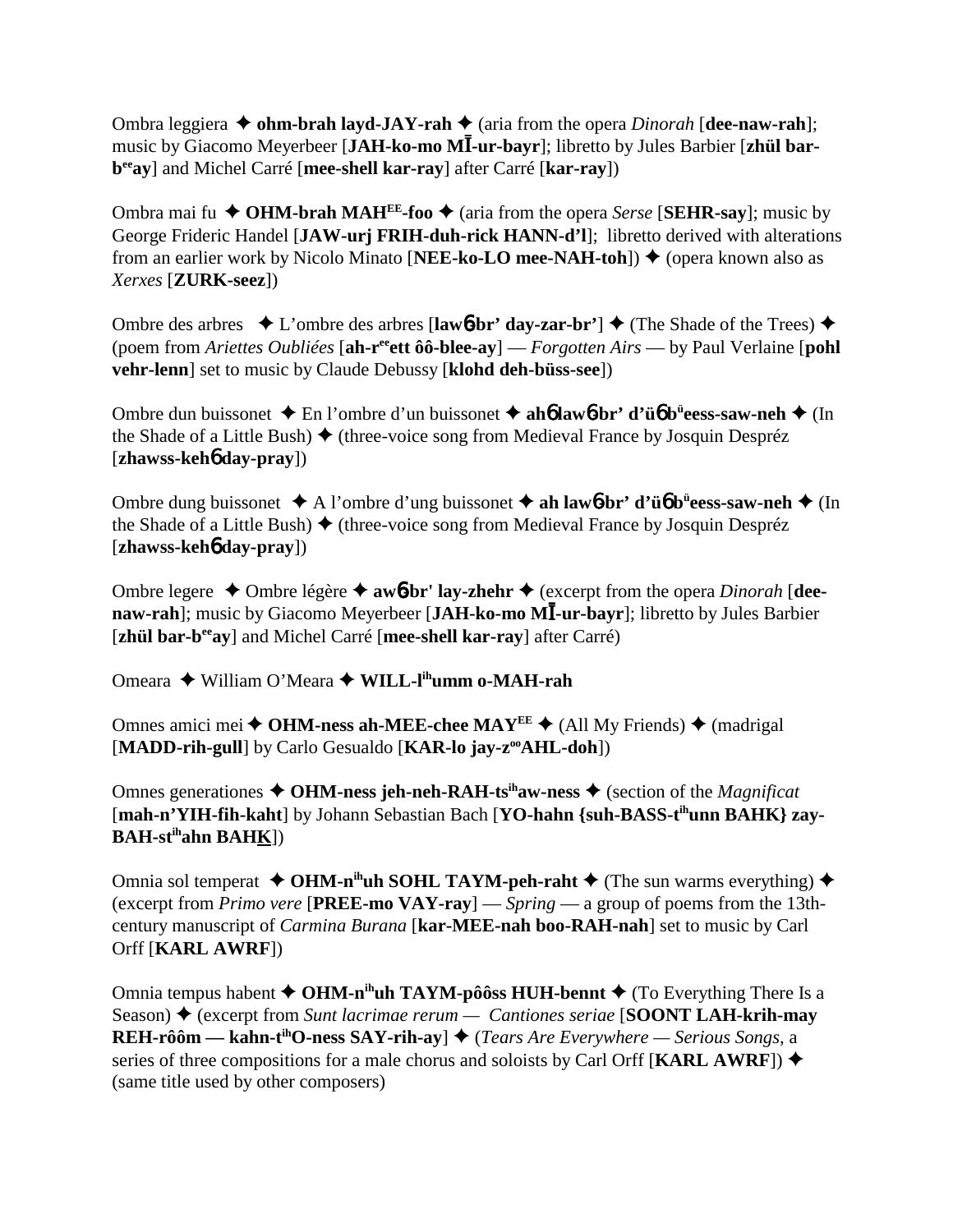Omnium deliciarum **← OHM-n<sup>ih</sup>ôôm day-lih-CHAH-rôôm ←** (excerpt from *Sunt Lacrimae Rerum — Cantiones seriae* [**SOONT LAH-krih-may REH-rôôm — kahn-tihO-ness SAY-rih-** $\mathbf{a}$ **y**]  $\blacklozenge$  (*Tears Are Everywhere — Serious Songs*, a series of three compositions for a male chorus and soloists by Carl Orff [**KARL AWRF**])

On the dnieper  $\triangle$  On the Dnieper  $\triangle$  (On the) N<sup>Y</sup>EH-per  $\triangle$  (song by Modest Moussorgsky [**mah-DYESST MOOSS-surk-skee**])

Oncina **→** Juan Oncina **→ h<sup>oo</sup>AHN awn-THEE-nah** 

Ondine ◆ awb-deen ◆ (composition from *Gaspard de la nuit* [gahss-par duh lah n<sup>ü</sup>ee] by Maurice Ravel [mo-reess rah-vell])  $\blacklozenge$  (composition by Claude Debussy [klohd deh-büss-see])

Ondricek ◆ Emanuel Ondříček ◆ eh-MAH-nôô-ell AWND-<sup>r</sup>shee<sup>ee</sup>-check

Ondricek ◆ František Ondříček ◆ FRAHN-t<sup>y</sup>ih-sheck AWND-<sup>r</sup>shee<sup>ee</sup>-check

Ondricek Ignac Ondíek **IGG-nahtss AWND-r sheeee-check**

Ondricek ◆ Jan Ondříček ◆ YAHN AWND-<sup>r</sup>shee<sup>ee</sup>-check

Onegin  $\triangle$  ah-N<sup>Y</sup>AY-ghinn  $\triangle$  (character in the opera *Yevgeny Onegin* [**vevv-GAY-nee ah-NYAY-ghinn**] — *Eugene Onegin;* music by Peter Ilyich Tchaikovsky [**p'YAW-t'r ill-YEECH {chahih-KAWF-skee} chay-KAWF-skee**]; libretto by Konstantin Shilovsky [**kahn-stahn-TYEEN shih-LAWF-skee**] and P. I. Tchaikovsky after Alexander Sergeyevich Pushkin [**uh-ly ick-SAHN-d'r sehr-GAY-yeh-vihch POOSH-kinn**])

Onegin  $\triangle$  Eugene Onegin  $\triangle$  **yevv-GAY-nee ah-N<sup>Y</sup>AY-ghinn**  $\triangle$  (an opera, with music by Peter Ilyich Tchaikovsky [**p'YAW-t'r ill-YEECH {chahih-KAWF-skee} chay-KAWF-skee**]; libretto by Konstantin Shilovsky [**kahn-stahn-TYEEN shih-LAWF-skee**] and P. I. Tchaikovsky after Alexander Sergeyevich Pushkin [**uh-ly ick-SAHN-d'r sehr-GAY-yeh-vihch POOSHkinn**]; also a character in the opera)  $\triangle$  (the first name is variously spelled as Eugene, Eugen, Yevgeni, Evgeny, and Yevgeny)

Onegin **→** Sigrid Onégin **→ ZEE-gritt ah-N<sup>Y</sup>AY-ghinn →** (known also as Elisabeth Elfriede Emilie Sigrid Onégin [**ay-LEE-zah-bett ell-FREE-duh ay-MEE-lihuh ZEE-gritt ah-n'YAYghinn**])

Ongaro Francesco dall' Ongaro **frahn-CHAY-sko dahl ohn-GAH-ro**

Oniro pedion tis gitonias  $\triangle$  Oniro pedión tis gitoniás  $\triangle$  O-nee-ro peh-th<sup>in</sup>AHN tiss ghee-toh**n**<sup>ih</sup>**AHSS** ♦ (Dream of Urban Children) ♦ (words and music by Manos Hadjidakis [MAH-nuss] **hahth-zee-TH-kiss**])

Ono Yoko Ono **{YO-ko O-no} yaw-kaw aw-naw**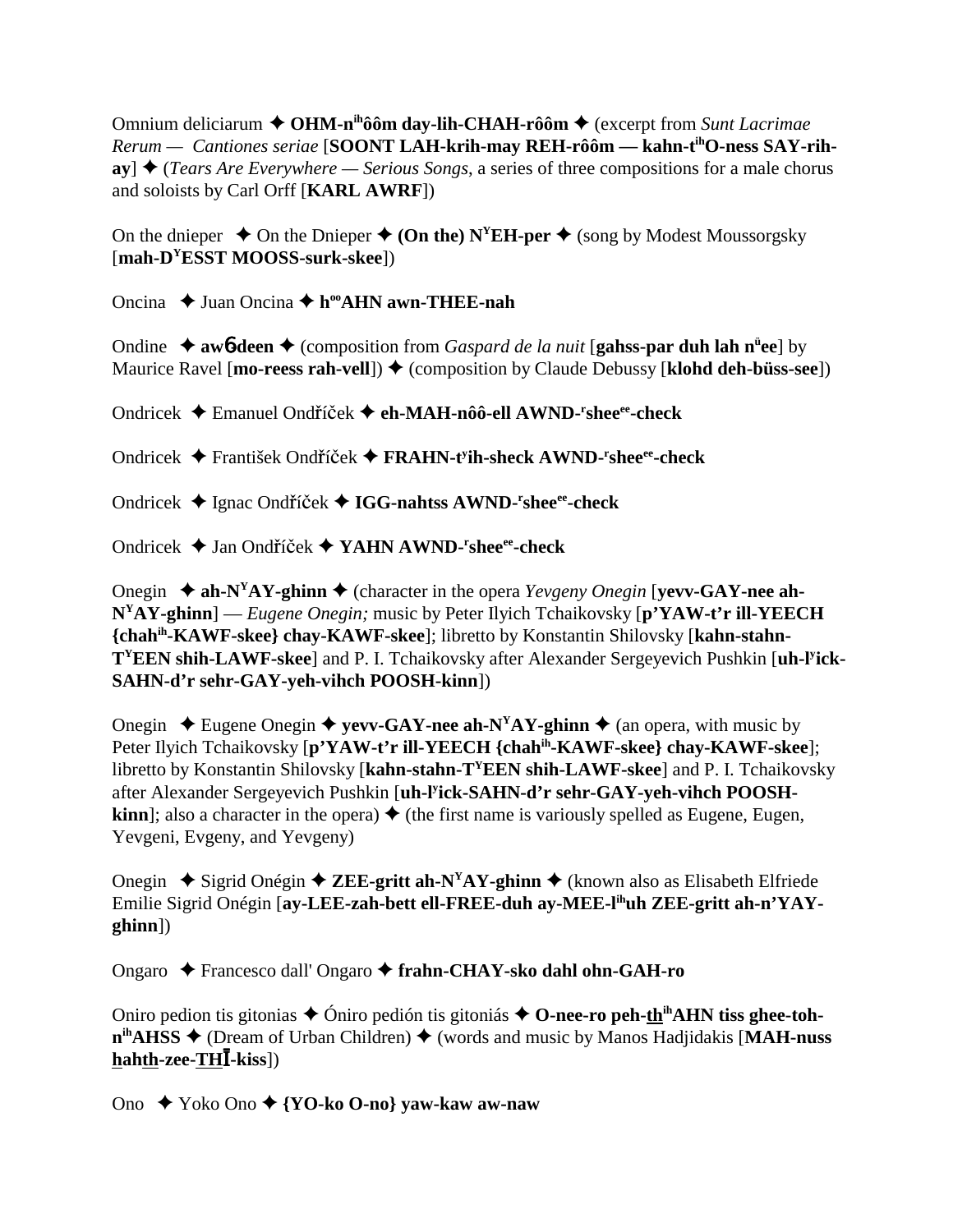Onofri Alessandro Onofri **ah-layss-SAHN-dro o-NO-free**

Onslow Georges Onslow **zhawrzh aw**6**-slawv** (known also as André Georges Louis Onslow [**ah**6**-dray zhawrzh lôôee aw**6**-slawv**])

Oosterzee **→** Cornelie van Oosterzee → kawr-NAY-lee funn OH<sup>OH</sup>-stur-zay<sup>ay</sup>

Opacka Maria Kuniska-Opacka **MAH-reeah kôô-NYEE**6**-skah-o-PAHTSS-kah**

Opalach Jan Opalach **JANN O-puh-lahch**

Opatz Mari Opatz **MAH-ree O-pahtss**

Opera bouffe en deux actes **→** Opéra-bouffe en deux actes **→ aw-pay-rah-bôôf ah6 dö ahkt** → (Opera-buffa in two acts)

Opera comique en deux actes Opéra-comique en deux actes **aw-pay-rah-kaw-meek ah**6 **dö ahkt**  $\triangle$  (Comic opera in two acts)

Opera de lyon ◆ Opéra de Lyon ◆ **aw-pay-rah duh lee-aw6** ◆ (Lyon [**lee-aw6**] Opera)

Opera en cinq actes  $\triangle$  Opéra en cinq actes  $\triangle$  **aw-pay-rah ah<sup>6</sup> sink ahkt**  $\triangle$  (Opera in five acts)

Operti Giuseppe Operti **joo-ZAYP-pay o-PAYR-tee**

Ophelie Ophélie **o-fay-lee** (poem by Rimbaud [**reh**6**-bo**] set to music by Earl Kim [**URUHL KIMM**])

Ophicleide  $\triangle$  AH-fuh-klid  $\triangle$  (member of the keyed bugle family with bass pitch)

Opie Alan Opie **A-lunn O-pee**

Opie Amelia Opie **uh-MEE-lihuh O-pee**

Opienski Henryk Opieski **HENN-rick aw-PEE**6**-skee**

Opochinin  $\blacklozenge$  N. P. Opochinin  $\blacklozenge$  (N. P.) ah-pah-CHEE-n<sup>y</sup>inn

Oppens Ursula Oppens **UR-suh-luh AHP-punnz**

# Oprichniki **ah-PREECH-ny ih-kee**

Or co daddi ma fra poco **→** Or co' daddi, ma fra poco **→ ohr ko DAHD-dee, mah frah PO-ko**  (*Soldiers' Chorus* from the opera *Il trovatore* [**eel tro-vah-TOH-ray**] — *The Troubadour*; music by Giuseppe Verdi [**joo-ZAYP-pay VAYR-dee**]; libretto by Salvadore Cammarano [**sahl-**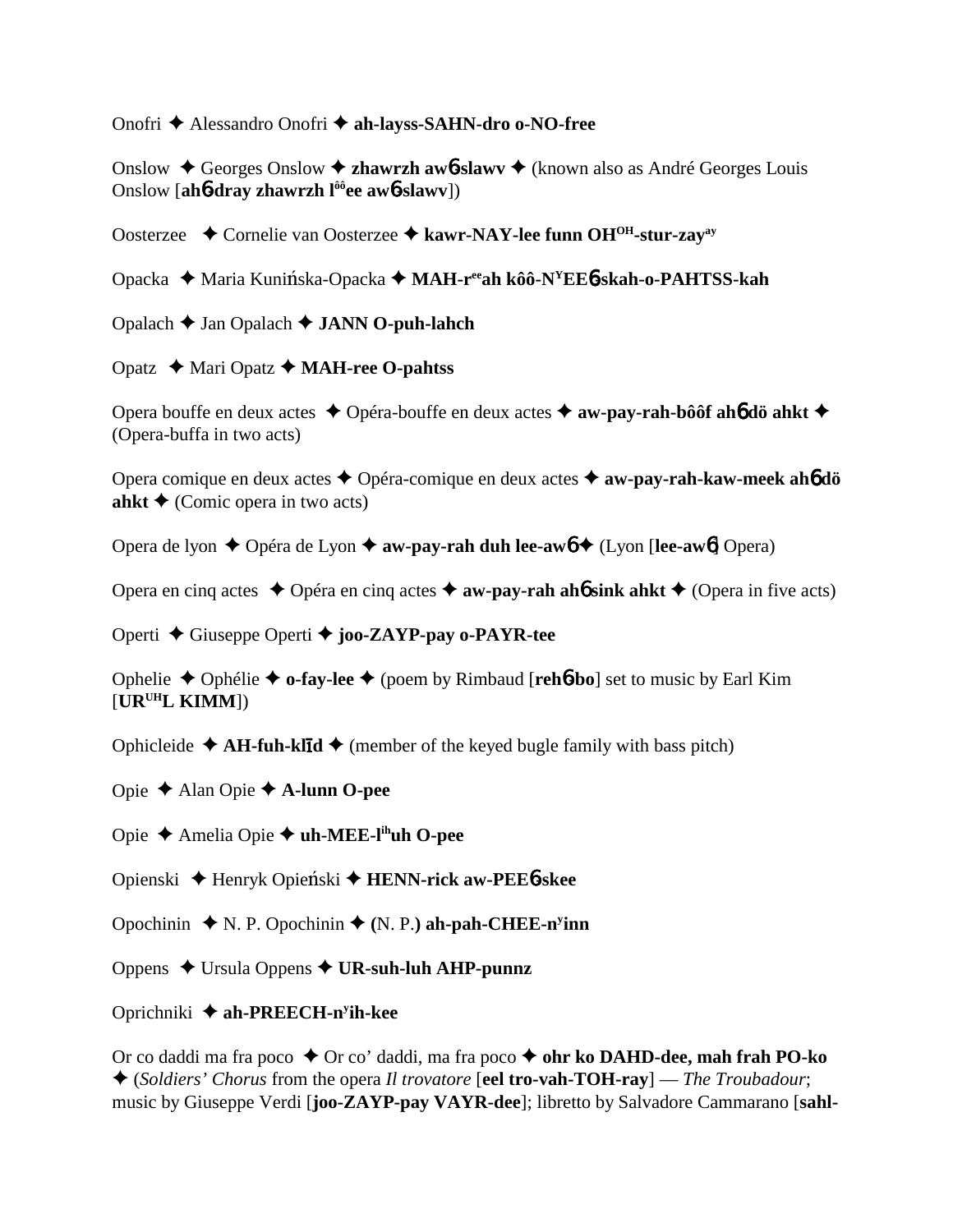**vah-DOH-ray kahm-mah-RAH-no**] and Leone Emanuele Bardare [lay-O-nay ay-mah-n<sup>oo</sup>AYlay bar-DAH-ray] after Antonio García Gutiérrez [ahn-TOH-n<sup>ee</sup>o gar-THEE-ah goo-t<sup>ee</sup>AYR**rehth**])

Or est maintenant leternel regnant **→** Or est maintenant l'eternel regnant **→ awr esst mehb-tehnah<sup>6</sup> leh-ter-nell reh-n'yah<sup>6</sup>**  $\triangle$  (The Lord Reigneth)  $\triangle$  (psalm set to music by Jan Pieterszoon Sweelinck [**YAHN PEE-turss-zoh<sup>oh</sup>n SWAY<sup>AY</sup>-lihngk**])

Or la tromba in suon festante  $\triangle$  ohr lah TROHM-bah een s<sup>oo</sup>OHN fay-STAHN-tay  $\triangle$  (The trumpet now in jubilant tone)  $\triangleq$  (aria from the opera *Rinaldo* [**ree-NAHL-doh**]; music by George Frideric Handel [**JAW-urj FRIH-duh-rick HANN-d'l**]; libretto by Gaetano Rossi [gah<sup>ay</sup>-TAH-no ROHSS-see] after Torquato Tasso [tohr-k<sup>oo</sup>AH-toh TAHSS-so])

Or lasciami al lavoro  $\rightarrow$  ohr lah-SHAH-mee ahl lah-VO-ro  $\rightarrow$  (excerpt from the opera *Tosca* [**TOH-skah**]; music by Giacomo Puccini [**JAH-ko-mo poo-CHEE-nee**]; libretto by Luigi Illica [**l ooEE-jee eel-LEE-kah**] and Giuseppe Giacosa [**joo-ZAYP-pay jah-KO-zah**] after Henri Murger [**ah**6**-ree mür-zhay**])

Or sai chi lonore **→** Or sai chi l'onore **→ ohr sah<sup>ee</sup> kee lo-NO-ray** ◆ (aria from the opera *Don Giovanni* [**dohn jo-VAHN-nee**]; music by Wolfgang Amadeus Mozart [**VAWLF-gahng ahmah-DAY-ôôss MO-tsart**] and libretto by Lorenzo da Ponte [**lo-RAYN-tso dah POHN-tay**])

Or soit loue leternel  $\triangle$  Or soit loué l'Eternel  $\triangle$  awr swah lôô-ay leh-ter-nell  $\triangle$  (Praise Ye the Lord ... in His Sanctuary)  $\blacklozenge$  (psalm set to music by Jan Pieterszoon Sweelinck [**YAHN PEEturss-zohohn SWAYAY-lihngk**])

Ora e per sempre addio  $\triangle$  O-rah ay payr SAYM-pray ahd-DEE-o  $\triangle$  (aria from the opera Otello [**o-TAYL-lo**]; music by Giuseppe Verdi [**joo-ZAYP-pay VAYR-dee**]; libretto by Arrigo Boito [ar-REE-go bo-EE-toh] after William Shakespeare [WILL-l<sup>ih</sup>umm SHAYK-spih<sup>uh</sup>r])

Ora fatal  $\triangle$  Per me ora fatal  $\triangle$  payr may O-rah fah-TAHL  $\triangle$  (excerpt from the opera *Il trovatore* [**eel tro-vah-TOH-ray**] — *The Troubadour*; music by Giuseppe Verdi [**joo-ZAYP-pay VAYR-dee**]; libretto by Salvadore Cammarano [**sahl-vah-DOH-ray kahm-mah-RAH-no**] and Leone Emanuele Bardare [lay-O-nay ay-mah-n<sup>oo</sup>AY-lay bar-DAH-ray] after Antonio García Gutiérrez [ahn-TOH-n<sup>ee</sup>o gar-THEE-ah goo-t<sup>ee</sup>AYR-rehth]

Ora fatal sappressa giusto ciel in tal periglio  $\triangle$  L'ora fatal s'appressa; Giusto ciel! In tal periglio  $\triangle$ **LO-rah fah-TAHL sah-PRAYSS-sah; JOO-sto CHAYL! een tahl pay-REE-l<sup>ee</sup>o ♦ (excerpt** from the opera *L'assedio di Corinto* [**lahss-SAY-deeo dee ko-REEN-toh**] — *The Siege of* Corinth; music by Gioachino Rossini [joh**ah-KEE-no rohss-SEE-nee**]; libretto by Luigi Balocchi [**l ooEE-jee bah-LOHK-kee**] and A. Soumet [**(**A.**) sôô-may**])

Ora mi sento meglio **↑ O-rah mee SAYN-toh MAY-l<sup>ee</sup>o ◆** (excerpt from the opera *Il barbiere di Siviglia* [eel bar-b<sup>ee</sup>AY-ray dee see-VEE-leeah] — *The Barber of Seville* [suh-VILL]; music by Gioachino Rossini [**j ohah-KEE-no rohss-SEE-nee**]; libretto by Cesare Sterbini [**chay-ZAH-**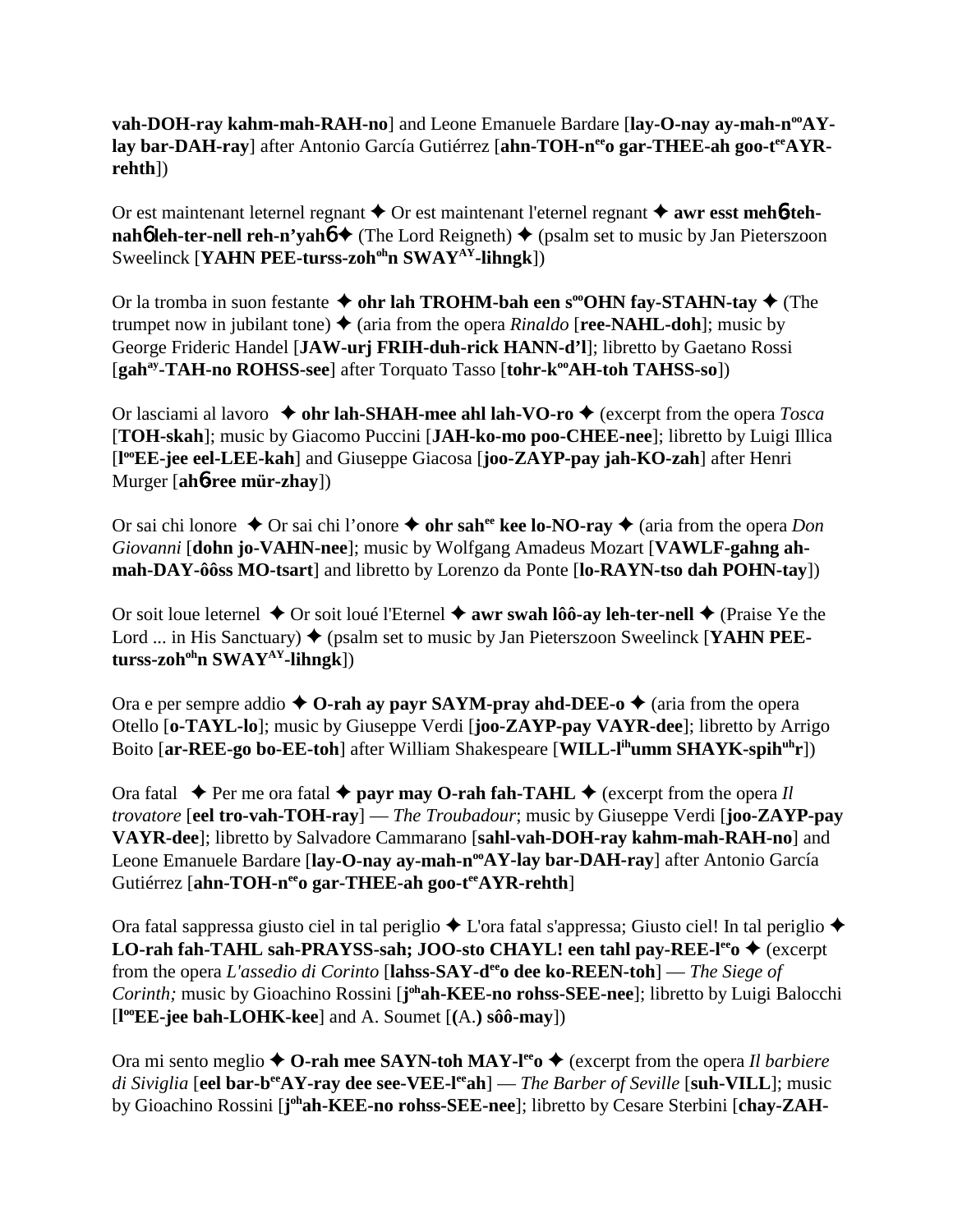**ray stayr-BEE-nee**] after Pierre-Augustin Caron de Beaumarchais [peen**r-o-güss-teh6** kah-raw6 **duh bo-mar-sheh**] and Giuseppe Petrosellini [**joo-ZAYP-pay pay-tro-zayl-LEE-nee**])

Orage  **→ aw-rahzh →** (Storm) ◆ (excerpt from *Années de pèlerinage (première année — Suisse)* [**ahn-nay duh peh-l'ree-nahzh (pruh-meeehr ahn-nay — sü eess)**] — *Years of Pilgrimage (First Year — Switzerland)* — by Franz Liszt [**FRAHNZ LISST**])

Orage air pour boree et la rose ◆ Orage - Air pour Borée et la Rose ◆ **aw-rahzh - ehr pôôr baw-ray ay lah rawz**  $\blacklozenge$  (Storm - Air for Borée and the Rose)  $\blacklozenge$  (excerpt from the orchestral suite from the opera-ballet [**BAL-lay**] *Les Indes galantes* [**leh-zeh**6**d gah-lah**6**t**] — *The Amorous Indies*; music by Jean-Philippe Rameau [**zhah**6**-fee-leep rah-mo**] and libretto by Louis Fuzelier [**l ôôee fü-z'leeay**])

Oraison dominicale ◆ Oraison Dominicale ◆ **o-reh-zaw6** daw-mee-nee-kahl ◆ (Lord's Prayer) (composition by Jan Pieterszoon Sweelinck [**YAHN PEE-turss-zohohn SWAYAY-lihngk**])

Oram Hiawyn Oram **hihAH-winn AW-rumm**

Oratio et benedicamus dominus vobiscum deus qui praesentem diem dominus vobiscum Oratio et benedicamus: Dominus vobiscum — Deus qui praesentem diem — Dominus vobiscum **o-RAH-tsiho ett beh-neh-DEE-kah-môôss: DAW-mih-nôôss vaw-BEE-skôôm — DEH-ôôss k<sup>°</sup>ee pray-ZAYN-temm DIH-aym — DAW-mih-nôôss vaw-BEE-skôôm ◆** (composition by Claudio Monteverdi [**KLAHOO-deeo mohn-tay-VAYR-dee**])

Oratio patris condren  $\triangle$  o-RAH-ts<sup>ih</sup>o PAH-triss KOHN-drenn  $\triangle$  (motet [mo-TETT] by Ned Rorem [**NEDD RAW-rumm**])

Oratorio per la settimana santa **← o-rah-TOH-r<sup>ee</sup>o payr lah sayt-tih-MAH-nah SAHN-tah ←** (*Holy Week Oratorio* by Luigi Rossi [**l ooEE-jee ROHSS-see**])

Oratorium nach bildern der bibel Oratorium nach Bildern der Bibel **o-rah-TOH-rihôôm nahk BILL-tehrn dayr BEE-buhl**  $\blacklozenge$  (Oratorio Based on Biblical Stories)  $\blacklozenge$  (oratorio by Fanny Mendelssohn-Hensel [**{FANN-nee MENN-dull-sunn HENN-sull} FAHN-nee MENN-t'lsszoh<sup>oh</sup>n-HENN-zull**])

Orban ◆ György Orbán **→ JÖRJ OHR-bah<sup>ah</sup>n** 

Orbon Julián Orbón **hoo-leeAHN awr-VAWN** (known also as Julián Orbón de Soto [**day SO-toh**])

Orchester der bayreuther festspiele Orchester der Bayreuther Festspiele **awr-KEH-stur dayr BI**-roy-tur FESST-shpee-luh  $\triangle$  (Bayreuth [B**I**-royt] Festival Orchestra)

Orchester der beethovenhalle bonn ◆ Orchester der Beethovenhalle Bonn ◆ awr-KEH-stur **dayr BAY<sup>AY</sup>-toh-funn-hahl-luh BAWN ♦** (Beethoven [BAY<sup>AY</sup>-toh-funn]-Hall Orchestra of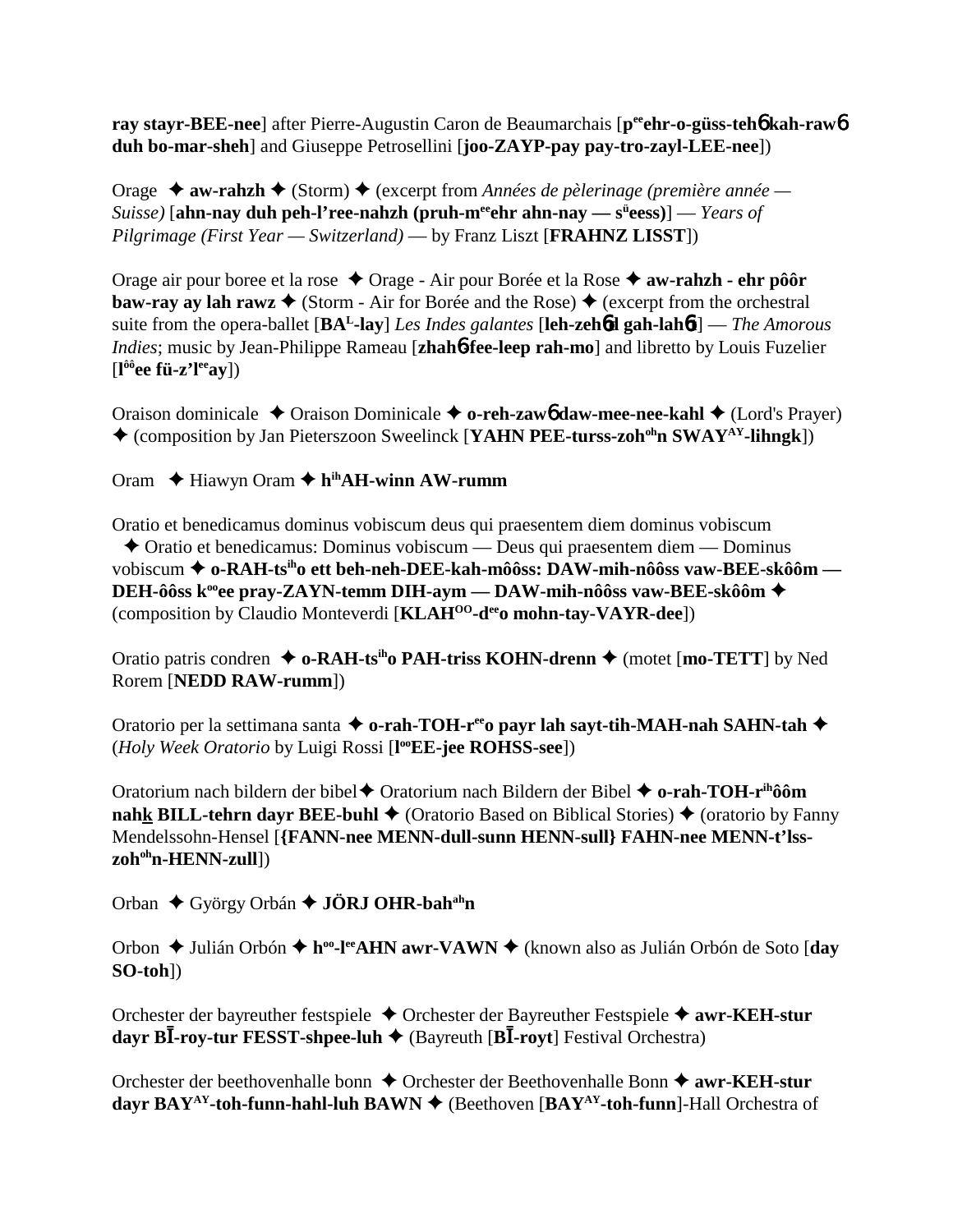Bonn [**BAWN**])

Orchestra and chorus of the drottningholm court theatre  $\triangle$  Orchestra & Chorus of the Drottningholm Court Theatre ♦ (Orchestra & Chorus of the) DRAWT-nihng-hawlm (Court **Theatre)**

Orchestra da camera di roma ◆ Orchestra da Camera di Roma ◆ ohr-KAY-strah dah KAH**may-rah dee RO-mah ♦** (Rome Chamber Orchestra)

Orchestra del maggio musicale fiorentino **ohr-KAY-strah dayl MAHD-jo moo-zee-KAHlay**  $f^{\text{ee}}$ **o-rayn-TEE-no**  $\blacklozenge$  (Orchestra of the Florentine May Music Festival)

Orchestra del teatro alla scala milano ◆ Orchestra del Teatro alla Scala, Milano ◆ ohr-KAY**strah dayl tay-AH-tro AHL-lah SKAH-lah, mee-LAH-no ♦ (Orchestra of La Scala [lah SKAH-lah**] Theater, Milan [**mee-LAHN** (or) **mee-LAH-no**])

Orchestra del teatro communale di bologna ◆ Orchestra del Teatro Communale di Bologna ◆ **ohr-KAY-strah dayl tay-AH-tro kohm-moo-NAH-lay dee bo-LO-n'yah ♦** Theater Orchestra of Bologna [**bo-LO-n'yah**])

Orchestra del teatro dell opera di roma **→** Orchestra del Teatro Dell' Opera di Roma → ohr-**KAY-strah dayl tay-AH-tro dayl O-pay-rah dee RO-mah ♦** (Rome Opera Theater Orchestra)

Orchestra del teatro dellopera di roma ♦ Orchestra del Teatro dell'Opera di Roma ♦ ohr-KAY**strah dayl tay-AH-tro dayl-LO-pay-rah dee RO-mah**  $\triangle$  (Rome Opera Theater Orchestra)

Orchestra del teatro municipale di reggio emilia ♦ Orchestra del Teatro Municipale di Reggio Emilia ◆ ohr-KAY-strah dayl tay-AH-tro moo-nee-chee-PAH-lay dee RAYD-jo ay-MEE**l<sup>ee</sup>yah ◆** (Royal Emilia [ay-MEE-l<sup>ih</sup>ah] Theater Orchestra)

Orchestra della toscana ◆ Orchestra della Toscana ◆ ohr-KAY-strah dayl-lah toh-SKAH-nah (Orchestra of Tuscany)

Orchestra dellaccademia di santa cecilia ◆ Orchestra dell'Accademia di Santa Cecilia ◆ ohr-**KAY-strah dayl-lahk-kah-day-MEE-ah dee SAHN-tah chay-CHEE-l<sup>ee</sup>ah ◆ (St. Cecilia** Academy Orchestra)

Orchestra e coro del teatro alla scala di milano ◆ Orchestra e coro del Teatro alla Scala di Milano **ohr-KAY-strah ay KO-ro dayl tay-AH-tro AHL-lah SKAH-lah dee mee-LAH-no**  (Orchestra and Chorus of La Scala [**lah SKAH-lah**] Theater in Milan [**mee-LAHN** (or) **mee-LAH-no**])

Orchestra e coro del teatro communale di bologna ◆ Orchestra e coro del Teatro Communale di Bologna **ohr-KAY-strah ay KO-ro dayl tay-AH-tro KOHM-moo-NAH-lay dee bo-LO-**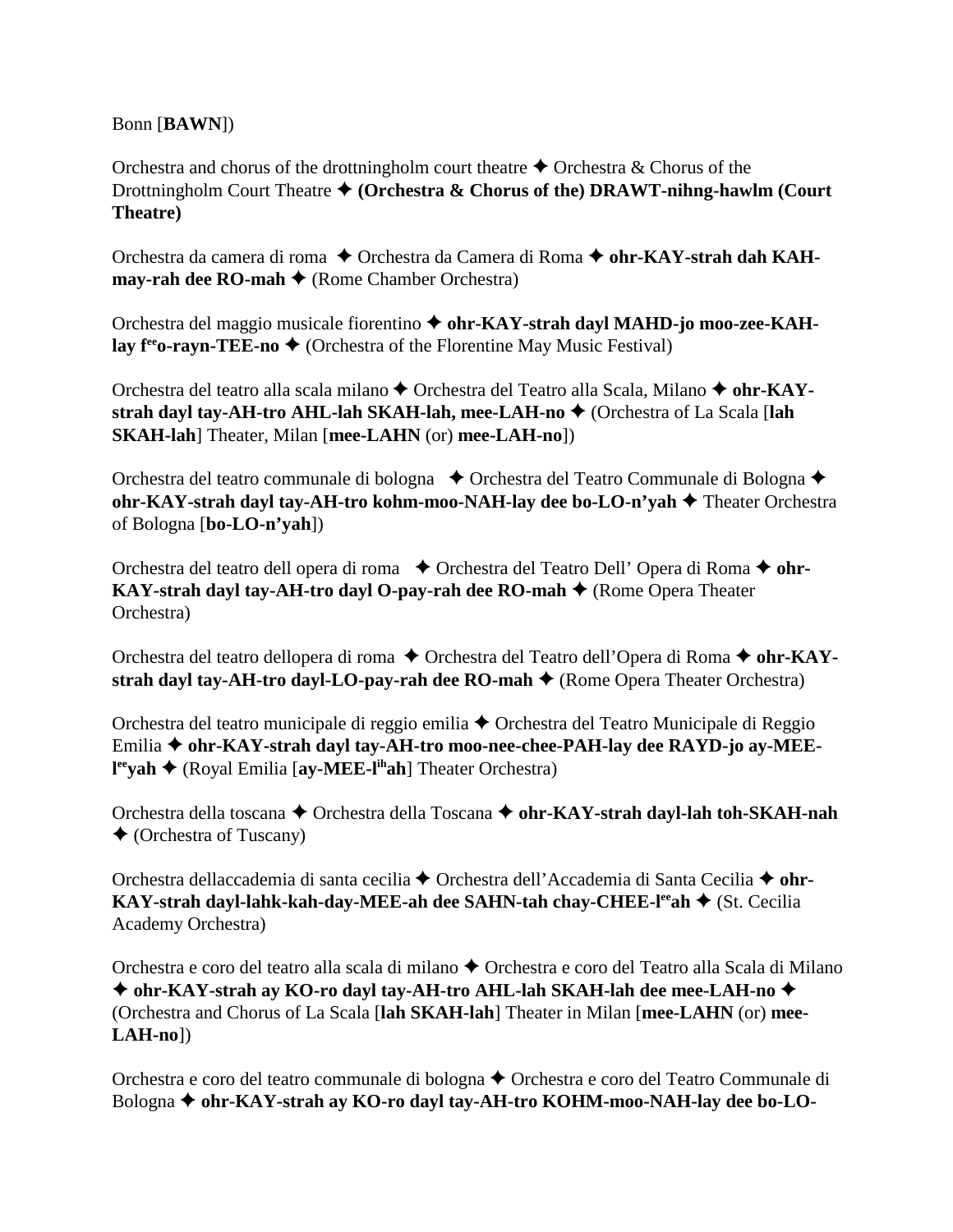**n'yah ♦** (Orchestra and Chorus of the Municipal Theater of Bologna [**bo-LO-n'yah**])

Orchestra e coro del teatro dellopera di roma ◆ Orchestra e coro del Teatro dell'Opera di Roma ◆ ohr-KAY-strah ay KO-ro dayl tay-AH-tro dayl-LO-pay-rah dee RO-mah ◆ (Orchestra and Chorus of the Rome Opera)

Orchestra e coro del teatro la fenice ◆ Orchestra e coro del Teatro la Fenice ◆ ohr-KAY-strah **ay KO-ro dayl tay-AH-tro lah fay-NEE-chay**  $\blacklozenge$  (Orchestra and Chorus of the Venice Theater)

Orchestra e coro del teatro reale dellopera di roma ◆ Orchestra e coro del Teatro Reale dell'Opera di Roma ◆ ohr-KAY-strah ay KO-ro dayl tay-AH-tro ray-AHL-lay dayl-LO**pay-rah dee RO-mah**  $\triangle$  (Orchestra and Chorus of the Royal Theater of the Rome Opera)

Orchestra of la scala milan **←** Orchestra of La Scala Milan ← (Orchestra of) lah SKAH-lah **mee-LAHN**

Orchestra of the academy of santa cecilia  $\triangle$  Orchestra of the Academy of Santa Cecilia  $\triangle$ **(Orchestra of the Academy of) SAHN-tah chay-CHEE-leeah**

Orchestra of the lamoreux concert association  $\triangle$  Orchestra of the Lamoreux Concert Association (**Orchestra of the) lah-maw-rö (Concert Association)**

Orchestra of the ludwigsburger schlossfestspiele  $\triangle$  Orchestra of the Ludwigsburger Schlossfestspiele **(Orchestra of the) LOOT-vickss-pôôr-gher SHLAWSS-fesst-shpee-luh** (Ludwigsburg [**LUDD-wiggz-burg**] Palace Festival Orchestra)

Orchestra of the national academy of santa cecilia  $\triangle$  Orchestra of the National Academy of Santa Cecilia **♦ (Orchestra of the National Academy of) SAHN-tah chay-CHEE-l<sup>ee</sup>ah)** 

Orchestra of the opera de Ivon  $\triangle$  Orchestra of the Opéra de Lyon  $\triangle$  (Orchestra of the) o-pay**rah duh lee-aw<sup>6 →</sup> (Lyon [lee-aw<sup>6</sup>] Opera Orchestra)** 

Orchestra of the rai di torino  $\triangle$  Orchestra of the RAI di Torino  $\triangle$  (Orchestra of the Italian **Radio) dee toh-REE-no**  $\blacklozenge$  (Torino = Turin)

Orchestra of the teatro la fenice  $\triangle$  (Orchestra of the) tay-AH-tro lah fay-NEE-chay  $\triangle$ (Venice Theater Orchestra)

Orchestra sinfonica della rai di torino ♦ Orchestra Sinfonica della RAI di Torino ♦ ohr-KAY**strah seen-FO-nee-kah dayl-lah (RAI) dee toh-REE-no ♦ (Italian Radio Symphony Orchestra** of Turin (Torino  $=$  Turin)

Orchestre de chambre de la fondation gulbenkian de lisbonne ◆ Orchestre de Chambre de la Fondation Gulbenkian de Lisbonne  $\triangleq$  awr-kess-tr' duh chah**6**-br' duh lah faw6-dah-s<sup>ee</sup>aw6 **gül-bah<sup>6</sup>-k<sup>ee</sup>ah<sup>6</sup> duh leess-bawn**  $\triangle$  (French pronunciation of the Portuguese foundation)  $\triangle$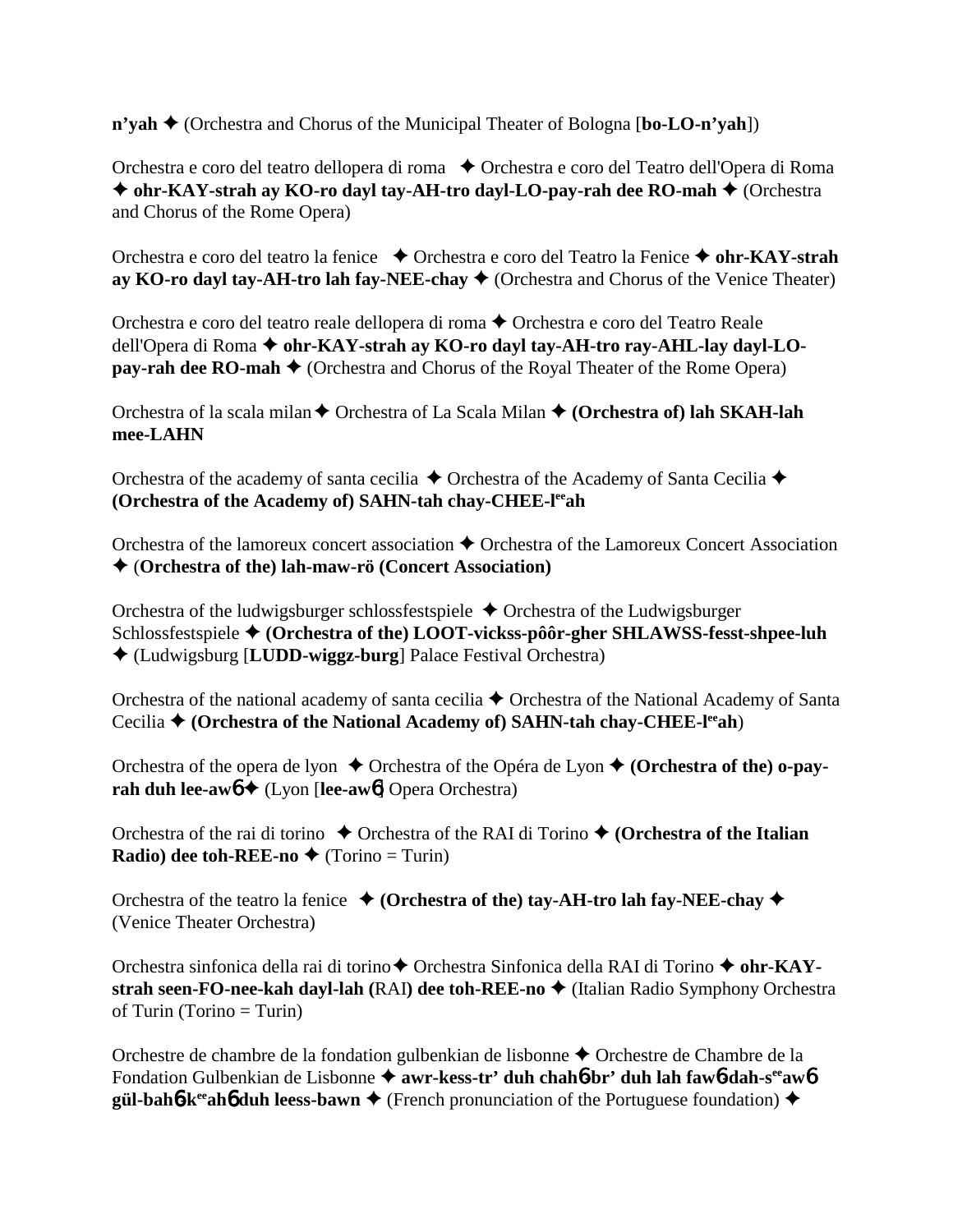(Chamber Orchestra of the Gulbenkian [**gôôl-BEHNG-keeunn**] Foundation of Lisbon [**LIZZbunn**])  $\triangle$  (in Portugal, the foundation is known as the *Fundação Gulbenkian* [fôô**6-duh-SAH**6**ôô gôô-beh**6**-kihEH**6])

Orchestre de chambre de lausanne **↓** Orchestre de Chambre de Lausanne **→ awr-kess-tr' duh chah6⋅br' duh lo-sahn ←** (Chamber Orchestra of Lausanne)

Orchestre de chambre de zurich Orchestre de Chambre de Zurich **awr-kess-tr' duh shah**6 **br' duh zü-rihsh**  $\blacklozenge$  (French pronunciation of Zürich)  $\blacklozenge$  Zurich [**ZÔÔ-rick**] Chamber Orchestra)

Orchestre de chambre franz liszt de budapest (Orchestre de Chambre Franz Liszt de Budapest ◆ awr-kess-tr' duh shah**6**-br' frah**6z** liszt duh bôô-dah-pehsht ◆ (Franz Liszt [**FRAHNZ LISST**] Chamber Orchestra of Budapest [**BOO-duh-pesst**])

Orchestre de chambre jean francois paillard  $\triangle$  Orchestre de Chambre Jean-François Paillard  $\triangle$ **awr-kess-tr' duh shah**6**-br' zhah**6**-frah**6**-swah peh-yar** (Jean-François Paillard [**zhah**6 **frah**6**-swah peh-yar**] Chamber Orchestra)

Orchestre de la chapelle royale ◆ Orchestre de la Chapelle Royale ◆ **awr-kess-tr' duh lah** shah-pell r'wah-yahl **→** Royal Chapel Orchestra

Orchestre de la societe des concerts du conservatoire Orchestre de la Société des Concerts du Conservatoire **awr-kess-tr' duh lah saw-seeay-tay day kaw**6**-sehr dü kaw**6**-sehr-vah-t'war** (Conservatory Concerts Orchestra Society)

Orchestre de la suisse romande L'Orchestre de la Suisse Romande **lawr-kess-tr' duh lah sü eess raw-mah**6**d**

Orchestre de lopera de lyon ◆ Orchestre de l'Opéra de Lyon ◆ **awr-kess-tr' duh law-pay-rah duh lee-aw**6 (Lyon [**lee-aw**6] Opera Orchestra)

Orchestre de paris **←** Orchestre de Paris ← **awr-kess-tr' duh pah-ree** ← (Paris Orchestra)

Orchestre du capitole de toulouse ◆ Orchestre du Capitole de Toulouse ◆ awr-kess-tr' dü kah**pee-tawl duh tôô-lôôz**

Orchestre du theatre national de lopera de paris Orchestre du Théâtre National de l'Opéra de Paris **→ awr-kess-tr' dü tay-ah-tr' nah-s<sup>ee</sup>aw-nahl duh law-pay-rah duh pah-ree →** (Paris National Opera Theater Orchestra)

Orchestre lyrique de la rtf Orchestre Lyrique de la RTF **awr-kess-tr' lee-reek duh lah**  $RTF$   $\blacklozenge$  (French Radio and Television Lyric Orchestra)

Orchestre national de france ◆ Orchestre National de France ◆ awr-kess-tr' nah-s<sup>ee</sup>aw-nahl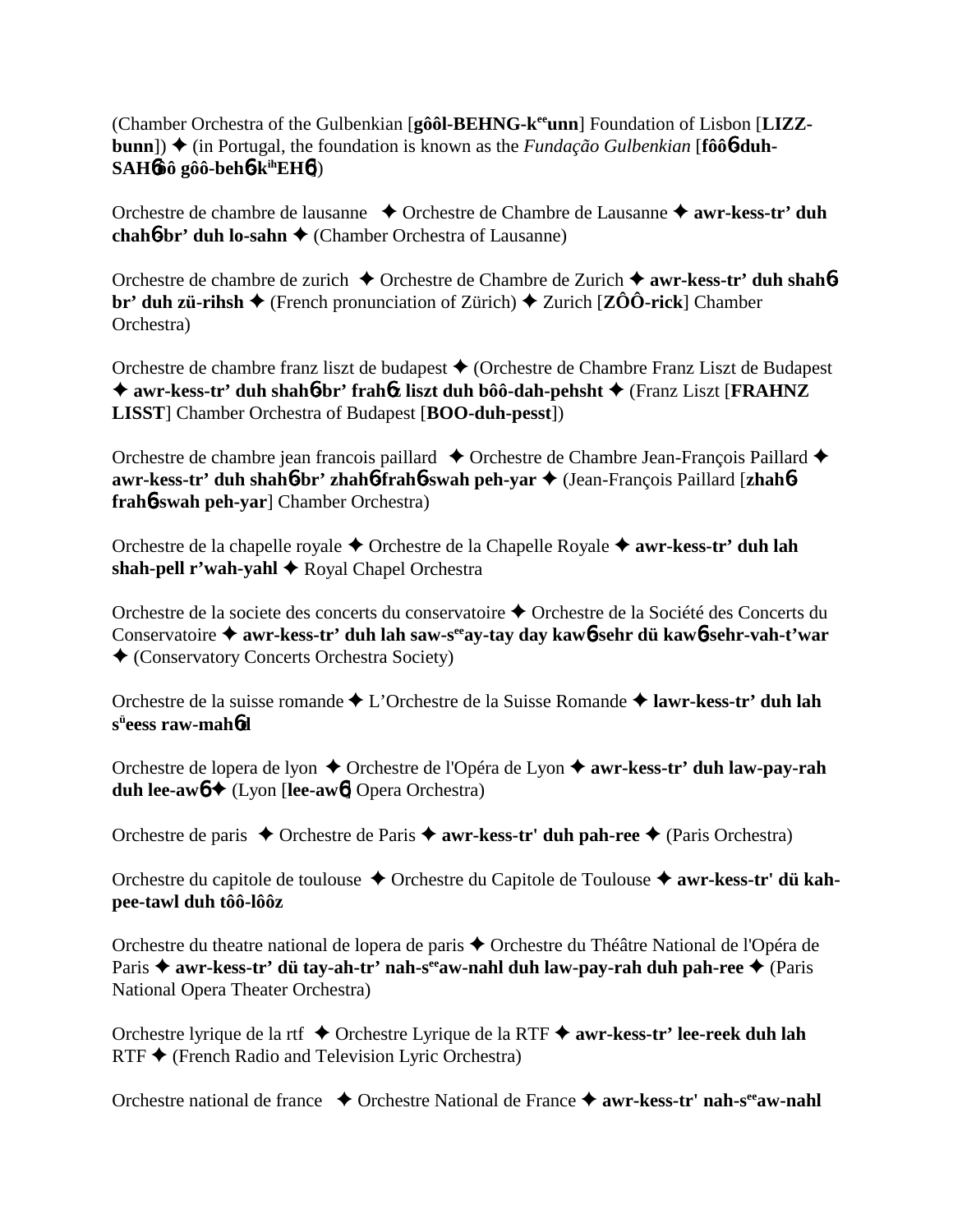**duh frah**6**ss** (French National Orchestra)

Orchestre national de la r t f **→** Orchestre National de la R.T.F. → **awr-kess-tr' nah-s<sup>ee</sup>aw-nahl duh lah** R.T.F. ◆ (French Radio and Television National Orchestra)

Orchestre national de la radiodiffusion francaise  $\triangle$  Orchestre National de la Radiodiffusion Française ◆ awr-kess-tr' nah-s<sup>ee</sup>aw-nahl duh lah rah-d<sup>ee</sup>aw-deef-fü-s<sup>ee</sup>aw6 frah6-sezz ◆ (French National Radio Orchestra)

Orchestre national de lille Orchestre National de Lille **awr-kess-tr' nah-seeaw-nahl duh leel ◆ (Lille [LEEL] National Orchestra)** 

Orchestre national de lopera de monte carlo ◆ Orchestre National de l'Opéra de Monte-Carlo ◆ **awr-kess-tr' nah-s<sup>ee</sup>aw-nahl duh law-pay-rah duh MOHN-tay KAR-lo ♦ (Monte-Carlo** [**MOHN-tay-KAR-lo**] National Opera Orchestra)

Orchestre national de lortf ◆ Orchestre National de L'O.R.T.F. ◆ awr-kess-tr' nah-s<sup>ee</sup>aw-nahl **duh lah** O.R.T.F.  $\blacklozenge$  (French National Radio and Television Orchestra)

Orchestre philharmonique de berlin ◆ Orchestre Philharmonique de Berlin ◆ awr-kess-tr' feel**har-maw-neek duh behr-leh ♦** (Berlin Philharmonic Orchestra)

Orchestre philharmonique de radio france ◆ Orchestre Philharmonique de Radio France ◆ awr**kess-tr' feel-har-maw-neek duh rah-d<sup>ee</sup>o frahbss ♦** (French Radio Philharmonic Orchestra)

Orchestre philharmonique de sofia ◆ Orchestre Philharmonique de Sofia ◆ **awr-kess-tr' feelhar-maw-neek duh saw-f<sup>ee</sup>ah ♦ (Sofia [{SO-fee-uh} SAW-f<sup>ee</sup>ah] Philharmonic Orchestra)** 

Orchestre philharmonique de strasbourg **→** Orchestre Philharmonique de Strasbourg ◆ **awrkess'tr' feel-har-maw-neek duh strahss-bôôr ♦ (Strasbourg [STRAHSS-bôô<sup>uh</sup>rg]** Philharmonic Orchestra)

Orchestre philharmonique de vienne Orchestre Philharmonique de Vienne **awr-kess-tr' feel-har-maw-neek duh v<sup>ee</sup>enn ♦** (Vienna Philharmonic Orchestra)

Orchestre radio lyrique ◆ Orchestre Radio-Lyrique ◆ awr-kess-tr' rah-d<sup>ee</sup>o-lee-reek ◆ (Lyric Radio Orchestra)

Orchestre revolutionnaire et romantique **←** Orchestre Révolutionnaire et Romantique **← awrkess-tr' ray-vaw-lü-s<sup>ee</sup>awn-nehr ay raw-mah<b>6-teek** ♦ (Revolutionary and Romantic Orchestra)

Orchestre symphonique de bamberg Orchestre Symphonique de Bamberg **awr-kess-tr' seh**6**-faw-neek duh bah**6**-behr** (Bamberg [**BAHM-pehrk**] (German) or [**BAMM-burg**] (English) Symphony Orchestra)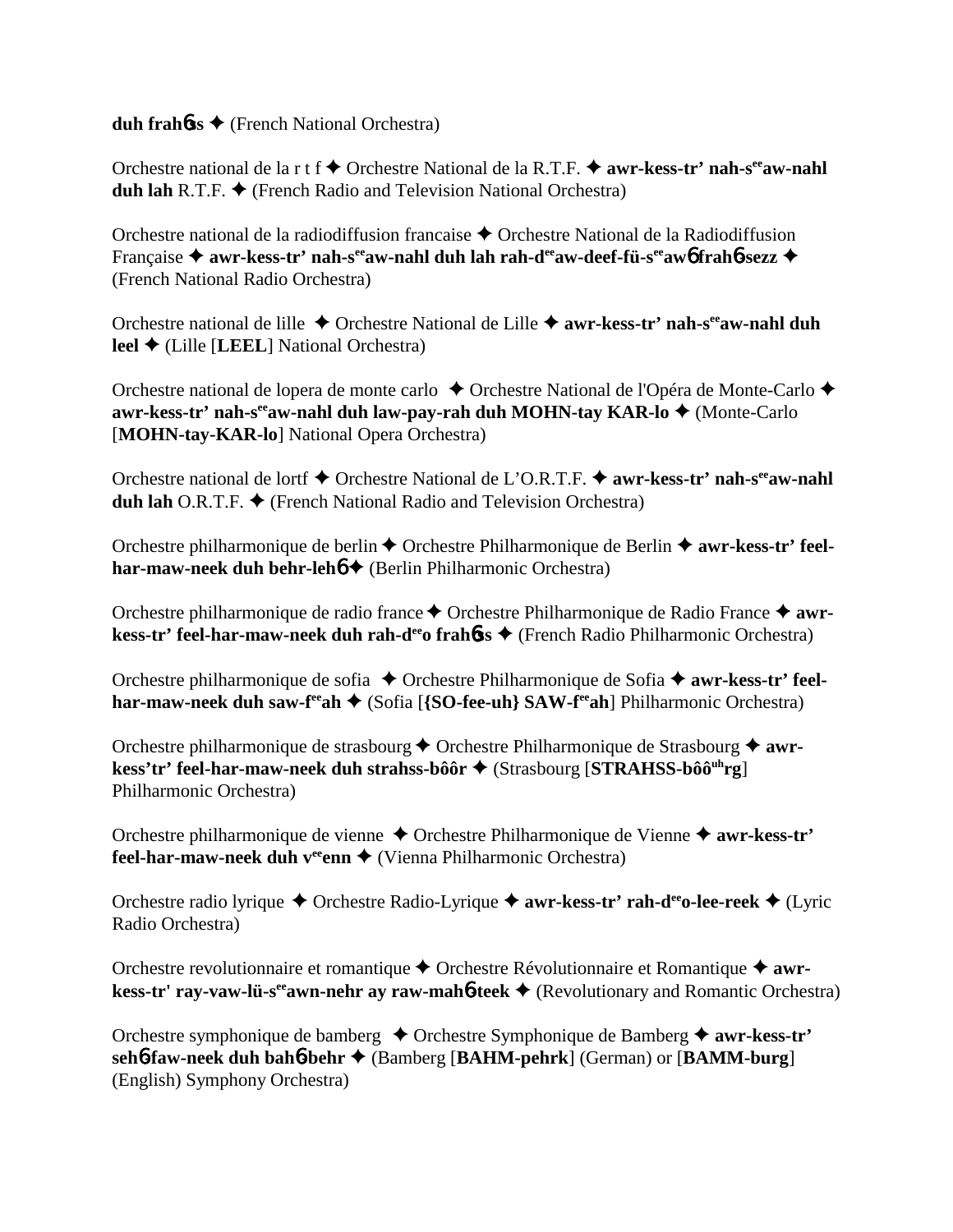Orchestre symphonique de la rtbf **→** Orchestre Symphonique de la RTBF → **awr-kess-tr' seh6 faw-neek duh lah RTBF ♦ (Belgian Radio and Television Symphony Orchestra)** 

Orchestre symphonique de montreal **→** Orchestre Symphonique de Montréal → **awr-kess-tr' seh6-faw-neek duh maw6-ray-ahl ♦** (Montreal Symphony Orchestra)

Orchestre symphonique de quebec **→** Orchestre Symphonique de Québec → **awr-kess-tr' seh6 faw-neek duh kay-beck ♦ Quebec Symphony Orchestra** 

Orchestre symphonique et choeurs de lopera national du theatre royal de la monnaie

 Orchestre Symphonique et Chœurs de l'Opéra National du Théâtre Royal de la Monnaie awr-kess-tr' seh<sub>0</sub>-faw-neek ay kör duh law-pay-rah nah-s<sup>ee</sup>aw-nahl dü tay-ah-tr' r'wah**yahl duh lah mawn-neh**  $\triangle$  (Chorus of the National Opera at the Royal Theater of the Monnaie  $[\text{mawn-neh}]$ )  $\blacklozenge$  (the theater is in Brussels)

Orde Corinne Orde **kuh-RINN AWRD**

Ordo virtutum **← OHR-doh veer-TOO-tôôm ←** (a musical drama by Hildegard von Bingen [**HILL-tuh-gart fawn BIHNG-unn**])

Ordonez ◆ Carlos d'Ordonez ◆ KAR-lawss dawr-doh-NEHTH ◆ (known also as Carlos d'Ordoñez [**KAR-lawss dawr-doh-n'YEHTH**])

Orefice Giacomo Orefice **JAH-ko-mo o-ray-FEE-chay**

Orefice Giuseppe Dell'Orefice **joo-ZAYP-pay dayl-lo-ray-FEE-chay**

Orel Alfred Orel **AHL-frayt AW-rull**

Orel Dobroslav Orel **DAW-braw-slahf AW-rell**

Oreste **→ aw-resst →** (character in the opera *Iphigénie en Tauride* [ee-fee-zhay-nee ah**6** toh**reed**]; music by Christoph Willibald von Gluck [**KRIH-stawf VILL-lee-bahlt fawn GLÔÔK**]; libretto by Nicolas-François Guillard [**nee-ko-lah-frah**6**-swah ghee-yar**], based on Euripides [**yôô-RIH-puh-deez**])

Oreste  $\triangle$  aw-resst  $\triangle$  (character in the opera *La belle Hélène* [lah bell ay-lenn] — *The Fair Helen*; music by Jacques Offenbach [**ZHACK AWF-funn-bahk**]; libretto by Henri Meilhac [**ah**6 **ree meh-yack**] and Ludovic Halévy [**lü-daw-veek ah-lay-vee**])

Oreste daiace **→** D'Oreste, d'Aiace **→ doh-RAY-stay, dah<sup>ee</sup>-AH-chay →** (Within my breast I feel the torments of Orestes  $\left[\text{aw-RESS-teez}\right]$  and of Ajax  $\left[\text{AY-iacks}\right]$ )  $\blacklozenge$  (aria from the opera *Idomeneo, rè di Creta* [**ee-doh-may-NAY-o, ray dee KRAY-tah**] — *Idomeneo, King of Crete*; music by Wolfgang Amadeus Mozart [**VAWLF-gahng ah-mah-DAY-ôôss MO-tsart**]; libretto by Giovanni Battista Varesco [**jo-VAHN-nee baht-TEE-stah vah-RAY-sko**] after Antoine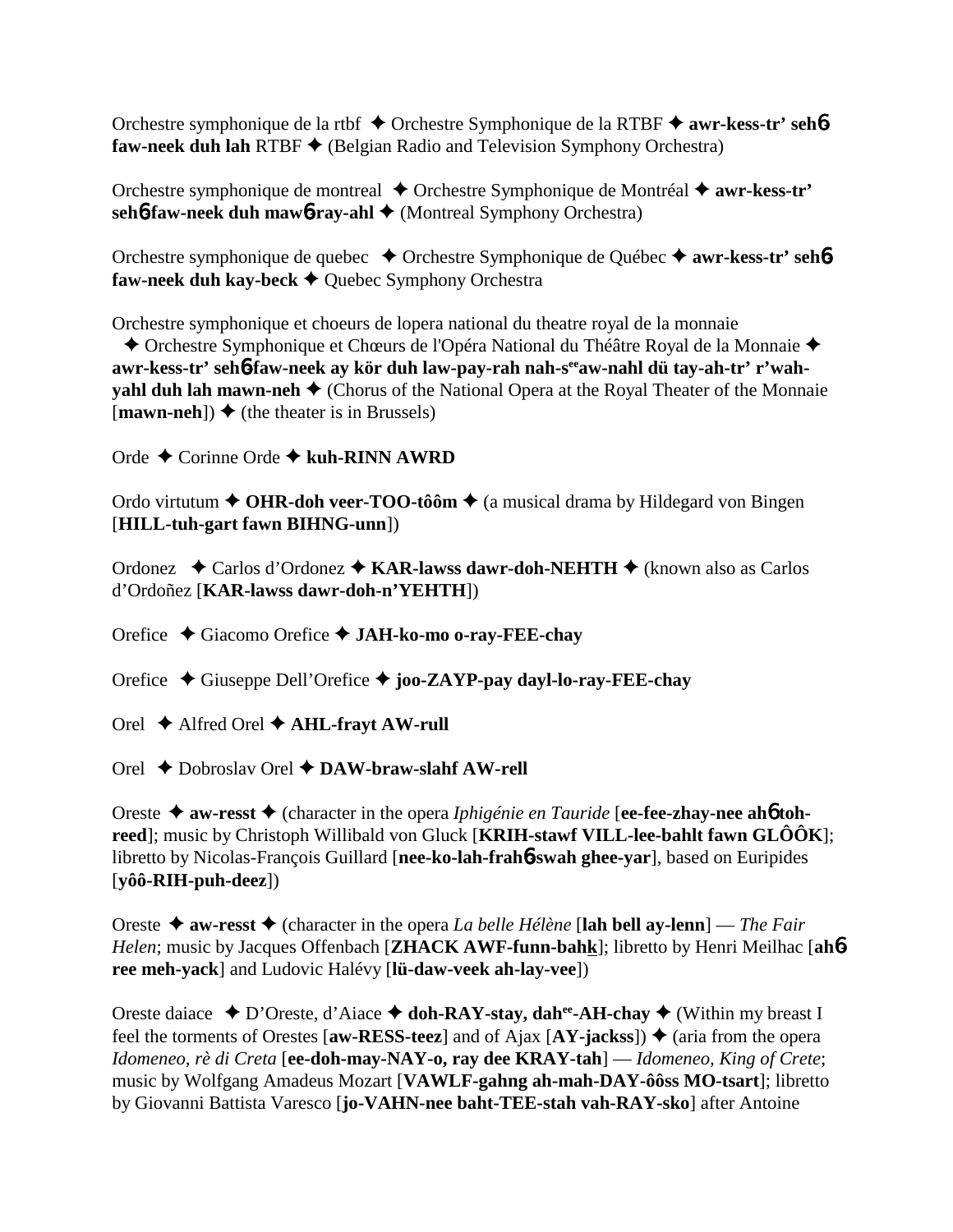### Danchet [**ah**6**-twahn dah**6**-sheh**])

Orf symphonieorchester **→** ORF Symphonieorchester ◆ ORF züm-fo-NEE-awr-KEH-stur ◆ (Austrian Symphony Orchestra)

Orfeo  $\blacklozenge$  ohr-FAY-o  $\blacklozenge$  (character in the opera *Orfeo ed Euridice* [ohr-FAY-o ayd ay<sup>oo</sup>-ree-**DEE-chay**]; music by Christoph Willibald von Gluck [**KRIH-stawf VILL-lee-bahlt fawn GLÔÔK**] and libretto by Ranieri de' Calzabigi [rah-n<sup>ee</sup>AY-ree day kahl-tsah-BEE-jee])

Orfeo ed euridice  $\triangle$  Orfeo ed Euridice  $\triangle$  ohr-FAY-o ayd ay<sup>oo</sup>-ree-DEE-chay  $\triangle$  (an opera, with music by Christoph Willibald von Gluck [**KRIH-stawf VILL-lee-bahlt fawn GLÔÔK**] and libretto by Ranieri de' Calzabigi [rah n<sup>ee</sup>AY-ree day kahl-tsah-BEE-jee])

Orff  $\div$  Carl Orff  $\div$  **KARL AWRF** 

Orford Ellen Orford **ELL-lunn AWR-furd** (character in the opera *Peter Grimes,* with music by Benjamin Britten [**BENN-juh-munn BRITT-tunn**] and libretto by Montagu Slater [**MAHN-tah-gh'yoo SLAY-tur**])

Orgad Ben-Zion Orgad **BENN-tsee-AWN awr-GAHD**

Organetto **↓ ohr-gah-NAYT-toh ◆** (small organ)

Organi **→** Antonio degli Organi → **ahn-TAW-n<sup>ee</sup>o DAY-l'yee ohr-GAH-nee** → (known also as Antonio Squarcialupi [ahn-TAW-n<sup>ee</sup>o sk<sup>oo</sup>ar-chah-LOO-pee], Antonio de Bartolomeo [ahn-**TAW-n<sup>ee</sup>o day bar-toh-lo-MAY-o**], and Antonio del Bessa [ahn-TAW-n<sup>ee</sup>o dayl BAYSS-sah])

Organistrum **awr-gah-NEE-strumm** (hurdy-gurdy)

Orgel  $\triangle$  **AWR-gull**  $\triangle$  (organ)

Orgelpositiv  $\triangle$  **AWR-gull-po-zee-teef**  $\triangle$  (positive organ)

Orgeni Aglaja Orgeni **AH-l'yah-yah AWR-gheh-nee**

Orgonasova Luba Orgonášová **LÔÔ-bah AWR-gaw-nahah-shaw-vahah**

Orgue  $\triangleq$  **awrg**  $\triangleq$  (organ)

Oriada Sean O'Riada **SHAWN o'REE-uh-duh**

Origin de la harpe  $\triangle$  L'Origine de la harpe  $\triangle$  **law-ree-zheen duh lah arp**  $\triangle$  (The Origin of the Harp)  $\triangle$  (a song from the song cycle *Irlande* [eer-lahbd], with music by Hector Berlioz [ecktawr behr-l<sup>ee</sup>awz] and text by Thomas Gounet [taw-mah gôô-neh] after Thomas Moore [TAH- ${\bf muss MÔÔ}^{\rm UHR}$ ])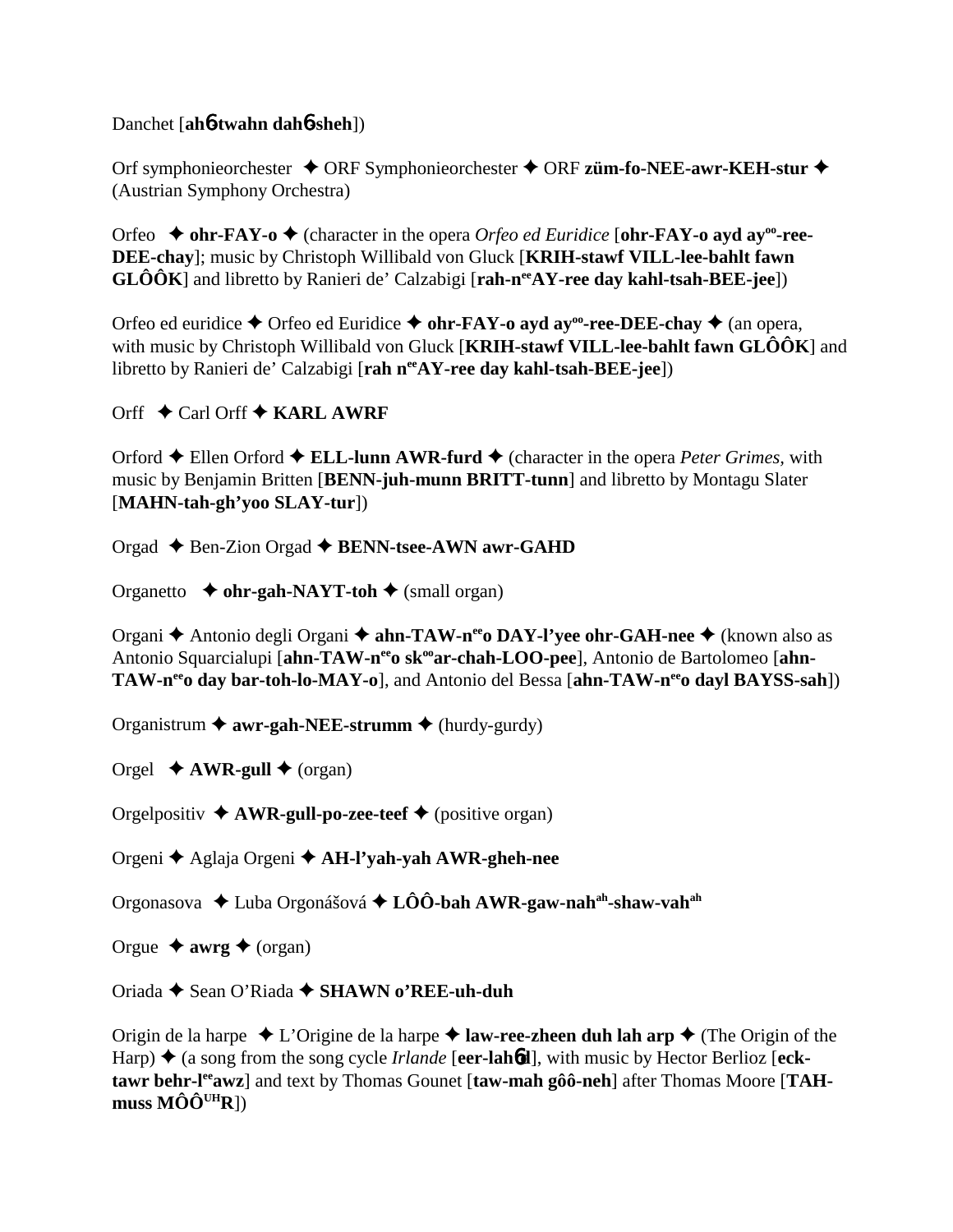Orishas  $\triangle$  De Orishas  $\triangle$  day o-REE-shahss  $\triangle$  (suite of three compositions by Tanya Leon [**TAHN-yah lay-AWN**])

Orlandini Giuseppe Maria Orlandini **joo-ZAYP-pay mah-REE-ah ohr-lahn-DEE-nee**

Orlando  $\blacklozenge$  ohr-LAHN-doh  $\blacklozenge$  (an opera, with music by George Frideric Handel [**JAW-urj FRIH-duh-rick HANN-d'l**] and an anonymous libretto adapted from Carlo Sigismondo Capece [**KAR-lo see-gheess-MOHN-doh kah-PAY-chay**] after Ludovico Ariosto [**loo-doh-VEE-ko ah-reeO-stoh**]; also a character in the opera)

Orleans Aribon d'Orléans **ah-ree-baw**6 **dawr-lay-ah**6 (known also as Aribon, Aribo Scholasticus [**ah-REE-bo sko-LAHSS-tih-küss**], Aribon de Liège [**deh l<sup>ee</sup>avzh**], and Aribon de Freising [**deh freh-sihng**])

Orlov ◆ Nikolai Orlov ◆ n<sup>y</sup>ee-kah-LAH<sup>IH</sup> ar-LAWF ◆ (known also as Nikolai Andreievich [**ahn-DRAYEE-eh-vihch**] Orlov)

Ormazabal **→** José Luis Ormazabal ◆ ho-SAY l<sup>oo</sup>EESS awr-mah-thah-VAHL

Ornithoparchus Andreas Ornithoparchus **ahn-DRAY-ahss awr-nih-toh-PAR-kôôss**

Ornstein ◆ Leo Ornstein ◆ LEE-o AWRN-st**in** 

Oro supplex ◆ **O-ro SOOP-playkss** ◆ (section by Raimondo Boucheron [**rah<sup>ee</sup>-MOHN-doh bôô-shuh-raw**6] from the *Messa per Rossini* [**MAYSS-sah payr rohss-SEE-nee**] — *Mass for Rossini* — by 13 composers)

Oronte  $\triangle$  **aw-rawnt**  $\triangle$  (character in the opera *Médée* [**may-day**]; music by Marc Antoine Charpentier [mark ah**6-twahn shar-pah6-t<sup>ee</sup>ay**] and libretto by Pierre Corneille [peen] kawr**nehy'**])

Oroveso  $\blacklozenge$  **o-ro-VAY-zo**  $\blacklozenge$  (character in the opera *Norma* [{**NAWR-muh**} **NOHR-mah**]*;* music by Vincenzo Bellini [**veen-CHAYN-tso bayl-LEE-nee**] and libretto by Felice Romani [**fay-LEE-chay ro-MAH-nee**])

Orozco Rafael Orozco **rah-fah-ELL o-RAWTH-ko**

Orphee ◆ Orphée ◆ awr-fay ◆ (Orpheus [AWR-fee-uss]) ◆ (character in the opera *Orphée et Eurydice* [**awr-fay ay ö-ree-deess**]; music by Christoph Willibald von Gluck [**KRIH-stawf VILL-lee-bahlt fawn GLÔÔK**] and libretto by Ranieri Calzabigi [rah-n<sup>ee</sup>AY-ree kahl-tsah-**BEE-jee**])

Orphee aux enfers / Orphée aux enfers / **awr-fay o ah**6**-fer** / (Orpheus in the Underworld) / (an opera, with music by Jacques Offenbach [**ZHACK AWF-funn-bahk**]; libretto by Hector-Jonathan Crémieux [**eck-tawr yaw-nah-tah**6 **kray-meeo**] and Ludovic Halévy [**lü-daw-veek ah-**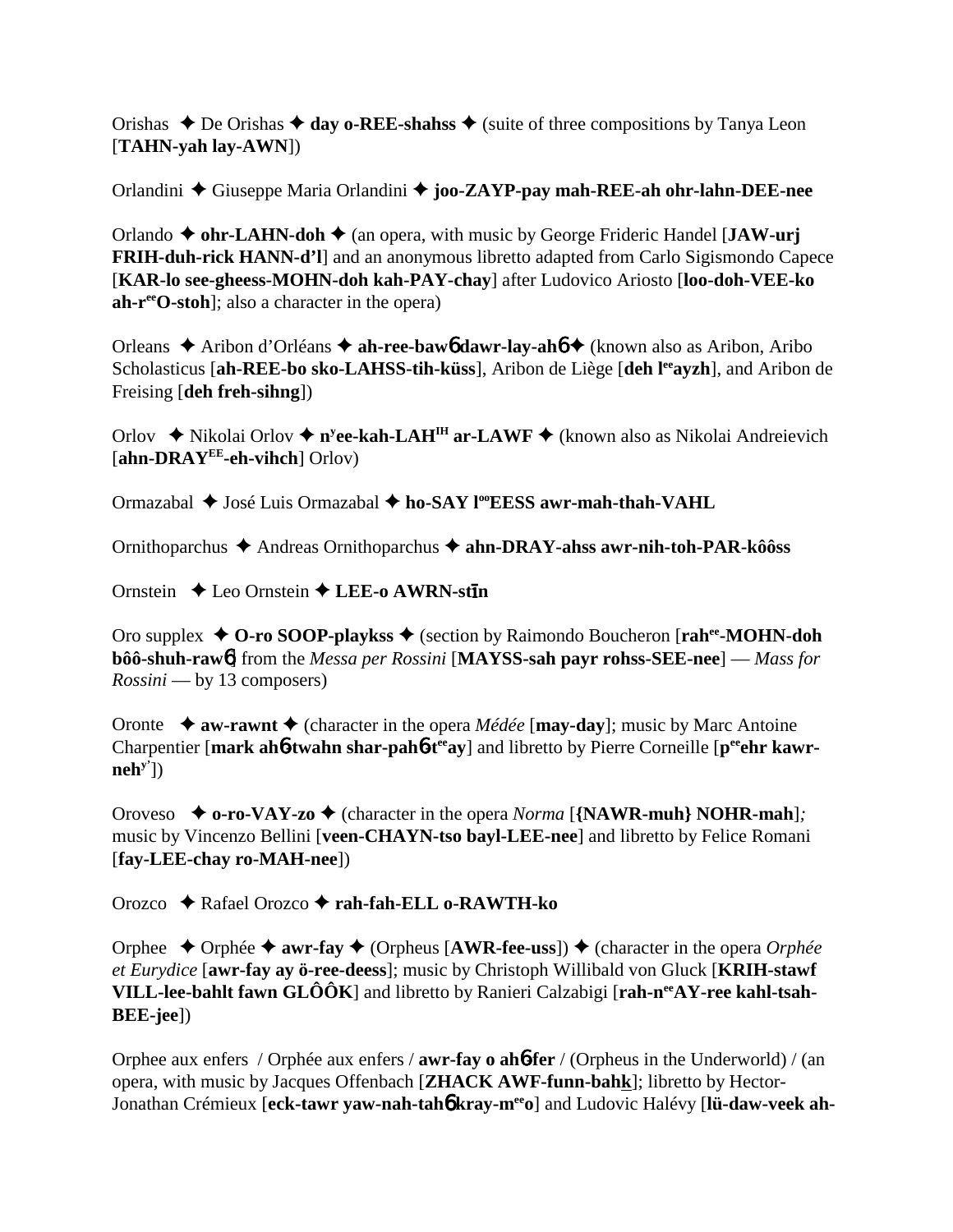lay-veel after classical mythology)

Orphee et eurydice  $\triangle$  Orphée et Eurydice  $\triangle$  awr-fay ay ö-ree-deess  $\triangle$  (an opera, with music by Christoph Willibald von Gluck [KRIH-tawf VILL-lee-bahlt fawn  $GL\hat{O} \hat{O} K$ ] and libretto by Ranieri Calzabigi [rah-nee AY-ree kahl-tsah-BEE-jee])

Orphelin  $\triangle$  L'Orphelin  $\triangle$  lawrf-'leho  $\triangle$  (poem by Maurice Carême [mo-reess kah-remm] set to music by Jacques Chailley [zhack shahee-yee])

Orpheline du tyrol  $\triangle$  L'Orpheline du Tyrol  $\triangle$  lawr-fuh-leen dü tee-rawl  $\triangle$  (The Tyrolean Orphan Girl)  $\blacklozenge$  (poem by Emilien Pacini [eh-mee-l<sup>ee</sup> aho pah-CHEE-nee] set to music by Gioachino Rossini [johah-KEE-no rohss-SEE-nee])

Orpheus  $\triangleq$  AWR-fee-uss  $\triangleq$  (poem by William Shakespeare [WILL-I<sup>th</sup>umm SHAYK-spih<sup>uh</sup>r] set to music by Ivor  $[\bar{I}$ -vur] Gurney)

Orpheus chamber orchestra  $\triangle$  Orpheus Chamber Orchestra  $\triangle$  AWR-fee-uss (Chamber Orchestra)

Orquesta sinfonica de madrid ◆ Orquesta Sinfónica de Madrid ◆ awr-KAYSS-tah seen-FOnee-kah day mah-DREED  $\blacklozenge$  (Madrid Symphony Orchestra)

Orquesta sinfonica de sevilla ◆ Orquesta Sinfónica de Sevilla ◆ awr-KAYSS-tah seen-FOnee-kah day say-VEE-l'vah  $\triangle$  (Seville [suh-VILL] Symphony Orchestra)

Orrego salas ◆ Juan Orrego-Salas ◆ h<sup>oo</sup>AHN awr-RAY-go-SAH-lahss ◆ (known also as Juan Antonio [ahn-TOH-nee o] Orrego-Salas)

Orrida e questa notte  $\triangle$  Orrida è questa notte  $\triangle$  ohr-REE-dah ay k<sup>oo</sup>AY-stah NOHT-tay  $\triangle$ (excerpt from the opera Lucia di Lammermoor [loo-CHEE-ah dee LAHM-mer-môô<sup>uh</sup>r] — Lucy of Lammermoor [LOO-see of LAMM-mur-môô<sup>uh</sup>r]; music by Gaetano Donizetti [gah<sup>ay</sup>-TAH-no doh-nee-TSAYT-tee]; libretto by Salvadore Cammarano [sahl-vah-DOH-rav kahmmah-RAH-no] based on the novel The Bride of Lammermoor by Sir Walter Scott [WAWL-tur  $SKAHT$ ])

Orsi  $\triangle$  Romeo Orsi  $\triangle$  ro-MAY-o OHR-see

Orsolas song  $\rightarrow$  Orsola's Song  $\rightarrow$  AWR-so-luzz (Song)  $\rightarrow$  (lyric by Jean Richepin [zhahb] reesh-peh<sup>6</sup> set to music by Ethelbert Nevin [EH-thull-burt NEH-vinn])

Orsu signor don bartolo  $\triangle$  Orsù, Signor Don Bartolo  $\triangle$  ohr-SOO, see-n'YOHR dohn bar-**TOH-lo**  $\blacklozenge$  (excerpt from the opera *Il barbiere di Siviglia* [eel bar-b<sup>ee</sup>AY-ray dee see-VEE- $I^{\text{ee}}$ ah] — *The Barber of Seville* [suh-VILL]; music by Gioachino Rossini [ $j^{\text{oh}}$ ah-KEE-no rohss-SEE-nee]; libretto by Cesare Sterbini [chay-ZAH-ray stayr-BEE-nee] after Pierre-Augustin Caron de Beaumarchais [p<sup>ee</sup>ehr-o-güss-teho kah-rawo duh bo-mar-sheh] and Giuseppe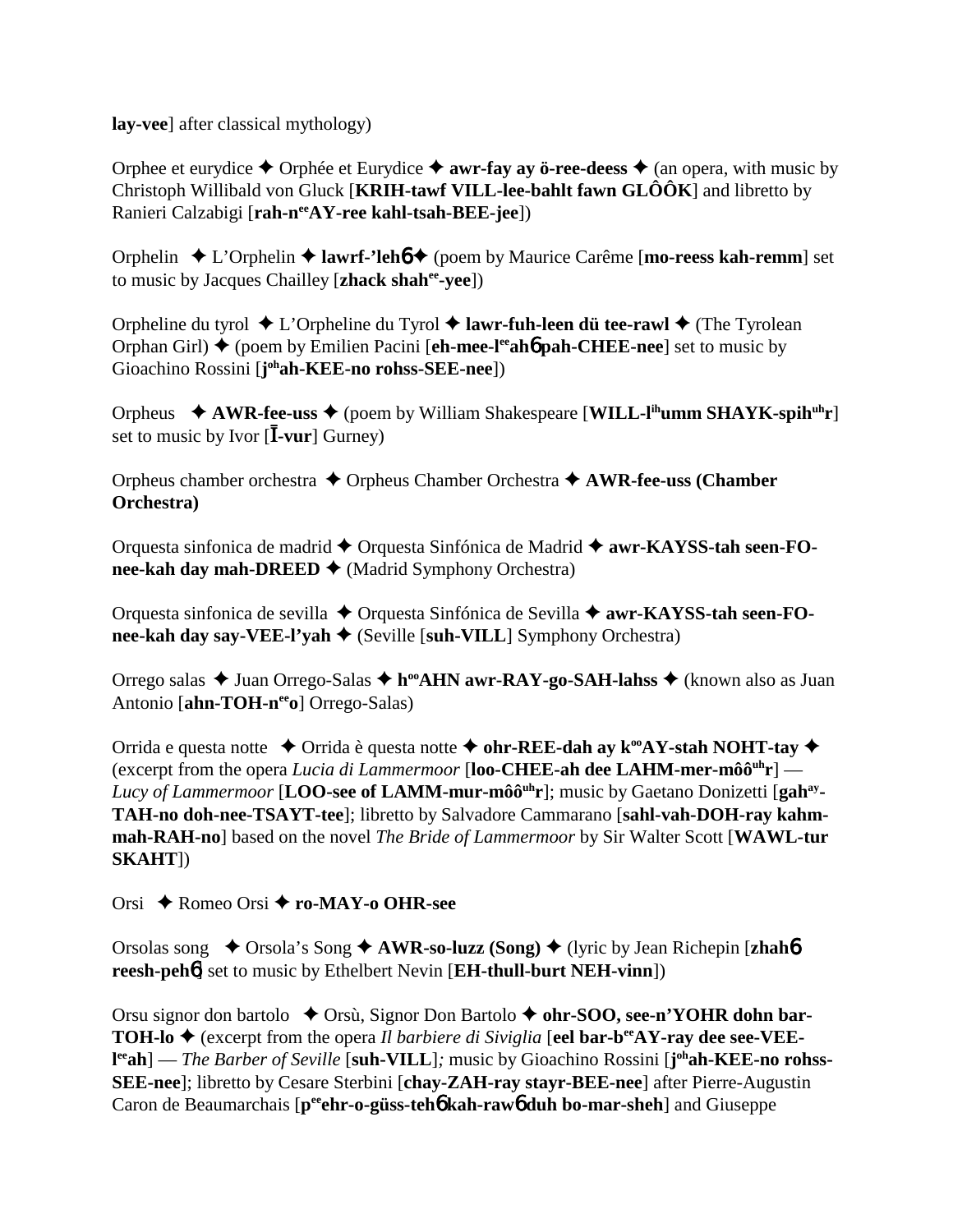Petrosellini [**joo-ZAYP-pay pay-tro-zayl-LEE-nee**])

Orthel Léon Orthel **lay-OH**6 **AWR-tull**

Orthmann **←** Erich Orthmann ← AY-rihh AWRT-mahn

Ortigue Joseph d'Ortigue **zho-zeff dawr-teeg** (known also as Joseph-Louis d'Ortigue [**zho-zeff-lôôee dawr-teeg**])

Ortiz Cristina Ortiz **{kriss-TEE-nuh AWR-tizz} krihsh-CHEE-nah AWR-teez**

Ortiz Diego Ortiz **deeAY-go awr-TEETH**

Ortlinde  $\triangle$  awrt-LINN-tuh  $\triangle$  (one of the *Walküren* [vahl-KÜ-runn] — mythical maidens of Odin who choose the heroes to be slain in battle and who conduct their souls into the hall of Odin — a character in the opera *Die Walküre* [**dee vahl-KÜ-ruh**], music and libretto by Richard Wagner [**RIH-hart VAHG-nur**])

Ortmann **←** Otto Rudolph Ortmann ← AHT-toh ROO-dawlf AWRT-munn

Ortner Erwin Ortner **EHR-vinn AWRT-nur**

Ortner Josef Ortner **YOHOH-zeff AWRT-nur**

Orto Marbrianus de Orto **mar-breeah-nü duh awr-toh**

Ortrud  $\triangle$  AWR-trôôt  $\triangle$  (character in the opera *Tannhäuser* [TAHN-hoy-zur], music and libretto by Richard Wagner [**RIH-hart VAHG-nur**])

Orvieto Ugolina da Orvieto **oo-go-LEE-nah dah ohr-veeAY-toh** (known also as Ugolino di Francesco Urbevetano [**oo-go-LEE-no dee frahn-CHAY-sko oor-bay-vay-TAHno**])

Os justi  $\triangle$  **OHSS YOOSS-tih**  $\triangle$  (sacred music, title used by various composers)

Os justi meditabitur sapientiam **→** Os Justi Meditabitur Sapientiam ◆ OHSS YOOSS-tih meh- $\text{d}$ **ih-TAH-bih-tôôr suh-p<sup>ih</sup>AYN-t<sup>ih</sup>umm**  $\blacklozenge$  **(motet [mo-TETT] by Anton Bruckner [AHNtohohn BRÔÔK-nur**])

Osaka  $\blacklozenge$  **o-SAH-kah**  $\blacklozenge$  (character in the opera *Iris* [{**I-russ**} **EE-reess**]; music by Pietro Mascagni [**peeAY-tro mah-SKAH-n'yee**] and libretto by Luigi Illica [**l ooEE-jee eel-LEE-kah**])

Osaka philharmonic orchestra **→** Osaka Philharmonic Orchestra **→ o-sah-kah (Philharmonic Orchestra)**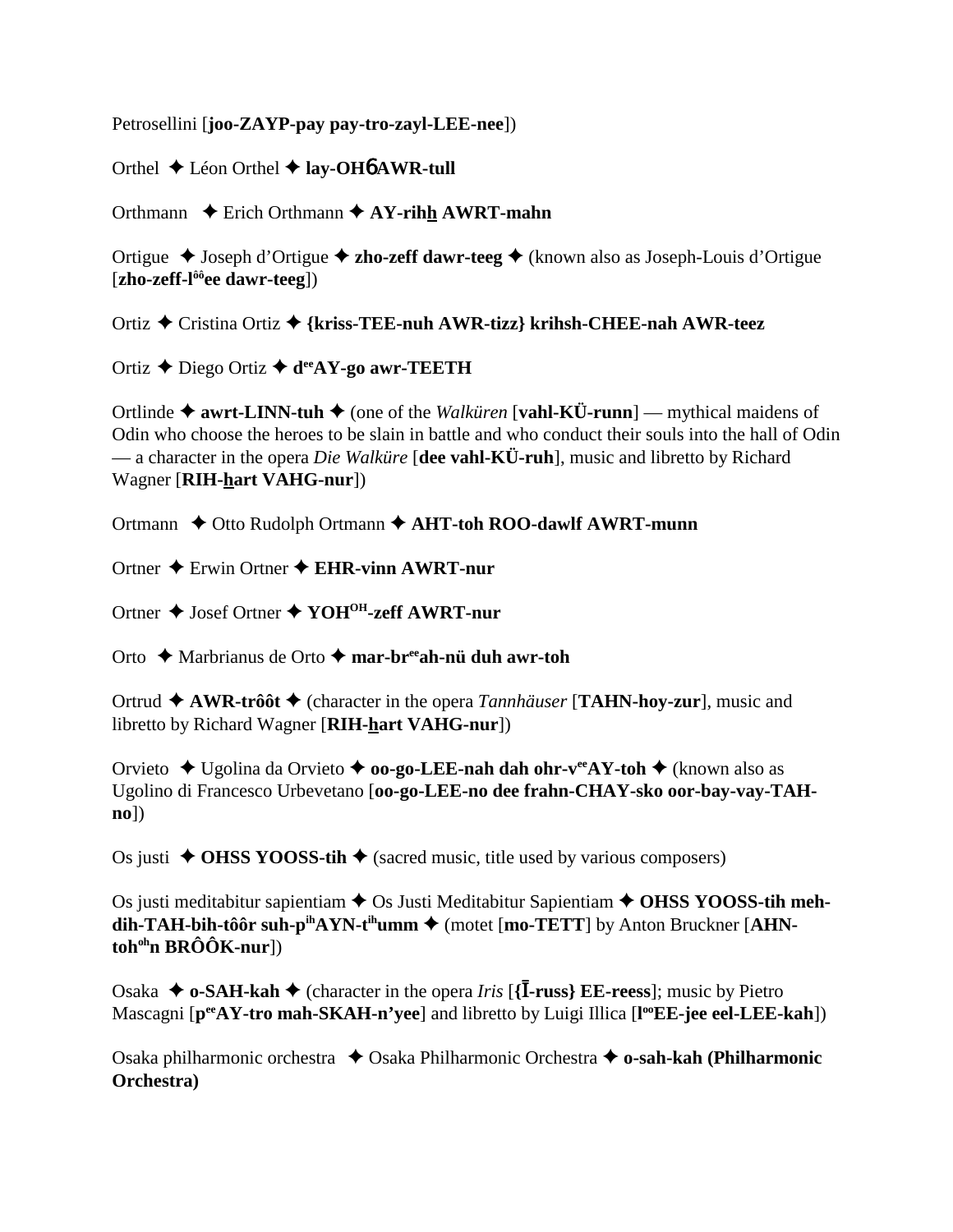Osanna  $\triangle$  o-ZAHN-nuh  $\triangle$  (section of the Latin mass set to music by various composers)

Osanna da capo  $\triangle$  o-ZAHN-nuh dah KAH-po  $\triangle$  (section of the Latin mass set to music by various composers)

Osanna in excelsis  $\triangle$  o-ZAHN-nuh inn aykss-CHAYL-siss  $\triangle$  (section of the *Mass in b Minor* by Johann Sebastian Bach [**YO-hahn {suh-BASS-tihunn BAHK} zay-BAH-stihahn BAHK**])

Osanna salvifica  $\triangleq$  o-ZAHN-nuh sahl-VIH-fih-kuh  $\triangleq$  (anonymous composition from the *Cancionero de Segovia* [**kahn-th<sup>ee</sup>o-NAY-ro day say-GO-v<sup>ee</sup>ah**] — *Songbook of Segovia* containing liturgical music from Spain at the time of Christopher Columbus)

Osasa **o-ZAH-zah** (character in the opera *Das Nusch-Nuschi* [**dahss NÔÔSH-NÔÔshee**] — *The Nusch-Nuschi*; music by Paul Hindemith [**PAHÔÔL HINN-tuh-mitt**] and libretto by Franz Blei [**FRAHNTSS BLI**])  $\blacklozenge$  (the Nusch-Nuschi is a mythical beast, half rat and half alligator)  $\triangle$  (the opera is subtitled *A Play for Burmese Marionettes*)

Osborne  $\rightarrow$  Nigel Osborne  $\rightarrow$  N**I**-j'l AHZ-burn

Oscar  $\triangle$  AW-skar  $\triangle$  (character in the opera *Un ballo in maschera* **[oon BAHL-lo een MAHskay-rah**] — *A Masked Ball;* music by Giuseppe Verdi [**joo-ZAYP-pay VAYR-dee**]; libretto by Antonio Somma [**ahn-TAW-neeo SOHM-mah**] after Eugène Scribe [**ö-zhenn skreeb**])

Osculetur me **→ ohss-kôô-LAY-tôôr may →** (motet [**mo-TETT**] by Giovanni da Palestrina [**jo-VAHN-nee dah pah-layss-TREE-nah**])

Osghian Petar Osghian **PAY-tar AWZ-gheeunn**

Osmin  $\triangle$  AWSS-minn  $\triangle$  (character in the opera *Die Entführung aus dem Serail* [dee ennt-FÜ**rôông ah<sup>ôô</sup>ss daym zay-RAH<sup>IH</sup>L**] — *The Abduction From the Harem;* music by Wolfgang Amadeus Mozart [**VAWLF-gahng ah-mah-DAY-ôôss MO-tsart**]; libretto by Johann Gottlieb Stephanie [**YO-hahn GAWT-leep SHTEH-fah-nee**) after Christoph Friedrich Bretzner [**KRIHstawf FREET-rihh BRETTSS-nur**])

Ossewaarde Jack H. Ossewaarde **JACK H. ahss-WAR-duh**

Ossian **AH-shunn**

Ossipov russian folk orchestra **→** Ossipov Russian Folk Orchestra → **AWSS-sih-puff (Russian Folk Orchestra)**

Ostanovites umolyayu vas ◆ Ostanovites, umolyayu vas! ◆ ahss-tuh-nah-VEE-tess, ôô-mah-**LYAH-yôô vahss** (Duet featuring Herman [**GHEHR-mahn**] and Lisa [**LEE-suh**] in the opera *Pique Dame* [**peek dahm**] — *The Queen of Spades*; music by Peter Ilyich Tchaikovsky [**p'YAW-t'r ill-YEECH {chahih-KAWF-skee} chay-KAWF-skee**]; libretto by Modest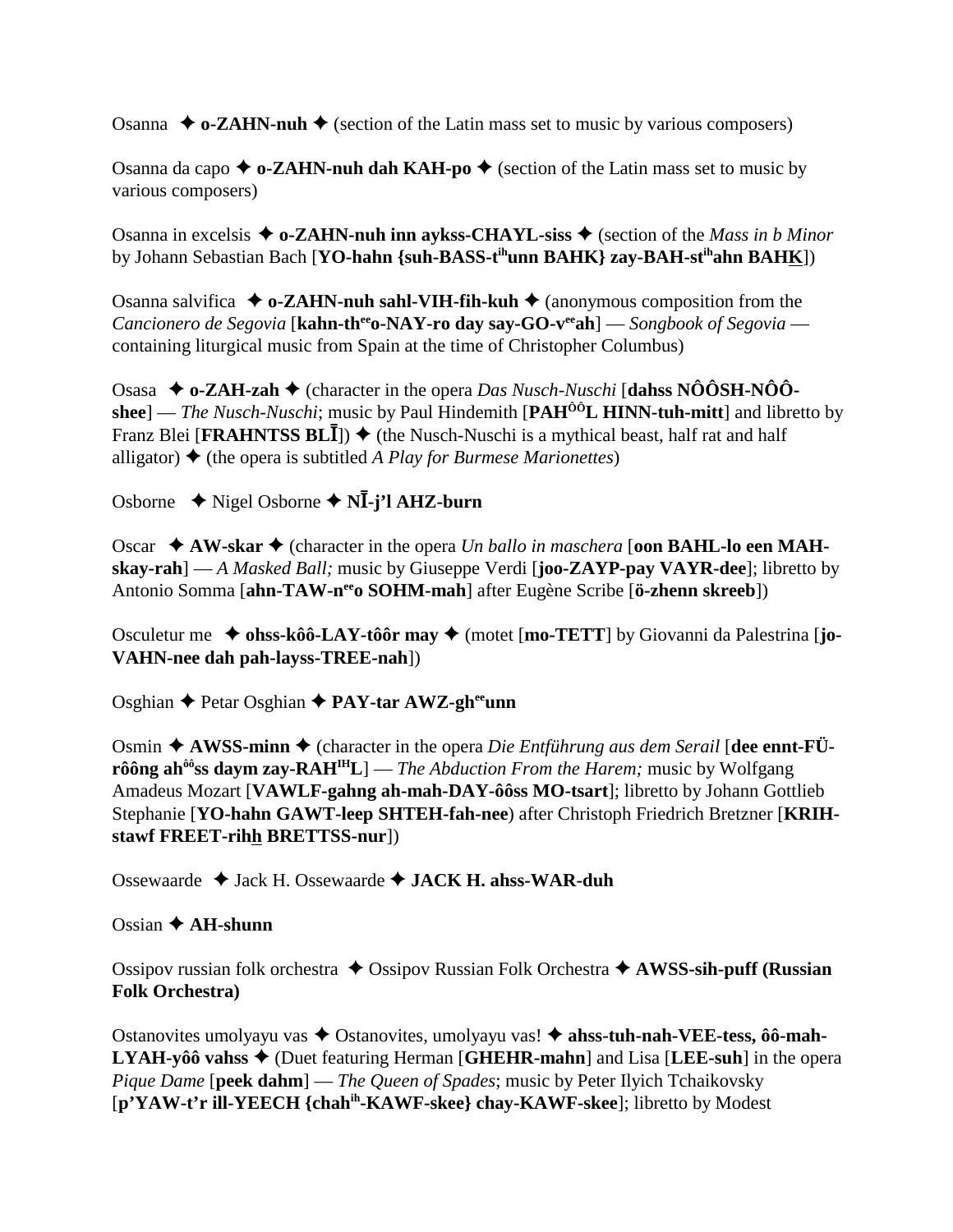Tchaikovsky [mah-D<sup>Y</sup>ESST {chah<sup>ih</sup>-KAWF-skee} chay-KAWF-skee] after Alexander Sergeyevich Pushkin [uh-l<sup>y</sup>ick-SAHN-d'r sehr-GAY-yeh-vihch POOSH-kinn])

Ostap  $\triangle$  AWSS-tahp  $\triangle$  (character whose death is the subject of the second movement of the suite Taras Bulba [TAH-russ  $\angle B\angle O\angle L$ -buh] by Leoš Janáček [LEH-awsh yah-NAH<sup>AH</sup>-check])

Osten  $\div$  Eva von der Osten  $\div$  AY-vah fawn dayr AWSS-tunn

Osten  $\triangle$  Sigune von Osten  $\triangle$  ZEE-goo-nuh fawn AW-stunn

Ostendorf  $\rightarrow$  John Ostendorf  $\rightarrow$  JAHN AWSS-t'n-dawrf

Osterc  $\triangle$  Slavko Osterc  $\triangle$  SLAHF-kaw AW-stertss

Osterloh  $\triangle$  Klaus Osterloh  $\triangle$  KLAH<sup> $\hat{o}$ ôSS AW-stur-lo</sup>

Osthoff ◆ Helmuth Osthoff ◆ HELL-moot AWST-hawf

Osthoff ◆ Wolfgang Osthoff ◆ VAWLF-gahng AWST-hawf

Ostinato  $\rightarrow$  awss-tee-nah-toh  $\rightarrow$  (excerpt from the Suite Antique [s<sup>ii</sup>eet ah**6-teek**] by John Rutter [JAHN RUTT-tur])

Ostman  $\triangle$  Arnold Östman  $\triangle$ AR<sup>UH</sup>-nawld ÖST-mahn

Ostrcil ◆ Otakar Ostrčil ◆ AW-tah-kar AWSS-tur-chill

Ostrovskijs drama der wojwode ◆ Ostrovskijs Drama Der Wojwode ◆ ahss-TRAWF-skeess **DRAH-mah dehr voy-VAW-duh**  $\triangleq$  (song from the drama *Sleep, Son of Peasants* by Modest Moussorgsky [mah-D<sup>Y</sup>ESST MOOSS-surk-skee])

Ostrovsky  $\triangleleft$  A. N. Ostrovsky  $\triangleleft$  (A. N.) ahss-TRAWF-skee

Ostrovsky ◆ Paul Ostrovsky ◆ PAH<sup>ôô</sup>L aw-STRAWF-skee

Ostvig  $\triangle$  Karl Østvig  $\triangle$  KARL ÖST-veeg  $\triangle$  (known also as Karl Ågård Østvig [KARL AW $gawr$  ÖST-veeg])

Osud  $\triangle$  AW-sôôt  $\triangle$  (Destiny)  $\triangle$  (an opera, with music by Leoš Janáček [LEH-awsh yah-NAH<sup>AH</sup>-check] and libretto by Fedora Bartšová [FEH-daw-ruh BART-shaw-vah<sup>ah</sup>])

Otaka → Hisatada Otaka → h'sah-tah-dah aw-tah-kah → (known also as Hisatada Odaka  $[h'sah-tah-dah aw-dah-kah]$ 

Otaka  $\triangle$  Tadaaki Otaka  $\triangle$  tah-dah<sup>ah</sup>k aw-tah-kah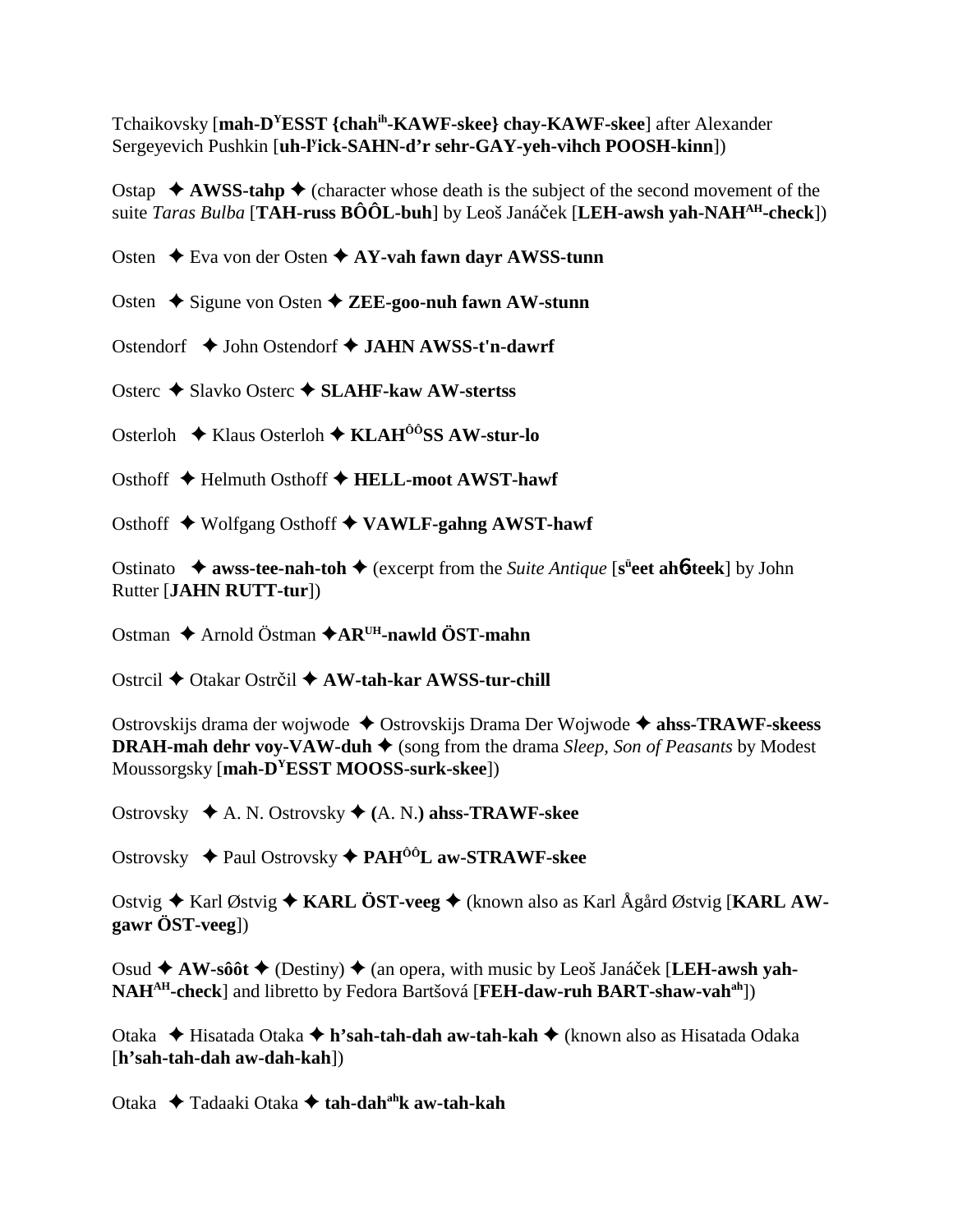Otano ◆ Nemesio Otaño ◆ nay-MAY-s<sup>ee</sup> o o-TAH-n'yo ◆ (known also as José María Nemesio Otaño y Eugenio [ho-SAY mah-REE-ah nay-MAY-s<sup>ee</sup>o o-TAH-n'yo ee ay<sup>oo</sup>-HAY- $\mathbf{n}^{\text{ee}}$ 0])

Otano y eugenio ◆ José María Nemesio Otaño y Eugenio ◆ ho-SAY mah-REE-ah nay- $\mathbf{MAY}\text{-}\mathbf{s}^{\text{ee}}\text{o}\text{-} \mathbf{TAH}\text{-}\mathbf{n}'\text{yo}\text{ ee}\text{ ay}^{\text{oo}}\text{-}\mathbf{HAY}\text{-}\mathbf{n}^{\text{ee}}\text{o}$   $\blacklozenge$  (known also as Nemesio Otaño)

Otelli ◆ Claudio Otelli ◆ KLAH<sup>00</sup>-d<sup>ee</sup> oo-TAYL-lee

Otello  $\triangle$  o-TAYL-lo  $\triangle$  (an opera, with music by Giuseppe Verdi [joo-ZAYP-pay VAYR-dee]; libretto by Arrigo Boito [ar-REE-go bo-EE-toh] after William Shakespeare [WILL-l<sup>ih</sup>umm]  $SHAYK-spin<sup>uh</sup>r$ ; also a character in the opera)

Oteo ◆ Alfonso Esparza Oteo ◆ ahl-FAWN-so ayss-PAR-sah o-TAY-o

Otescu  $\div$  Ion Otescu  $\div$  y<sup>ee</sup> AWN aw-TESS-koo  $\div$  (known also as Ion Nonna [NAWN-nah] Otescu)

Othegraven  $\triangle$  August von Othegraven  $\triangle$  AH<sup>00</sup>-gôôst fawn AW-tuh-grah-funn

Othmayr  $\triangle$  Caspar Othmayr  $\triangle$  KAH-spar AWT-mIr

Othniel  $\triangle$  AWTH-n<sup>ih</sup>ell  $\triangle$  (character in the oratorio *Joshua* [JAH-shuh-wuh]; music by George Frideric Handel [JAW-urj FRIH-duh-rick HANN-d'l] and libretto by Thomas  $Morell(?)$  [TAH-muss maw-RELL])

Othona ta hronia  $\triangle$  Stou Óthona ta hrónia  $\triangle$  stoo AH-thah-nah tah HRO-n<sup>ih</sup>ah  $\triangle$  (When Otto was King  $\bullet$  (lyric by Nikos Gatsos [NEE-kuss GAHT-suss] set to music by Stavros Xarhakos [STAHV-russ ksar-HAH-kuss])

Otodik tancz  $\triangle$  Otödik Tancz  $\triangle$  O-tö-dick TAHNTSS  $\triangle$  (anonymous 17th-century Hungarian dance)

Ottavio  $\triangle$  Don Ottavio  $\triangle$  dohn oht-TAH- $v^{ee}$   $\triangle$  (character in the opera *Don Giovanni* [dohn jo-VAHN-nee]; music by Wolfgang Amadeus Mozart [VAWLF-gahng ah-mah-DAY-ôôss MO-tsart] and libretto by Lorenzo da Ponte [lo-RAYN-tso dah POHN-tay])

Otte  $\triangle$  Hans Otte  $\triangle$  HAHNSS AWT-tuh  $\triangle$  (known also as Hans Günther Franz [GÜN-tur] **FRAHNTSS**] Otte)

Otte  $\triangle$  Manfred Otte  $\triangle$  MAHN-frayt AWT-tuh

Ottenthal ♦ Gertrud Ottenthal ♦ GHEHR-troot AWT-tunn-tahl

Otter ♦ Anne-Sofie von Otter ♦ AHN-nuh-ZO-fee-uh fawn AWT-tur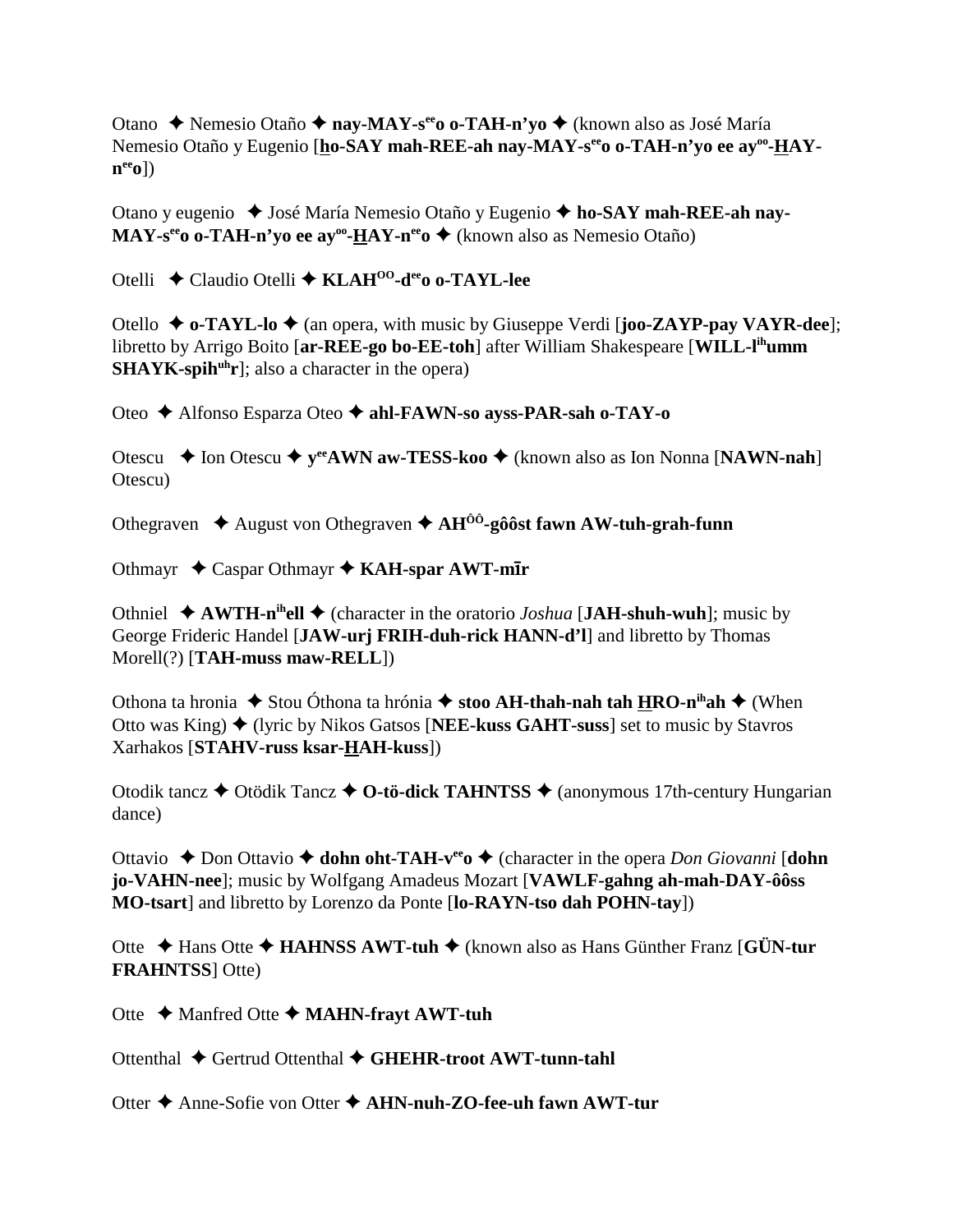Otterloo **→** Willem van Otterloo ◆ WILL-lumm funn AWT-tur-loh<sup>oh</sup> ◆ (known also as Jan [**YAHN**] Willem van Otterloo)

Ottesen **→ Kari Ottesen → KAH-ree OOT-tuh-sawn** 

Ottevaere Daniel Ottevaere **dah-neeell awt-tuh-vehr**

Ottley Jerold Ottley **JEH-rulld AHT-lee**

Otto Julius Otto **YOO-lihôôss AWT-toh** (known also as Ernst [**EHRNST**] Julius Otto)

Otto Lisa Otto **LEE-zah AWT-toh**

Otto Luigi Otto **l ooEE-jee AWT-toh**

Ottokar **→ AWT-toh-kar** ◆ (character in the operetta *Der Zigeunerbaron* [dayr tsee-GOY**nur-pah-rohn**] — *The Gypsy Baron*; music by Johann Strauss II [**YO-hahn SHTRAH<sup>00</sup>SS II**]; libretto by Ignaz Schnitzer [**IGG-nahtss SHNITT-tsur**] after Mor Jókai [**MOHR YOHOHkahih**])

Otvos Gabor Ötvos **GAH-bohr ÖT-vohsh**

Ou va la jeune hindoue  $\triangle$  Où va la jeune Hindoue  $\triangle$  ôô vah lah zhön eh**6-dôô**  $\triangle$  (Where goes the young Hindu girl)  $\triangleq$  (aria featuring Lakmé [lahk-may] in the opera *Lakmé*; music by Léo Delibes [**lay-o duh-leeb**]; libretto by Edmond Gondinet [**edd-maw**6 **gaw**6**-dee-neh**] and Philippe Gille [**fee-leep zheel**])

Ou va la jeune indoue  $\triangle$  Ah! Où va la jeune Indoue  $\triangle$  ah! ôô vah lah zhön eh**6-d**ôô  $\triangle$  (Ah! Where goes the young Hindu girl)  $\triangle$  (aria featuring Lakmé [lahk-may] in the opera *Lakmé*; music by Léo Delibes [**lay-o duh-leeb**]; libretto by Edmond Gondinet [**edd-maw**6 **gaw**6**-dee-neh**] and Philippe Gille [**fee-leep zheel**])

Oud **← OOD** ← (a plucked string instrument — lute)

Oudin Eugène Oudin **{ehôô-JEEN OO-d'n} ö-zhenn ôô-deh**6 (known also as Eugène Espérance Oudin [**ö-zhenn ess-pay-rah**6**ss ôô-deh**6])

Oudrid Cristóbal Oudrid **kreess-TOH-vahl ooo-DREED** (known also as Cristóbal Oudrid y Segura [kreess-TOH-vahl o<sup>oo</sup>-DREED ee say-GOO-rah])

Oui pour ce soir je suis titania **→** Oui! pour ce soir — Je suis Titania ◆ <sup>ôô</sup>ee! pôôr suh swar **zhuh s<sup>ü</sup>ee tee-tah-n<sup>ee</sup>ah ◆** (aria from the opera *Mignon* [**mee-n'yaw6**]; music by Ambroise Thomas [**ah**6**-br'wahz taw-mah**]; libretto by Jules Barbier [**zhül bar-beeay**] and Michel Carré [mee-shell kar-ray] after Johann Wolfgang von Goethe [YO-hahn VAWLF-gahng fawn GÖ**tuh**])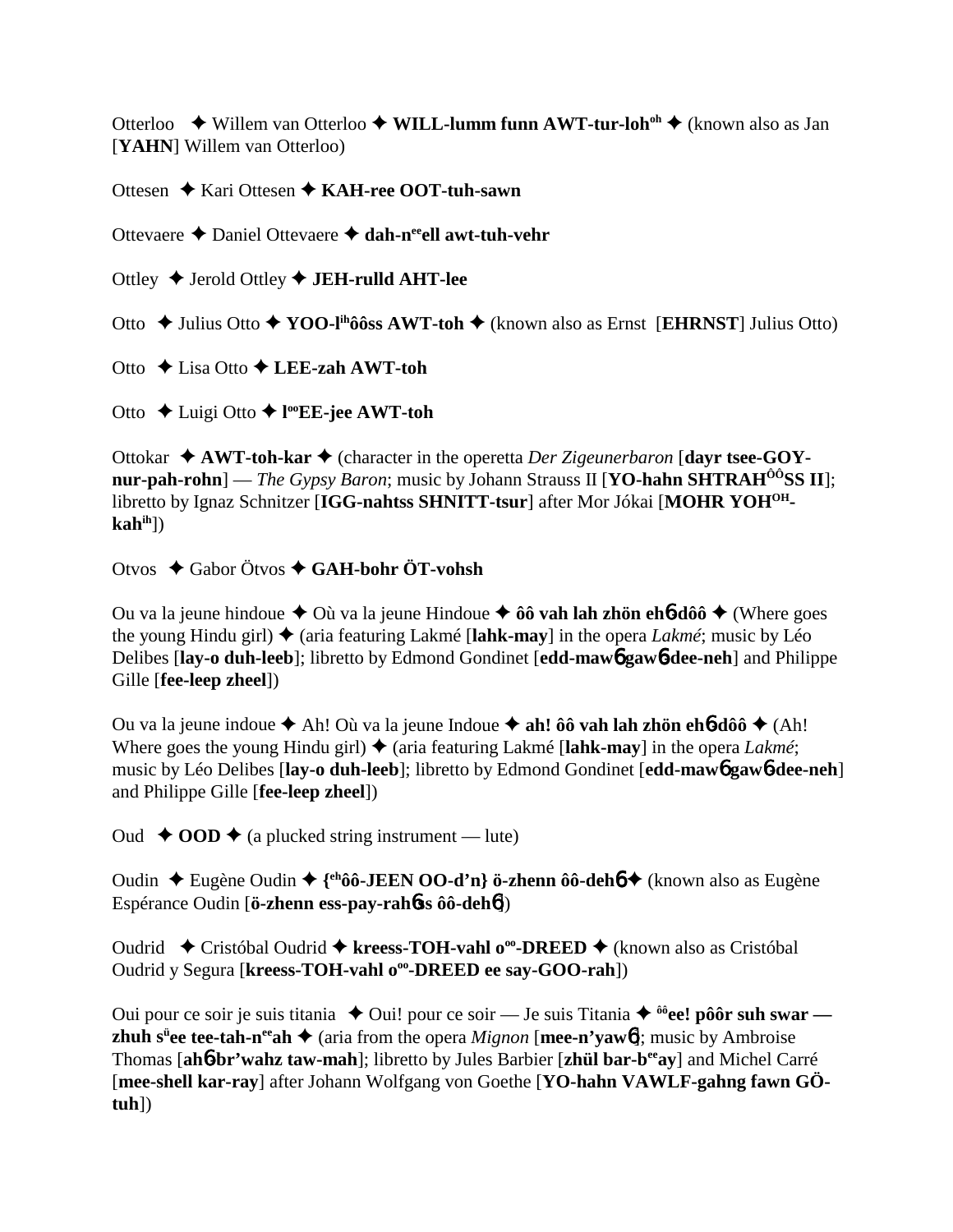Oulibicheff Alexander Dmitrievich Oulibicheff **uh-ly ick-SAHN-d'r d'MEE-tree-eh-vihch ôô-l<sup>y</sup>ih-BEE-chuff ◆** (the last name is also transliterated as Oulibishev [ôô-l<sup>y</sup>ih-BEE-shuff])

Ound onoren gorda ◆ Ound' onorèn gorda? ◆ ôô**6-daw-naw-rah6 gawr-dah?** ◆ (Where Shall We Go to Graze?) ♦ (excerpt from *Chants d'Auvergne* [**shahb doh-vehrn**<sup>y'</sup>] — Songs of the *Auvergne* [**o-vehrny'**], French folk songs collected by Joseph Canteloube [**zho-zeff kah**6**-t'lôôb**])

Oundjian Peter Oundjian **PEE-tur OON-zh'n**

Oundonoren gorda **←** Ound'onoren gorda? ← ôô**6-daw-naw-rah6 gawr-dah?** ← (Where Shall We Go to Graze?)  $\triangleq$  (excerpt from *Chants d'Auvergne* [shah**6** doh-vehrn<sup>y'</sup>] — *Songs of the Auvergne* [**o-vehrny'**], French folk songs collected by Joseph Canteloube [**zho-zeff kah**6**-t'lôôb**])

## Oury Anna Caroline Oury **{ANN-nah KA-ruh-lunn ÔÔ-ree} AHN-nah kah-ro-LEEnuh ÔÔ-ree**

Oury Antonio James Oury **ANN-toh-neeo JAYMZ ÔÔ-ree**

Ouseley ◆ Sir Frederick Gore Ouseley ◆ (Sir) FREH-duh-rick GAWR OOZ-lih ◆ (known also as Sir Frederick Arthur [**AR-thur**] Gore Ouseley)

Ousset Cécile Ousset **say-seel ôôss-seh**

Ouverture  $\rightarrow 0$ <sup>o</sup>-v'r-tür  $\rightarrow$  (overture)  $\rightarrow$  (excerpt from *Music for the Royal Fireworks* by George Frideric Handel [JAW-urj FRIH-duh-rick HANN-d'l])  $\triangleq$  (composition from *Partita No. 4* by Johann Sebastian Bach [**YO-hahn {suh-BASS-tihunn BAHK} zay-BAH-stihahn BAHK**)  $\blacklozenge$  (overture in the orchestral suite from the opera-ballet [ $BA<sup>L</sup>$ -lay] *Les Indes galantes* [**leh-zeh**6**d gah-lah**6**t**] — *The Amorous Indies*, with music by Jean-Philippe Rameau [**zhah**6**-feeleep rah-mo**] and libretto by Louis Fuzelier [l<sup>ôô</sup>ee fü-z'l<sup>ee</sup>ay])

Ouverture nach franzosischer art  $\triangle$  Ouvertüre nach französischer Art  $\triangle$  ôô-vehr-TÜ-ruh nahk **frahn-TSÖ-zih-shur ART**  $\blacklozenge$  (Overture in the French Style)  $\blacklozenge$  (composition by Johann Sebastian Bach [**YO-hahn {suh-BASS-tihunn BAHK} zay-BAH-stihahn BAHK**])

Ouvre tes yeux bleus  $\rightarrow 0$ **ô-vr' tuh yö blö**  $\rightarrow$  (Open Your Blue Eyes)  $\rightarrow$  (poem by Paul Robiquet [**pohl raw-bee-keh**] set to music by Jules Massenet [**zhül {mahss-s'nay} mahsss'neh**])

Ovalle Jayme Ovalle **ZH-mee o-VAHL-lee**

Ovchinnikov ◆ Viacheslav Ovchinnikov ◆ vih-cheh-SLAHF ahf-CHEEN-n<sup>y</sup>ih-kuff

Ove angelotti  $\blacklozenge$  Ov'e Angelotti?  $\blacklozenge$  O-vay ahn-jay-LOHT-tee?  $\blacklozenge$  (excerpt from the opera *Tosca* [**TOH-skah**]; music by Giacomo Puccini [**JAH-ko-mo poo-CHEE-nee**]; libretto by Luigi Illica [**l ooEE-jee eel-LEE-kah**] and Giuseppe Giacosa [**joo-ZAYP-pay jah-KO-zah**] after Henri